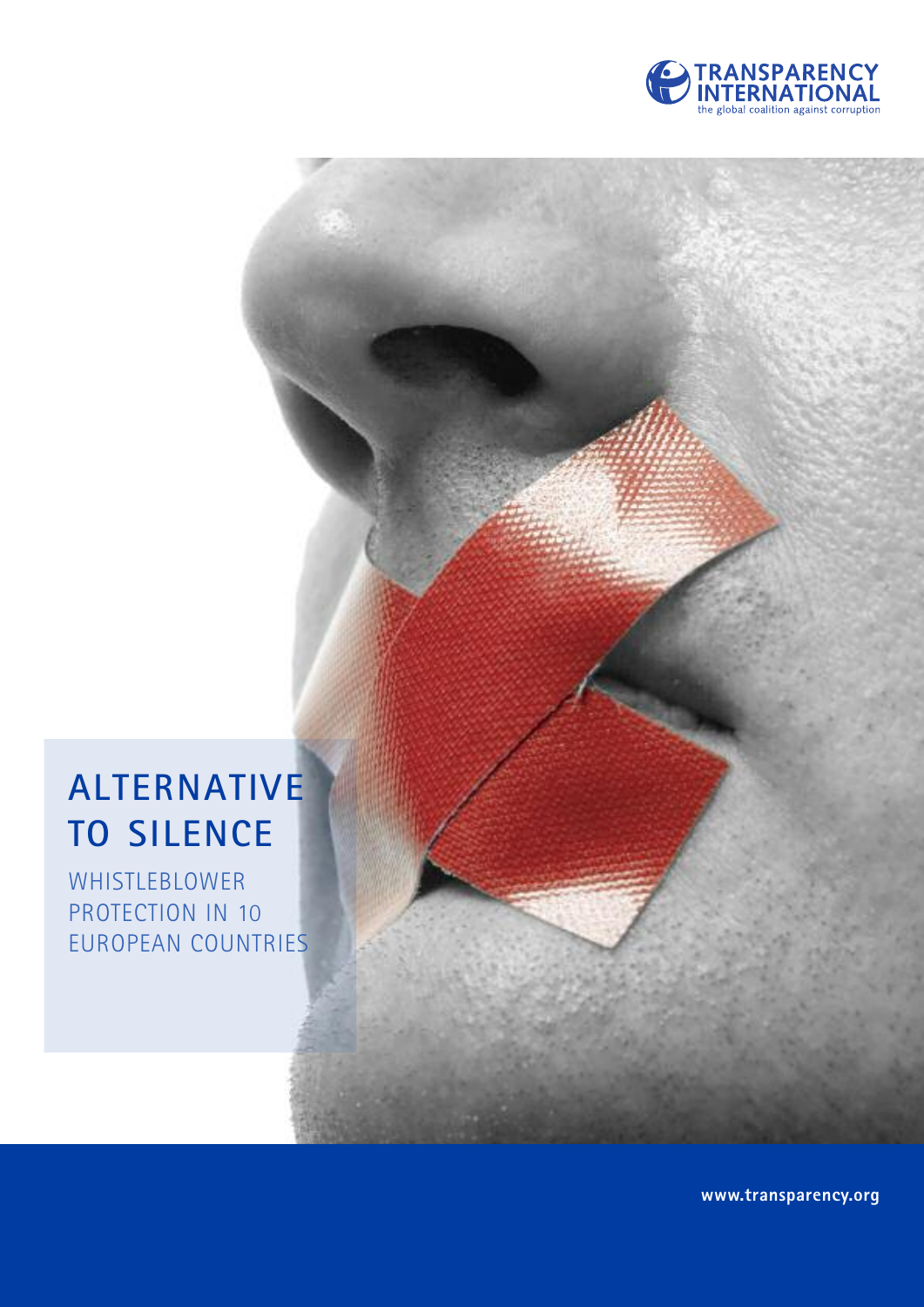

Transparency International is the global civil society organisation leading the fight against corruption. Through more than 90 chapters worldwide and an international secretariat in Berlin, Germany, TI raises awareness of the damaging effects of corruption and works with partners in government, business and civil society to develop and implement effective measures to tackle it.

**www.transparency.org**

| <b>EXECUTIVE SUMMARY</b>                              | 3              |
|-------------------------------------------------------|----------------|
| <b>INTRODUCTION</b>                                   | 5              |
| 1 CULTURAL AND POLITICAL CONTEXT                      | $\overline{7}$ |
| 1.1 Connotations of whistleblowing                    | 7              |
| 1.2 Political framework                               | 8              |
| 2 LEGISLATION, POLICIES AND PRACTICE                  | 9              |
| 2.1 Rights and obligations to report                  | 9              |
| 2.2 Right to refuse to violate the law                | 11             |
| 2.3 Disclosure procedures                             | 11             |
| 2.4 Protection                                        | 14             |
| 2.5 Follow-up procedures                              | 15             |
| 2.6 Compensation for retaliation, and rewards systems | 18             |
| 2.7 Other relevant findings                           | 20             |
| <b>3 CONCLUSIONS AND RECOMMENDATIONS</b>              | 22             |
| 4 SUMMARIES OF NATIONAL RESEARCH                      | 24             |
| <b>5 ANNEX</b>                                        | 44             |
| Recommended principles for whistleblowing legislation | 44             |
| Methodology                                           | 47             |

#### **Acknowledgements**

**Authors:** Anja Osterhaus and Craig Fagan. **Contributions:** Experts from TI national chapters: Victor Alistar, Emilia Beblava, Eliška Císařová, John Devitt, Adam Foldes, Giorgio Fraschini, Diana Kovatcheva, Neringa Mickeviciute, Laura Mikelsone, Sergej Muravjov, Miroslava Pagacova, Asso Prii, Petras Ragauskas and Andrew Sheridan. Staff TI-Secretariat: Samuel Bakowski, Annelies de Coninck, Finn Heinrich,

Gypsy Guillén Kaiser, Robin Hodess, Casey Kelso, Miklos Marschall, Jana Mitermaier, Leonie Osthues, Michael Sidwell, Thomas Quine and Paul Zoubkov. Other experts: Dieter Frisch and Guido Strack. **Proofreading:** Stephanie Debere. **Design:** www.onehemisphere.se

Every effort has been made to verify the accuracy of the information contained in this report. All information was believed

to be correct as of November 2009. Nevertheless, Transparency International cannot accept responsibility for the consequences of its use for other purposes or in other contexts.

© 2009 Transparency International. All rights Reserved. ISBN: 978-3-935711-44-9. Printed on 100% recycled paper. 2nd edition.

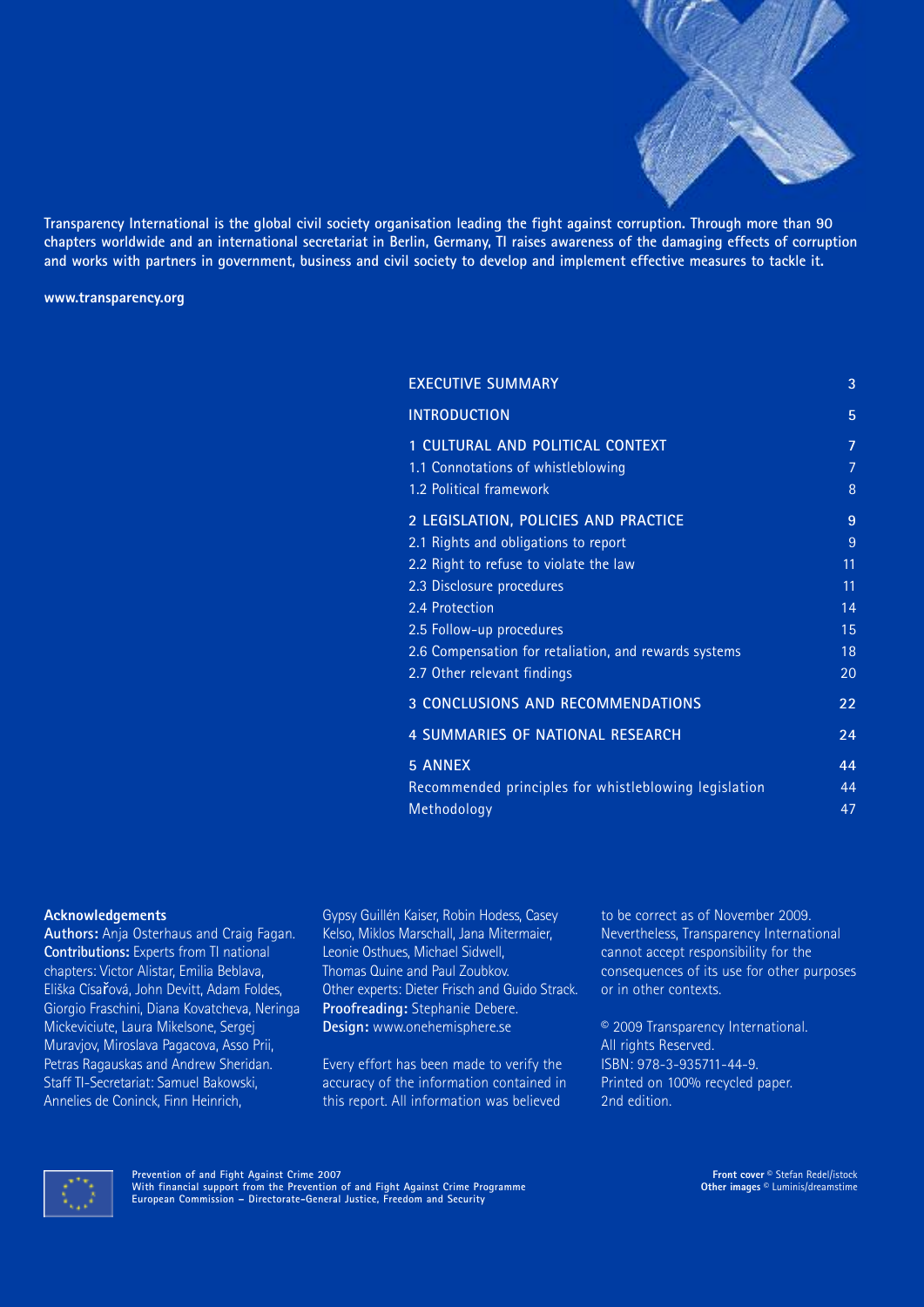### **ALTERNATIVE TO SILENCE**

WHISTLEBLOWER PROTECTION IN 10 EUROPEAN COUNTRIES

#### **EXECUTIVE SUMMARY**

Whistleblowers play a vital role in exposing corruption, fraud and mismanagement and in preventing disasters that arise from negligence or wrongdoing. Prominent whistleblowers revealed the cover-up of SARS and other dangerous diseases that threatened millions of people in China; they disclosed corruption and nepotism in the European Commission and helped to avoid environmental hazards in the US. 1

In most known cases, whistleblowers expose themselves to high personal risks in order to protect the public good. When speaking out against their bosses, colleagues, business partners or clients, they risk their jobs, their income and security. Nevertheless, rather than being heard and praised for their courage, most whistleblowers face indifference or mistrust and their reports are not properly investigated. They often end up in years of legal litigation, fighting for their own rights or for the case they have disclosed to be adequately investigated. The result can be health problems, depression and early retirement.

At the same time, the value and importance of whistleblowing in the fight against corruption is increasingly recognised. International conventions<sup>2</sup> commit the signatory countries to implementing appropriate legislation, and an increasing number of governments is willing to put related regulations in place. Ever more companies, public bodies and non-profit organisations put whistleblowing mechanisms in place for effective risk management and to ensure safe and accountable workplaces.

Legal frameworks can be essential in supporting this practice, provided they ensure full protection of the whistleblower as well as adequate and independent follow-up to the disclosure. Given that whistleblowers are in most cases insiders who are the first to detect wrongdoing, functioning internal whistleblowing systems are excellent tools for effective risk management in organisations.

With the aim of contributing to more effective whistleblowing frameworks and protection mechanisms in the European Union, this report assesses whistleblowing legislation, policies and practice in 10 European countries. In this report, the concept of whistleblowing is defined as 'the disclosure by organisation members (former or current) of illegal, immoral or illegitimate practices under the control of their employers, to persons or organisations that may be able to effect action.<sup>3</sup>

The report builds on in-depth research carried out in Bulgaria, the Czech Republic, Estonia, Hungary, Ireland, Italy, Latvia, Lithuania, Romania and Slovakia. In addition, it takes existing whistleblowing legislation and best practice into account. The report identifies weaknesses, opportunities and entry points to introduce stronger and more effective whistleblowing mechanisms in these countries.

#### **Main research findings**

The research found that whistleblowing legislation in the countries covered by this report is generally fragmented and weakly enforced. There is no single, comprehensive legislative framework in place, with the exception of Romania, whose law is limited to the public sector. In Hungary and Lithuania comprehensive legislation is currently under consideration.



*The value and importance of whistleblowing in the fight against corruption is increasingly recognised.*

**1** For examples of whistleblower cases see

- http://www.pcaw.co.uk/aboutus/whistleblowers.htm **2** E.g. the UN Convention against Corruption, the Council of Europe Civil Law Convention on Corruption, the Inter-American Convention Against Corruption, the African Union Convention on Preventing
- and Combating Corruption, etc. **3** J.P. Near and M.P. Miceli, Organizational dissidence: The case of whistleblowing, *Journal of Business Ethics*, 4: 4 (1985). This definition was used for conducting the research. In the context of this project, the following definition of whistleblowing was developed: 'The disclosure of information about a perceived wrongdoing in an organisation, or the risk thereof, to individuals or entities believed to be able to effect action'. See recommended principles for whistleblowing legislation, Annex.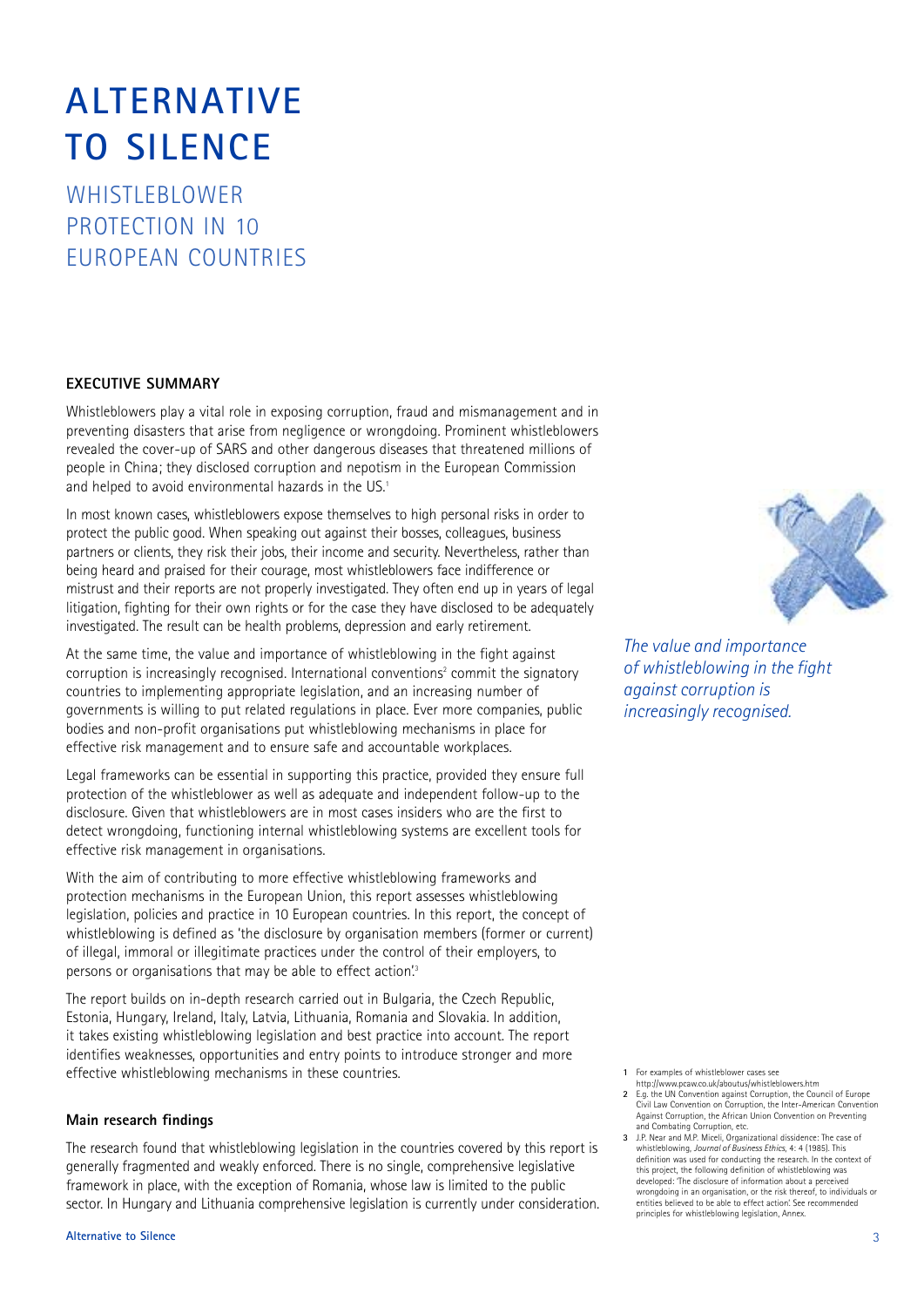

*There is a general lack of will to pass and effectively enforce whistleblowing legislation. The act of reporting may be superseded by other laws which prohibit the release of information, and in many countries, libel and defamation regulations deter whistleblowers from making disclosures.*

Cultural and political factors pose an important obstacle to effective whistleblower protection. Across the 10 EU countries, most of which are located in Central and Eastern Europe and carry the legacy of the former Eastern bloc's secret police networks, there are negative connotations surrounding whistleblowers.

There is a general lack of will to pass and effectively enforce whistleblowing legislation. The act of reporting may be superseded by other laws which prohibit the release of information, and in many countries, libel and defamation regulations deter whistleblowers from making disclosures. While there is a legal duty to disclose corruption, fraud and other criminal acts, insufficient protection, and the absence of adequate follow-up mechanisms often create a dilemma for the individual who suspects wrongdoing.

Existing legal provisions do not properly protect whistleblowers. They are inadequate in terms of outlining processes, establishing appropriate channels for disclosure, enforcing protection and setting out follow-up procedures for disclosure. They also fail to ensure effective sanctioning of reported wrongdoing. Where there are protection mechanisms, these are often drawn from labour codes. However, relying on questions of national labour laws means that only formal workers have some form of recourse. Consultants, contractors, third parties, suppliers and other individuals are typically outside the law.

Policies regarding compensation for retaliation vary widely between countries: While they are mostly limited to compensation in cases of dismissal, some countries have included rewards for the disclosure of wrongdoing into their legislation.

Although internal reporting mechanisms are available both for public sector workers and employees in private companies - multinationals and state-owned companies in particular tend to have whistleblowing mechanisms in place - there is little information about their procedures, effectiveness and results. Where the related codes and provisions are known, the reporting mechanisms tend to be limited to internal channels and they often fail to stipulate the body or office that is to receive the reports. When disclosures are reported anonymously, they are rarely pursued.

Across all 10 countries, there is no systemic data collection on the number of whistleblowing disclosures or the proportion of cases that result in legal action. Owing to the lack of data, it is impossible to assess the public benefit of whistleblowing, or the damage to the public interest when wrongdoing is not disclosed.

#### **Recommendations**

Given the negative connotations surrounding whistleblowing and the lack of political will, there is a need to raise awareness about the critical role whistleblowers can play in detecting wrongdoing.

Ideally, there should be a single, comprehensive legal framework for whistleblower protection. Such a framework should include the private and public sectors. It should have clear and effective reporting and follow-up procedures that ensure independent review and appeal mechanisms, as well as adequate compensation for reprisals suffered by the whistleblower.

Employer leadership is required to establish efficient internal reporting channels and follow-up mechanisms. Such mechanisms are an effective means of detecting fraud, corruption and gross mismanagement inside an organisation and pave the way for whistleblowers to report internally.

An independent public body should ensure systematic data collection regarding the number of cases, their follow-up and the results. This would provide a starting point for evidence-based monitoring and review of whistleblowing in each country and across the European Union.

Existing provisions of UNCAC and the Council of Europe Civil and Criminal Law Conventions on Corruption need to be implemented. In addition, it should be assessed whether a European framework for whistleblower protection could provide the necessary incentive for EU member states to develop related legislation and to promote effective whistleblower protection mechanisms.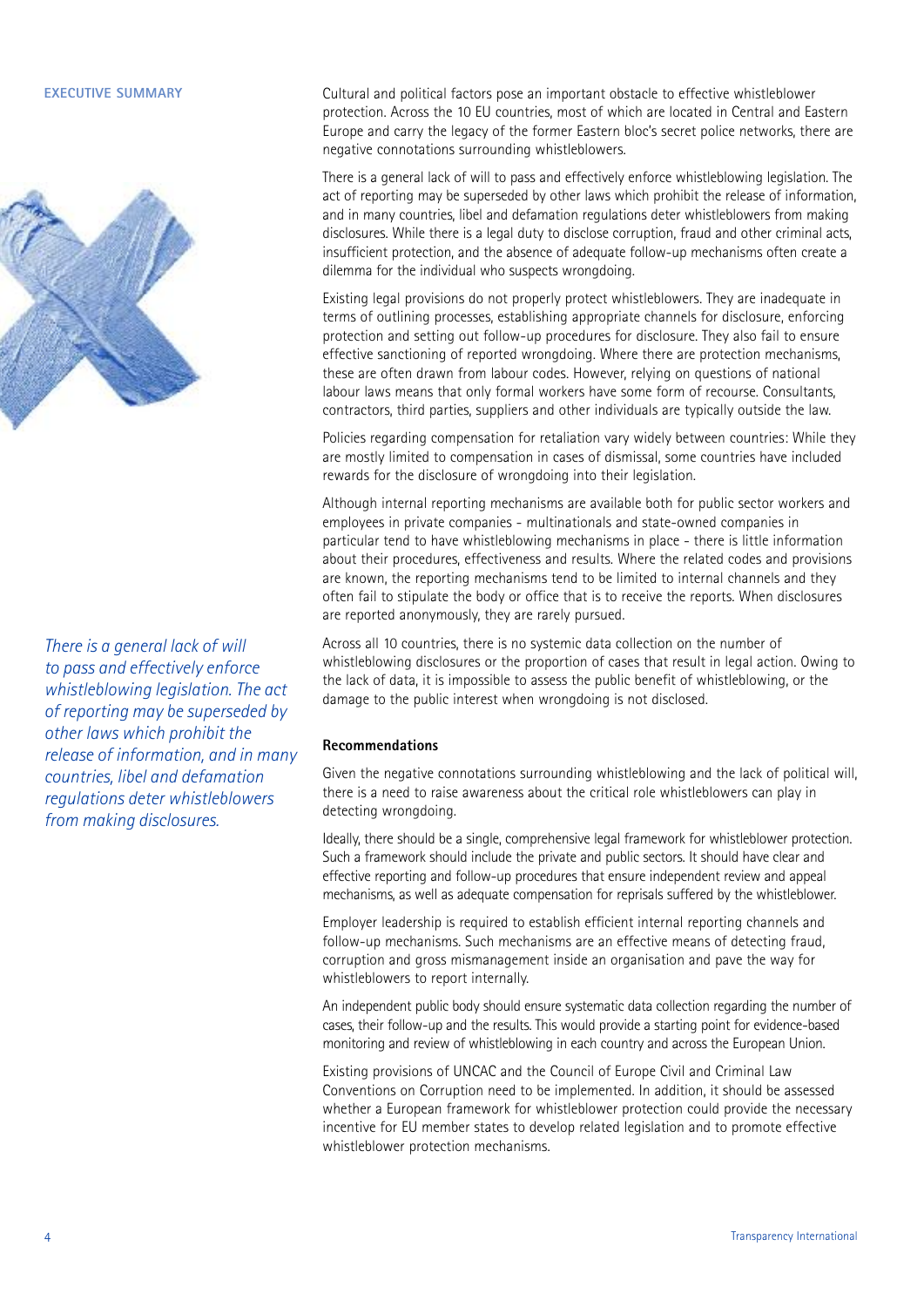### **ALTERNATIVE TO SILENCE**

WHISTLEBLOWER PROTECTION IN 10 EUROPEAN COUNTRIES

#### **INTRODUCTION**

While some whistleblowers are lauded for protecting the public good and detecting unethical or criminal behaviour, the overwhelming majority of known cases do not receive any recognition or compensation. On the contrary, they may face victimisation or dismissal from the workplace; their employer may sue (or threaten to sue) them for breach of confidentiality or libel, and they may be subject to criminal sanctions. In extreme cases, they face physical danger. 4

Whistleblowers are often confronted with an attempt to cover up the facts of the case, or their warnings are simply dismissed or ignored. For example, in the case of the US-based fraudulent hedge fund run by Bernard Madoff, no action was taken despite the fact that financial analyst Harry Markopoulos had repeatedly raised concerns. Madoff's fake scheme eventually cost thousands of investors billions of dollars. The official investigation of the case found that between June 1992 and December 2008, when Madoff confessed, the United States Securities and Exchange Commission received six substantive complaints that raised significant red flags concerning Madoffs hedge fund operations. All complaints were dismissed. The report concludes that "the SEC never properly examined or investigated Madoff's trading and never took the necessary, but basic, steps to determine if Madoff was operating a Ponzi scheme. Had these efforts been made with appropriate follow-up at any time beginning in June of 1992 until December 2008, the SEC could have uncovered the Ponzi scheme well before Madoff confessed." 5

According to a survey, analysing 360 cases in Europe, Middle East and Africa, 25 per cent of occurrences of fraud discovered in enterprises surveyed came to light thanks to whistleblowers – more than any other actor, including regulators, auditors and the media. <sup>6</sup> However, as found in a Czech survey, the majority of people who experience or suspect wrongdoing do not disclose the information.<sup>7</sup>

Apart from the fear of retaliation, the lack of trust in the ability of those responsible for acting on reports to follow them up may be the single most important barrier to effective whistleblowing. It is therefore of utmost importance not only to protect the individual willing to come forward, but also to ensure adequate, independent follow-up and investigation of the disclosure. This is not only needed to protect these individuals against unfair treatment: it is an essential tool to ensure safe and accountable workplaces, to reduce reputational and financial risks and to protect the public interest.

Whistleblowing is increasingly recognised as an early warning system and an effective tool for fighting corruption, fraud and mismanagement. The UN Convention against Corruption (UNCAC) and the Council of Europe Civil Law Convention on Corruption call for whistleblower protection<sup>8</sup> and the Organisation for Economic Cooperation and Development (OECD) has also made a number of recommendations for different instruments to encourage whistleblowing. <sup>9</sup> Relevant provisions exist in many other regional agreements and conventions. $^{\text{10}}$ 



*The United States Securities and Exchange Commission received six substantive complaints concerning Madoff's hedge fund operations. All complaints were dismissed.*

- **4** Banisar, David, *Whistleblowing – International Standards and Developments*. Background paper written for Transparency
- International, (2009), www.transparency.org **5** United States Securities and Exchange Commission Office of Inspector General, Investigation of Failure of the SEC To Uncover Bernard Madoff's Ponzi Scheme, Case No. OIG-509, August 2009, http://www.sec.gov/news/studies/2009/oig-509-exec-summary.pdf
- **6** KPMG Forensic, Profile of a Fraudster, Survey, 2007, p. 26. Also see: Transparency International, *Global Corruption Report 2009: Corruption and the Private Sector* (Berlin, Germany: TI, September 2009).
- **7** According to a recent survey in the Czech Republic, two thirds of employees who had observed serious misconduct in the workplace failed to address the situation or only discussed it with colleagues: *Survey mapping the perception of whistleblowing by employees in the Czech Republic*, TI Czech Republic (2009)
- **8** See UNCAC Article 33 (adopted 2003), Council of Europe (CoE) Civil Law Convention on Corruption (adopted 1999), article 9 and CoE
- Criminal Law Convention (article 22). **9** E.g. the 2003 OECD guidelines for Managing Conflict of Interest in the Public Service and the OECD Guidelines for Multinational Enterprises, www.oecd.org.
- **10** E.g. the Inter-American Convention Against Corruption (article 3), the African Union Convention on Preventing and Combating Corruption (article 5), the Anti-Corruption Action Plan for Asia and the Pacific (pillar 3), the Southern African Development Community Protocol Against Corruption (article 4), etc.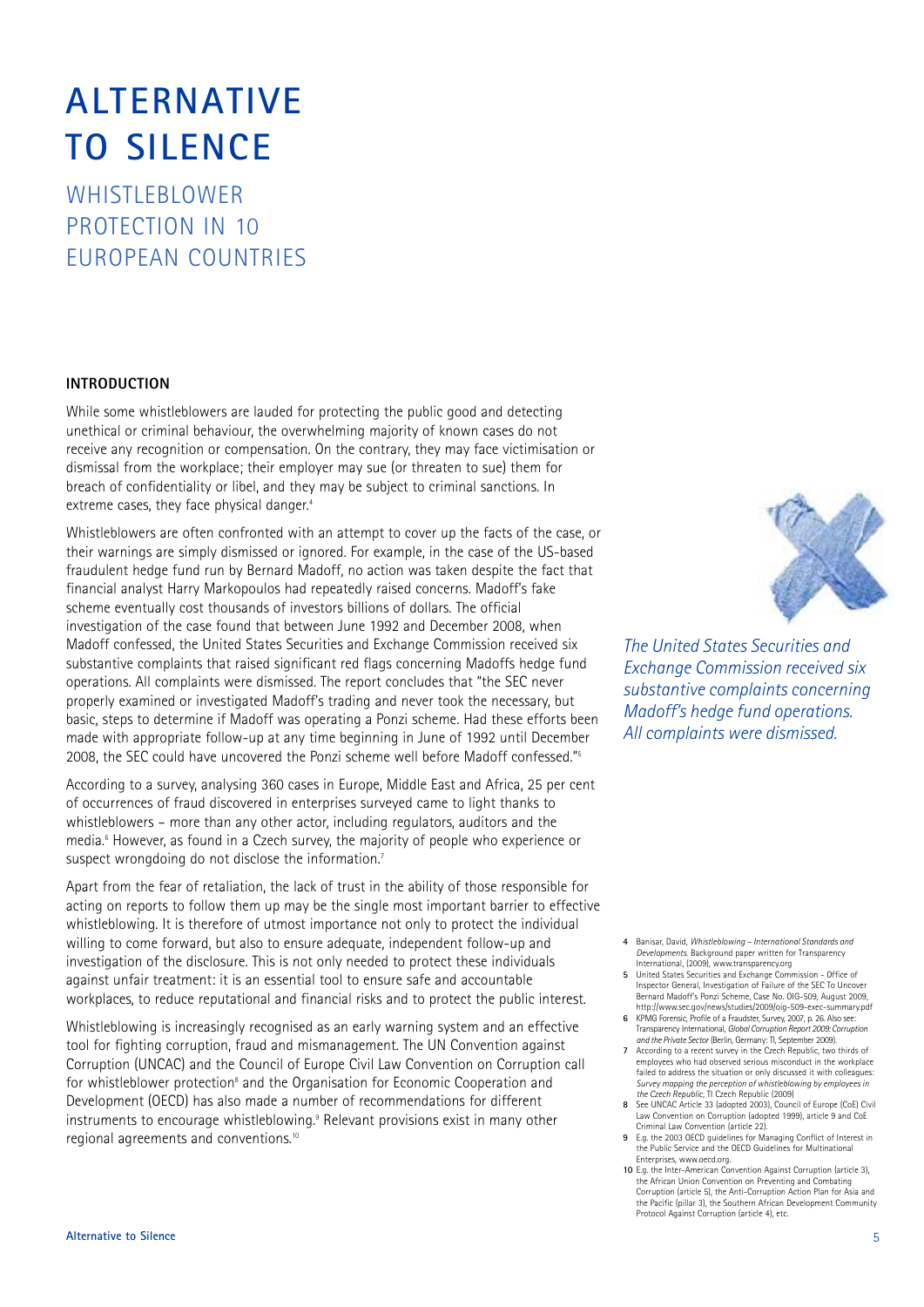At national level, legal frameworks for whistleblower protection exist in several jurisdictions, and many other countries are currently developing legal regimes to encourage disclosures and to protect whistleblowers from retribution. <sup>11</sup> However, many of these provisions are limited to the fight against corruption and do not apply in other instances of wrongdoing. In addition, most of the existing laws are limited in scope (e.g. covering only the public sector) or in ensuring proper follow-up to a disclosure, and the implementation of these laws is often insufficient.

For the private sector, the Sarbanes-Oxley Act, passed in 2002 by the US Congress, has become a global reference for whistleblowing in companies and organisations. It requires all companies listed on the US Stock Exchange, whether based in the US or not, to have procedures and protection for the reporting of 'questionable accounting or auditing matters.<sup>12</sup> However, recent cases of corporate fraud and corruption in multinationals and investment banks have shown that the provisions of the Sarbanes-Oxley Act are not sufficient to detect wrongdoing.

#### **The scope of this report**

The report, which is part of a European Commission co-funded project, assesses current policies and practice in 10 European countries. It builds on comparative in-depth research carried out between March and August 2009 in Bulgaria, the Czech Republic, Estonia, Hungary, Ireland, Italy, Latvia, Lithuania, Romania and Slovakia. Summaries of the research are included in chapter five. The full studies can be downloaded from the Transparency International website (www.transparency.org). In addition, the report draws on research and evidence from academics and practitioners around the world.

It is worth noting that the assessment of these 10 countries should not be seen as representative of the whole European Union, given that eight of the countries were part of the Eastern bloc, with a specific authoritarian past and a legacy from their secret police. For a full picture of the situation in the European Union, these studies should be read with existing research and complemented with similar studies in other Western and Southern European countries.<sup>13</sup>

*Recent cases of corporate fraud and corruption in multinationals and investment banks have shown that the provisions of the Sarbanes-Oxley Act are not sufficient to detect wrongdoing.*

- **11** Most of these regulations are sectoral laws. See Banisar, David, *Whistleblowing – International Standards and Developments*. Background paper written for Transparency International, (2009), www.transparency.org
- **12** See: Sarbanes-Oxley Act (2002, sections 301 and 806). http://frwebgate.access.gpo.gov/cgi-bin/getdoc.cgi?dbname=107\_cong\_bills&docid=f:h3763enr.tst.pdf
- **13** See Banisar, David, (2009), and Speckbacher, Christophe, *The protection of whistleblowers in the light of GRECO's work*, Secretariat of GRECO (March 2009).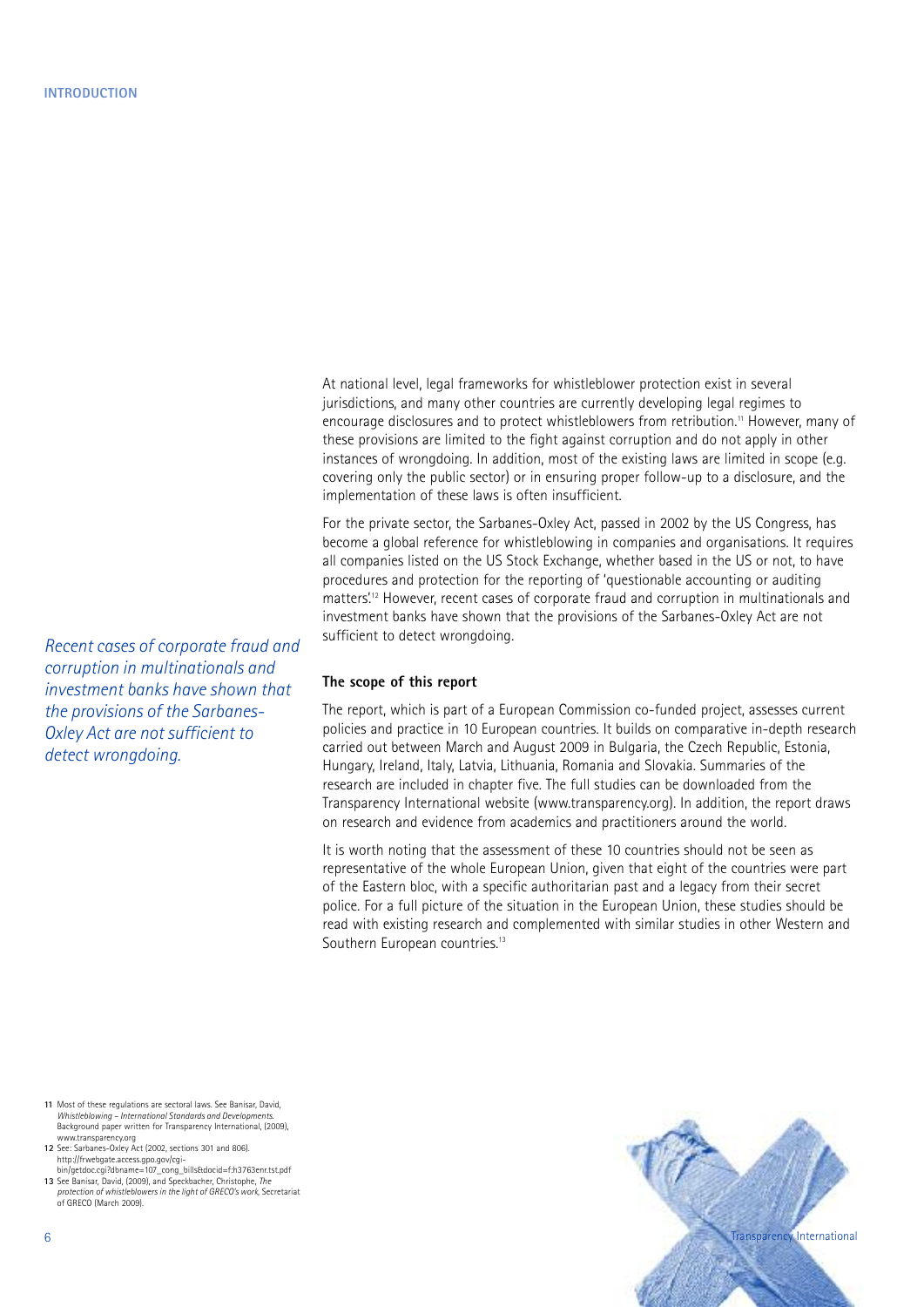### 1 **CULTURAL AND POLITICAL CONTEXT**

**Rather than being seen as an example to follow and a champion of the public good, a whistleblower is often considered untrustworthy. The root cause of this problem lies, to a certain extent, in the apparent conflict between loyalty to the employer and disclosing wrongdoing within an organisation. The fact that whistleblowing is not only in the public interest, but constitutes an efficient tool for risk management within organisations, is often not recognised.**

#### **1.1 CONNOTATIONS OF WHISTLEBLOWING**

Across the 10 EU countries, the term 'whistleblower' is associated with being an informant (e.g. in the Czech Republic, Ireland, Romania and Slovakia), a traitor or spy (Bulgaria, Italy) and/or a snitch (Estonia, Hungary, Latvia and Lithuania). In many of the countries assessed, these negative perceptions of whistleblowing are the result of years of authoritarian regimes and the existence of secret police networks. During Soviet times, individuals provided the authorities with information, often secretly, on neighbours, coworkers and family members. In other cases, such as Ireland and Italy, there seems to be a general mistrust of public authorities and an emphasis on not speaking out against your neighbour or colleague. In countries with small populations – such as Estonia, Latvia and Lithuania – the close-knit nature of communities can pose a significant challenge for whistleblowing mechanisms, particularly in terms of encouraging disclosures and assuring the confidentiality of whistleblowers who come forward.

This context creates a sizeable obstacle to the pursuit of a more comprehensive legal framework of protection. In Estonia, for example, putting forward legislation is seen as impossible unless a more positive cultural shift takes place towards the idea of whistleblowers protecting citizens' safety in a variety of areas, from corruption to public health. Yet negative connotations around whistleblowing are not limited to countries with an authoritarian past.



*Across the 10 EU countries, the term 'whistleblower' is associated with being an informant, traitor, spy and/or snitch.*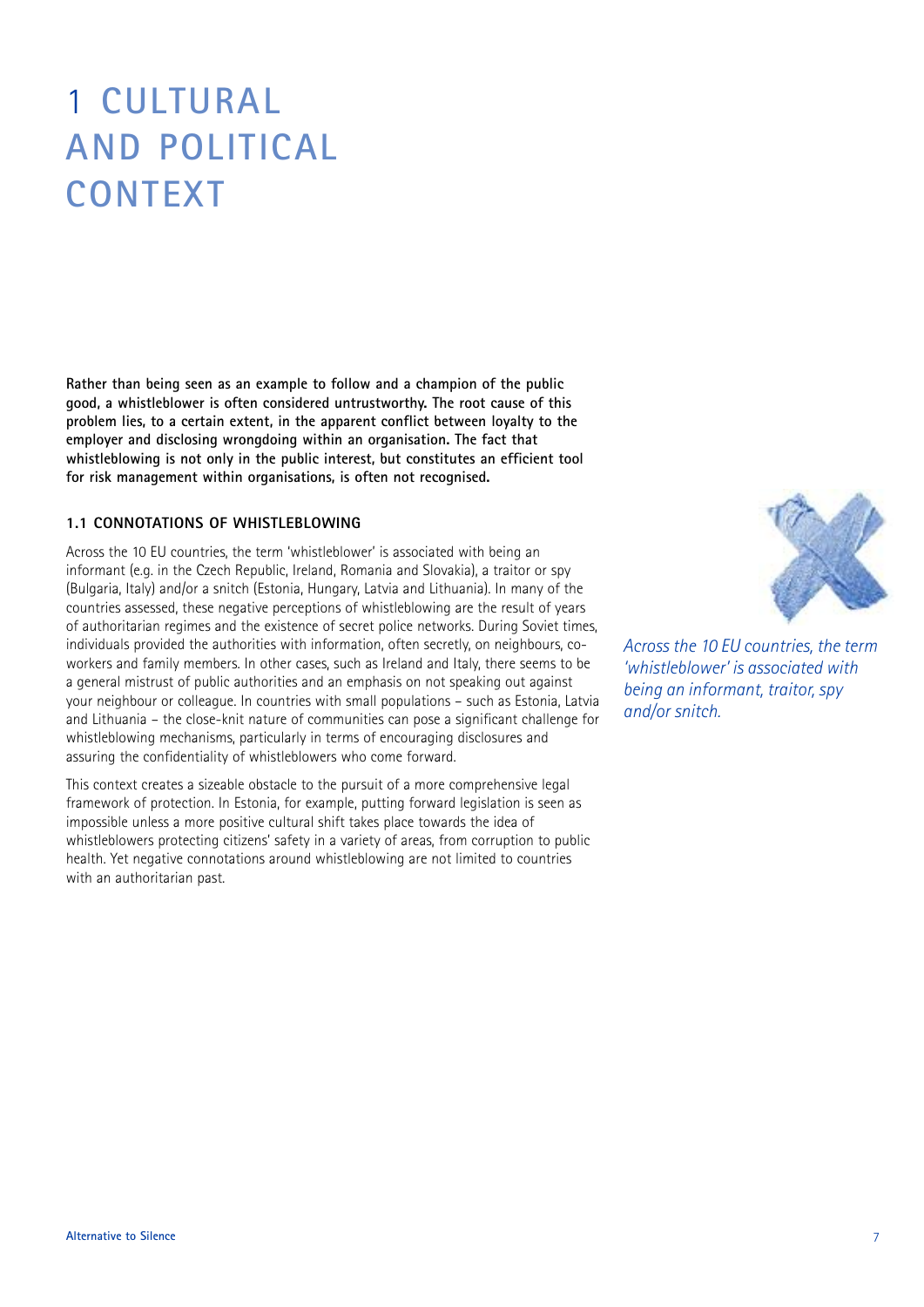

#### **1.2 POLITICAL FRAMEWORK**

In many of the countries studied, there is a general disconnect between government actions and rhetoric when it comes to combating abuses, including those related to corruption. Many citizens report that their government is not doing enough to respond to the problem. Survey work completed in 2009 reports that fewer than one in 10 respondents in Bulgaria, the Czech Republic, Hungary and Lithuania consider their government's anti-corruption efforts to be effective.<sup>14</sup> In Ireland, corruption is estimated to cost the government as much as €3 billion each year in lost revenue and foreign investment. Although whistleblowing is highly recognised as an effective detector of fraud and misconduct, related legislation has been seemingly 'disincentivised' by the government.<sup>15</sup>

A lack of political will to address inadequate whistleblower protection is apparent in many of the countries studied. In some cases this situation is changing: in Hungary and Lithuania comprehensive legislation is currently under consideration. However, political will is not only about passing the right legislation, but about enforcing it – and providing resources (human, financial and technical) for these efforts. Only well-designed laws which include effective follow-up and enforcement mechanisms can protect the whistleblower and thus encourage disclosure. Otherwise, laws can even be counterproductive because employees, believing they are genuinely protected against reprisal, may blow the whistle and still face retaliation.<sup>16</sup>

*Only well-designed laws which include effective follow-up and enforcement mechanisms can protect the whistleblower and thus encourage disclosure.*

- **14** Findings are based on surveys carried out as part of *TI's Global Corruption Report* (2009). For more information, see: Transparency International, *Global Corruption Barometer*, Berlin, Germany: TI (June 2009).
- **15** See: Pope, Conor: 'Corruption costing State €3 bn, report claims', *The Irish Times*, 2 March 2009.
- www.irishtimes.com/newspaper/breaking/2009/0302/breaking50.htm. **16** See: Devine, Tom, *International Best Practices for Whistleblower Policies*, Washington, DC: Government Accountability Project (2009).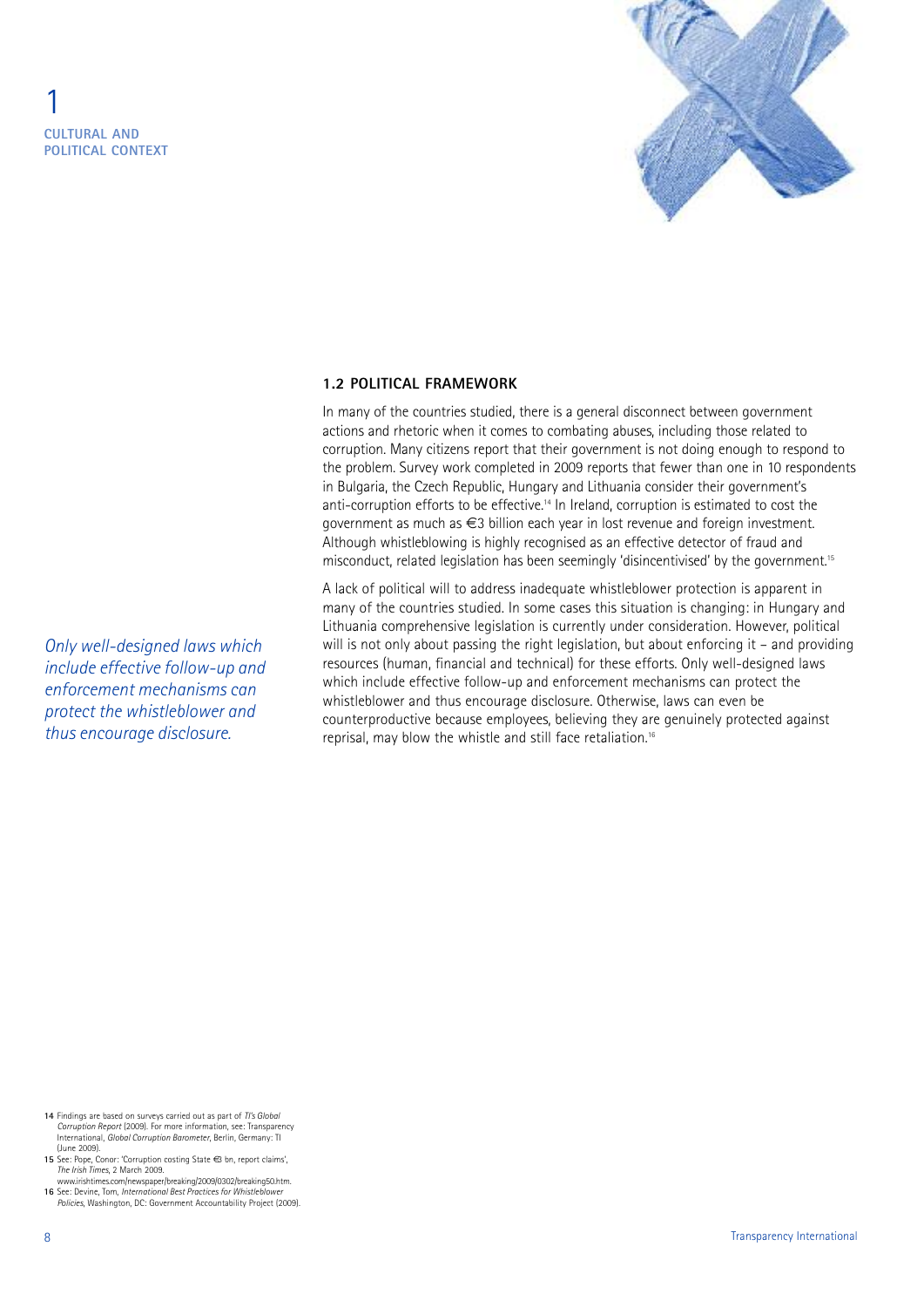### 2 **LEGISLATION, POLICIES AND PRACTICE**

**Legal frameworks to facilitate the disclosure of wrongdoing are largely absent from the 10 countries assessed in this report. Most countries in the study rely on a patchwork of legislation that falls under different sectors and existing laws. There is no single piece of legislation except in Romania, which passed a Whistleblower Protection Act (Law 571) in 2004. Still, the law's enforcement has been uneven and its reach is limited to the public sector. Ireland does have specific sectoral codes that provide for whistleblower protection, but they are not consistent or standardised. 17**

In many instances there is no stand-alone anti-corruption or freedom of information act that could facilitate whistleblowing rights and protections. Under the current legal context, except in Romania, the rights to report and to have protection tend to be included in or derived from national labour codes, employment provisions, public servant acts and criminal codes. In most of the countries surveyed, these laws do not have explicit language on whistleblowing, but do have measures that could provide de facto coverage. In most countries the labour code affords protection against unfair dismissal from work, while criminal and administrative codes enforce the right to report wrongdoing. However, the relegation of legal whistleblower safeguards to national labour laws means that only formal workers have some form of remedy. Consultants, contractors, third parties, suppliers and other individuals fall outside the law.

Where whistleblowers testify during court proceedings, they can be covered under witness protection laws. Of the countries studied, two thirds have some form of witness protection laws while only one tenth have specific whistleblowing legislation. However, these laws do not necessarily apply, because whistleblowers often suspect wrongdoing without having formal evidence and would not be able – or willing – to testify. Furthermore, given that whistleblowers are usually insiders, they face very specific risks, such as harassment at work or dismissal, which are not normally covered by witness protection laws. The same goes for the need to receive compensation for salary losses, career opportunities, etc. Witness protection laws are therefore not sufficient to ensure adequate protection for whistleblowers.

Internal codes can sometimes provide for whistleblower protection without the presence of a supporting legal framework at the national level. For example, Estonia's police force and various Latvian ministries have adopted their own codes of ethics that allow for disclosure by staff, although both countries lack legislation that mandates whistleblowing reporting more broadly. <sup>18</sup>

#### **2.1 RIGHTS AND OBLIGATIONS TO REPORT**

In most countries studied, it is an obligation to disclose corruption, fraud and other criminal acts. In Slovakia, private sector employees who learn that another person has committed an act of corruption and do not report it to a law enforcement authority can be imprisoned for up to three years. Italy's criminal code fines civil servants who fail to report or delay reporting a crime that they discover in the process of performing their duties.



*The relegation of legal whistleblower safeguards to national labour laws means that only formal workers have some form of remedy. Consultants, contractors, third parties, suppliers and other individuals fall outside the law.*

**17** These are related to the protection of: persons reporting suspicions of child abuse or neglect to authorised persons; persons reporting alleged breaches of the Ethics in Public Office Acts; persons reporting breaches of competition law to the relevant authority (and also protection specific to employees for so doing); employees against penalisation for exercising any right under the workplace Health and Safety Act, and to An Garda Síochána (police) and Garda civilian employees reporting corruption or malpractice in the police force; and to protect those persons obliged to report suspected breaches of charities law from any liability arising from any such report. For more information, see: *National analysis of whistleblower protection in Ireland*, TI Ireland (2009), p.2. **18** This stipulation is in the codes for the Ministries of Health, Defence,

Interior Affairs, Finance and Justice.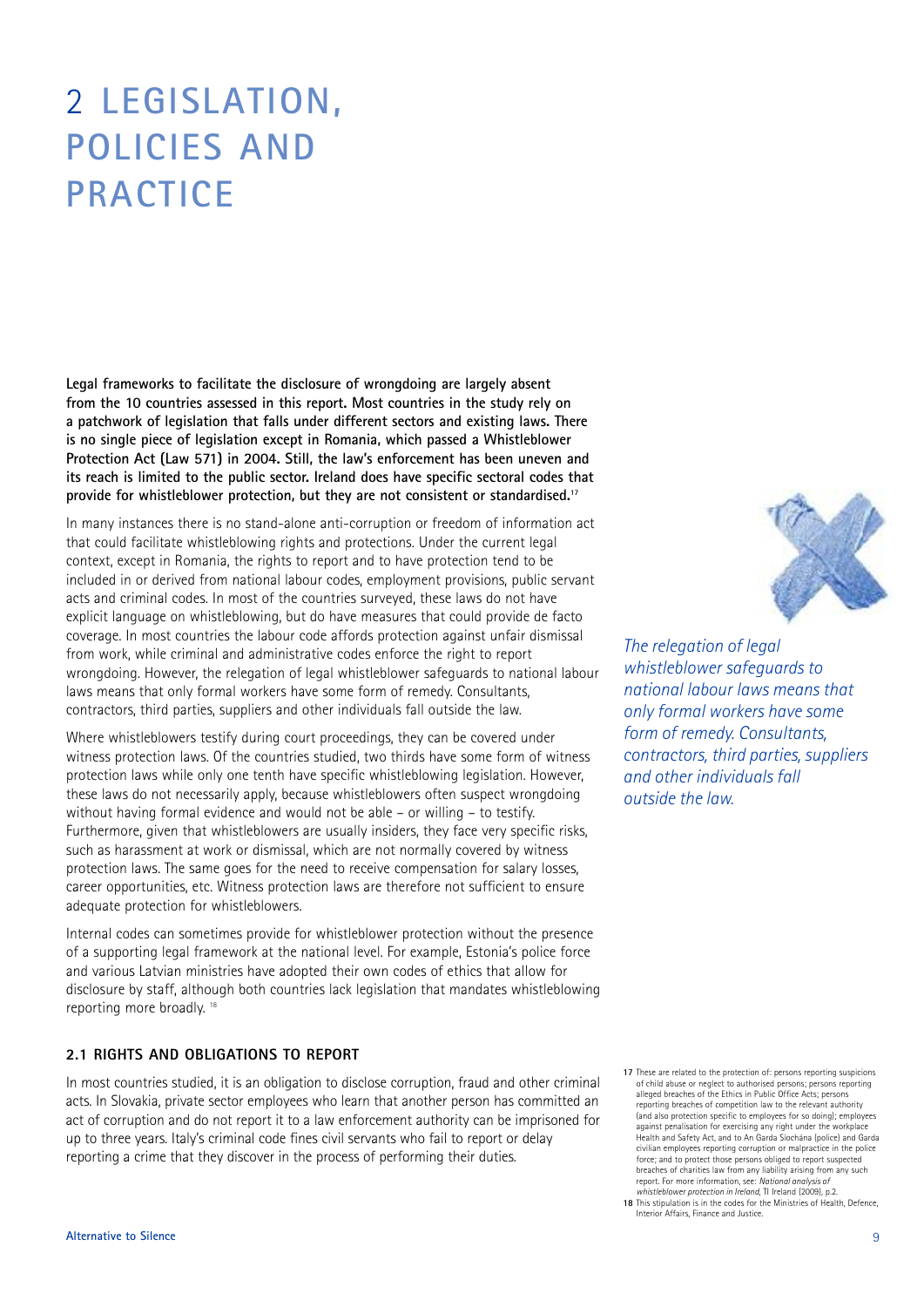

The protection of whistleblowers should be a logical consequence of the duty to report (suspicions of) criminal acts to the police or prosecution bodies. 19

Yet in spite of the obligation to report, in many countries, insufficient protection, limited laws and weak enforcement of policies create a dilemma for the individual who suspects wrongdoing. In the Czech Republic, the criminal code covers situations where employees fail to report a crime and mandates their disclosure. Yet at the same time, other legal codes state that a whistleblower can actually perpetrate a crime through his or her disclosure and be vulnerable to charges of 'false disclosure'. This can happen if the information that has been reported proves incorrect or if the person accused of wrongdoing opts to file a counter suit of slander before any investigation begins.<sup>20</sup>

Overall, few of the countries studied have existing laws which stipulate that employees have a right to report. This right to report is often connected with the type of wrongdoing and the information it is permissible to disclose. For example, in Hungary, the notion of the right to report wrongdoing is applied to employees, both public and private, working in certain sectors. In Italy, the right to report is often applied to workers as a result of the general freedom of expression granted to them under the country's labour code (as well as in its constitution) when disclosures involve irregularities, illegal acts or perceived risks within their workplace.<sup>21</sup>

In all the countries in the report, matters of national security cannot be publicly disclosed. In countries such as Hungary, banking and trade secrets are areas within which disclosures cannot be made. <sup>22</sup> Latvia's Criminal Law forbids and punishes the intentional leakage of classified information by officials who have acquired it *ex officio*. 23

In many cases the whistleblower is confronted with a conflict of (legal) duties or, more broadly, a conflict of laws. For example, mandatory reporting can be in conflict with the duty to maintain confidentiality or with trade secrecy (see box). In the case of Guja vs Moldova the European Court of Human Rights ruled in favour of whistleblowing. In the case, a public employee who had released an unclassified document that revealed political manipulation of the justice system, was dismissed. The Court found a violation of the freedom of expression (Article 10 of the Convention). It "considered that the public interest in the provision of information about undue pressure and wrongdoing … was so important in a democratic society that it outweighed the interest in maintaining public confidence in the Prosecutor General's Office."<sup>24</sup>

#### **Duty of confidentiality versus disclosure of wrongdoing**

A prominent case of whistleblowing in Ireland is related to a disclosure that violated employment confidentiality clauses. Dating back more than a decade, the case involved an ex-employee of the National Irish Bank who had provided the state television channel with evidence supporting allegations that the bank had systemically promoted the evasion of taxes by its customers. The information was *prima facie* confidential and its disclosure to others outside the terms of employment clearly not allowed. The bank requested an injunction in the case, which was overruled by the courts. The case went to the Supreme Court, which ruled in favour of violating the terms of confidentiality on the basis that the information was in the public interest.<sup>25</sup>

*In spite of the obligation to report, in many countries, insufficient protection, limited laws and weak enforcement of policies create a dilemma for the individual who suspects wrongdoing.*

**19** Speckbacher, Christophe: *The protection of whistleblowers in the light of GRECO's work*, Secretariat of GRECO, (March 2009). **20** See: Criminal Code (Act. No. 140/1961, paragraphs 167 and 168).

- **21** See: *Statuto dei Lavoratori*/Italian Labour Code (article 1). **22** Disclosure is normally allowed when the information to be
- disclosed is in the interest of the public good.
- **23** The same law in Latvia allows for the disclosure of secret information provided that this act is of 'extreme necessity' (see sections 28 and 32). Deciding whether it meets these criteria includes looking at whether disclosure was less harmful than what would have resulted otherwise.
- **24** European Court of Human Rights, Case of Guja v Moldova (Application no. 14277/04) Judgement. Strasbourg, 12 Feb 2008
- **25** See: National analysis of whistleblower protection in Ireland, TI Ireland (2009), p. 3.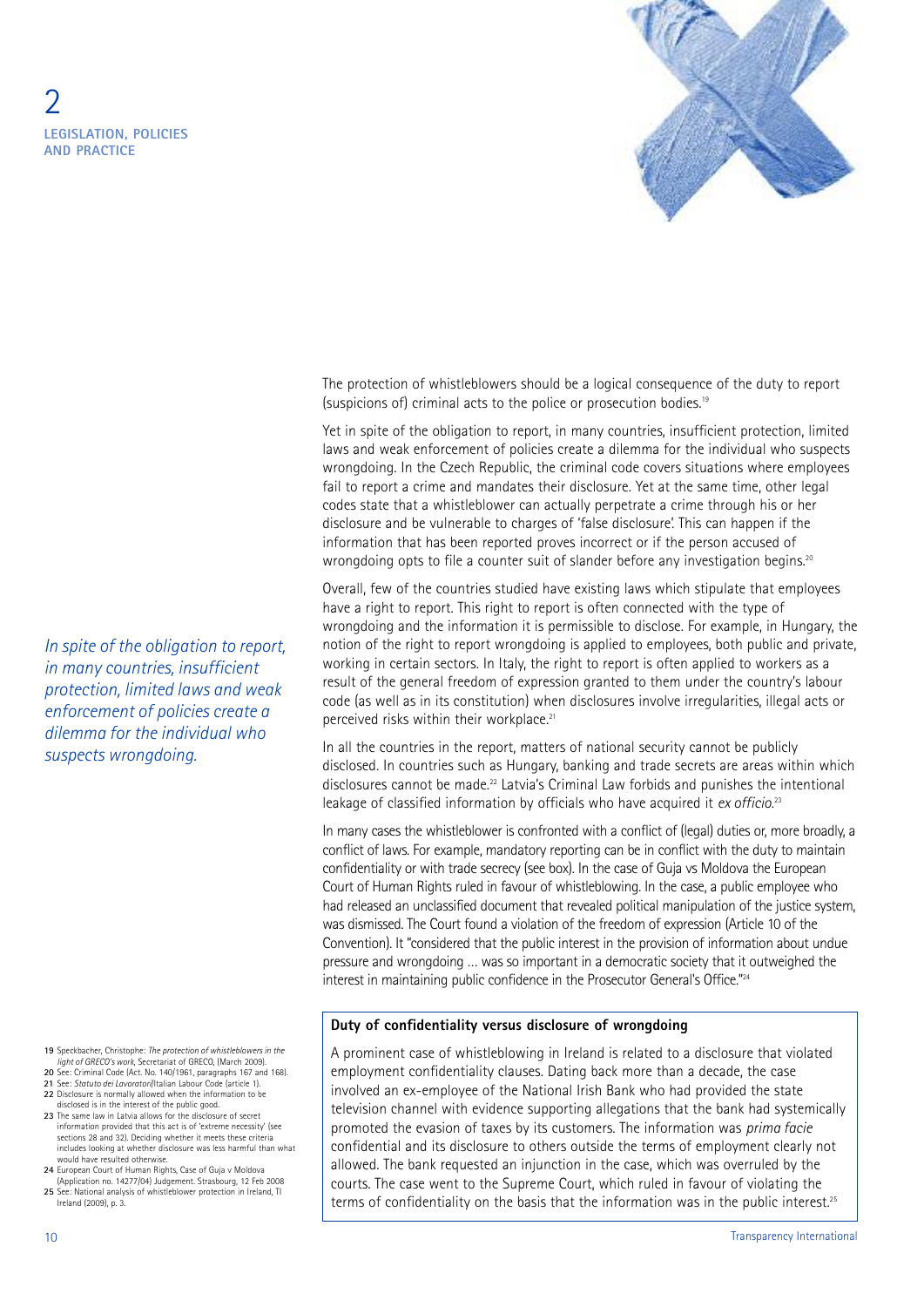#### **2.2 RIGHT TO REFUSE TO VIOLATE THE LAW**

In all countries studied, provisions are in place to give employees the right to refuse to participate in illegal activities. However, while this is a general right in Bulgaria and Lithuania<sup>26</sup>, in other countries it is more nuanced. In Hungary, it is a general obligation of all employees to refuse instructions that would result in direct and grave risk to life, physical integrity or health, while public officials are not obliged to, but *may* refuse compliance in these cases. The provisions in Romania are the most comprehensive, even covering refusal to sign a document, while in Italy there are no provisions for the private sector. Ireland lacks a related provision, possibly because a duty on all persons not to engage in illegal behaviour is presumed.

#### **2.3 DISCLOSURE PROCEDURES**

There is a plethora of different options to disclose wrongdoing and unethical behaviour, ranging from dedicated hotlines to comprehensive electronic whistleblowing systems which help organisations to receive and classify the disclosures and to process them adequately. The international website wikileaks publishes anonymous submissions and leaks of sensitive documents while preserving the anonymity and untraceability of its contributors. Within one year of its launch in December 2006, its database had grown to more than 1.2 million documents. <sup>27</sup> Such a system, however, is limited to receiving and publishing the information and cannot ensure any follow-up.

However, the existence of a channel for disclosure is not sufficient. The challenge is to ensure that people know where to report and understand the channels through which a concern can be raised. Researchers have found a positive correlation between levels of internal whistleblowing and the existence of specific, identified routes for whistleblowing, accompanied by a strong, non-retaliatory policy.<sup>28</sup>

The 10 studies revealed a jumble of codes that apply to individual ministries, and unclear lines of authority for making a disclosure, for both public and private sector workers. Even when there is some relevant legislation in place, the channels for reporting corruption, abuses or malfeasance are often diffuse and uncomplementary within a company, ministry or government agency.

#### **The importance of clear steps and channels for reporting**

In Latvia, the lack of a clear set of steps for receiving and responding to a disclosure has even been evidenced within the Ombudsman's Office, a government institution which oversees matters related to the protection of human rights and good governance. In 2007, nearly half of the Ombudsman's Office employees complained of alleged misconduct by the Office's director. The lack of clear reporting channels internally led to confusion about how to investigate and resolve the case. After pressure from non-governmental organisations, including the local TI chapter, the case was heard by a parliamentary body, which did not investigate the root of the claims. As a result, the case was ultimately dismissed.<sup>29</sup>

*The existence of a channel for disclosure is not sufficient… The challenge is to ensure that people know where to report and understand the channels through which a concern can be raised.*

**26** Although there is no general legal provision in Lithuania, the caselaw now contains a widespread notion, that execution of an unlawful order does not exempt a person from liability. Thus, not only one does not have to, but is prohibited from executing it. biny one does not have to, out is promoted nom executing it.<br>However, there are certain specific laws that explicitly foresee it, ex. Statute of Special Investigation Services (Art. 6.4), Statute of State Security Department (Art. 8.2), Statute of Prison Department under the Ministry of Justice of Republic of Lithuania (Art. 19.3).

- **27** www.wikileaks.org **28** Miceli, Marcia et al: A Word to the Wise: How Managers and Policy-Makers can Encourage Employees to Report Wrongdoing, *Journal of Business Ethics*, (2009), 86:3, pp. 379–396. **29** National analysis of whistleblower protection in Latvia, TI Latvia
- (2009), p. 8.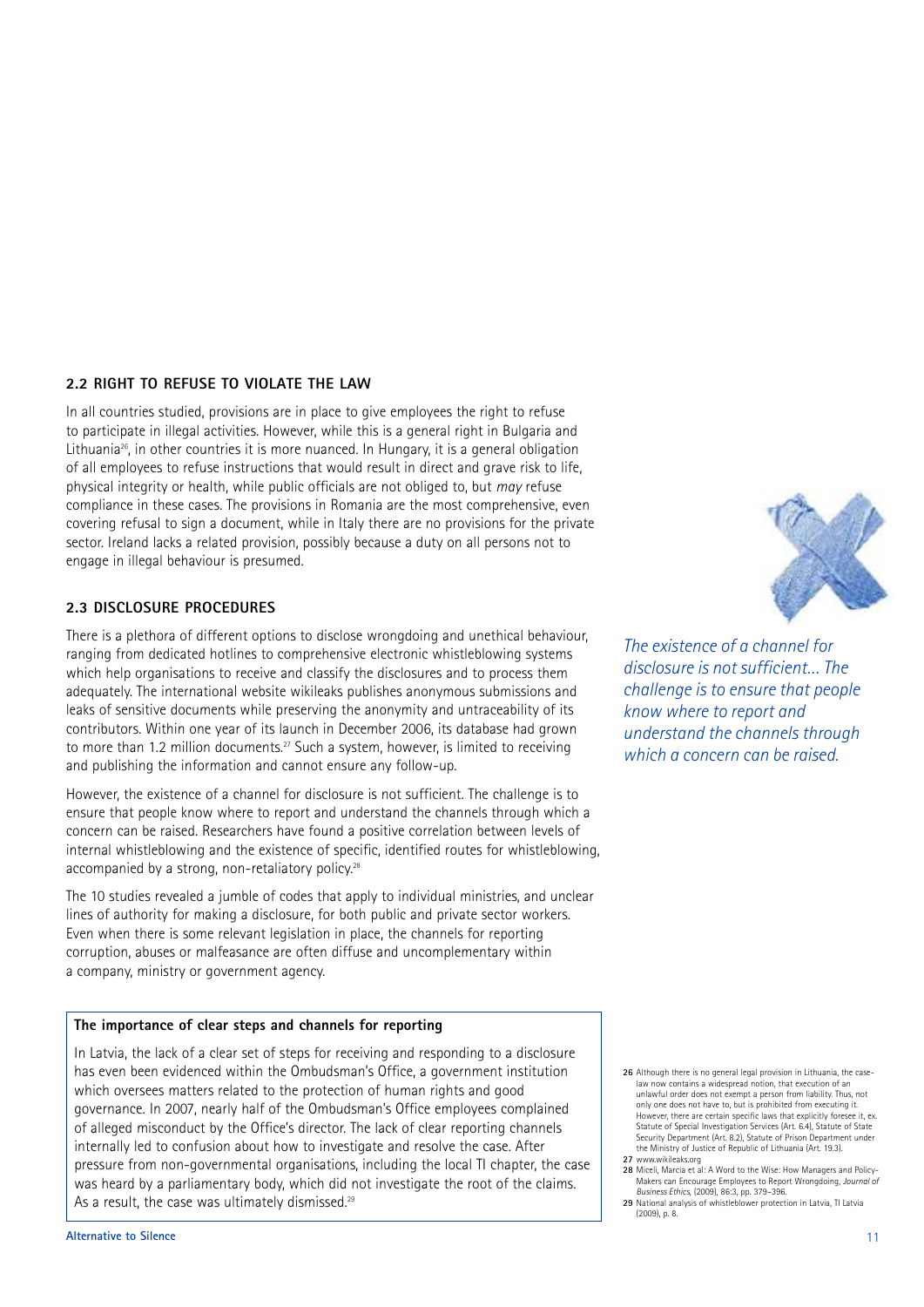

#### **2.3.1 INTERNAL AND EXTERNAL REPORTING**

Channels for reporting wrongdoing can be internal and external. In general, three different levels can be distinguished: channels provided by the organisation itself, such as ethics advisors or hotlines; channels provided by the regulator such as the police or the Ombudsman's office, and other external channels such as the media or civil society organisations.

Research and experience show that whistleblowers should have the opportunity to choose between different reporting channels – including independent external options, such as dedicated hotlines. The availability of multiple channels enables employees to select the person(s) with whom they are most comfortable sharing sensitive information, and the channel they find easiest to use.<sup>30</sup>

Whistleblowers tend to try internal reporting first and only go outside if their report is not being followed up. Recent research suggests that this holds across cultures: people in the UK, Turkey and South Korea would all prefer to blow the whistle through a formal internal procedure.<sup>31</sup>

From the point of view of the organisations themselves, internal channels are an opportunity to investigate allegations and correct wrongdoing instead of seeing it publicly exposed. In countries such as Estonia, for example, companies prefer to receive internal disclosures from whistleblowers in order to resolve cases privately.<sup>32</sup>

However, internal channels often do not work. In some countries, such as Bulgaria and the Czech Republic, internal reporting channels for public sector workers are outlined, but without stipulating the government body or office that is to receive reports.<sup>33</sup> As a result, some ministries report that no cases are being received.

Safe access to external reporting channels is therefore indispensable to ensure that the internal process is accountable to a higher level or authority and to make organisations accountable for internal wrongdoing. Many practitioners argue that a whistleblower should be able to choose freely whether to report internally or externally, for manifold reasons: Firstly, potentially ineffective internal channels pose an additional barrier to disclosure and may discourage the whistleblower from speaking out, particularly if he or she is convinced that internal reporting will not lead to any change. Secondly, given the duty of the state to protect the public interest, it can be argued that there should be no distinction, in terms of level of evidence required, between internal reporting and reporting to public authorities such as the police or the Ombudsman, while it is legitimate to request a higher level of evidence before reporting to public media or other external bodies. Thirdly, any related provision needs to be accompanied by clear conditions under which use of the respective channels is protected. Considering that, overall, whistleblowing should be encouraged and made as less burdensome as possible, it should be carefully assessed whether the additional burden of proof on the whistleblower, required by a progressive disclosure system, might end up discouraging the reporting of wrongdoing or the risk of it. Lastly, giving the whistleblower a right to choose would provide an incentive to organisations to establish transparent and trustworthy internal whistleblowing systems that work in practice, and not only on paper.

*Safe access to external reporting channels is indispensable to ensure that the internal process is accountable to a higher level or authority and to make organisations accountable for internal wrongdoing.*

- **30** Miceli, Marcia et al: A Word to the Wise: How Managers and Policy-Makers can Encourage Employees to Report Wrongdoing, *Journal of*
- *Business Ethics* (2009) 86:3, pp. 379–396. **31** Park et al: Cultural Orientation and Attitudes Toward Different Forms of Whistleblowing: A Comparison of South Korea, Turkey and the UK, *Journal of Business Ethics* (2008) 82:929–939.
- **32** See: National analysis of whistleblower protection in Estonia, TI Estonia, (2009).
- **33** In Bulgaria, there is an Administrative Procedure Code which establishes the internal channels for disclosure but fails to specify which agencies or bodies are designated with fulfilling related functions.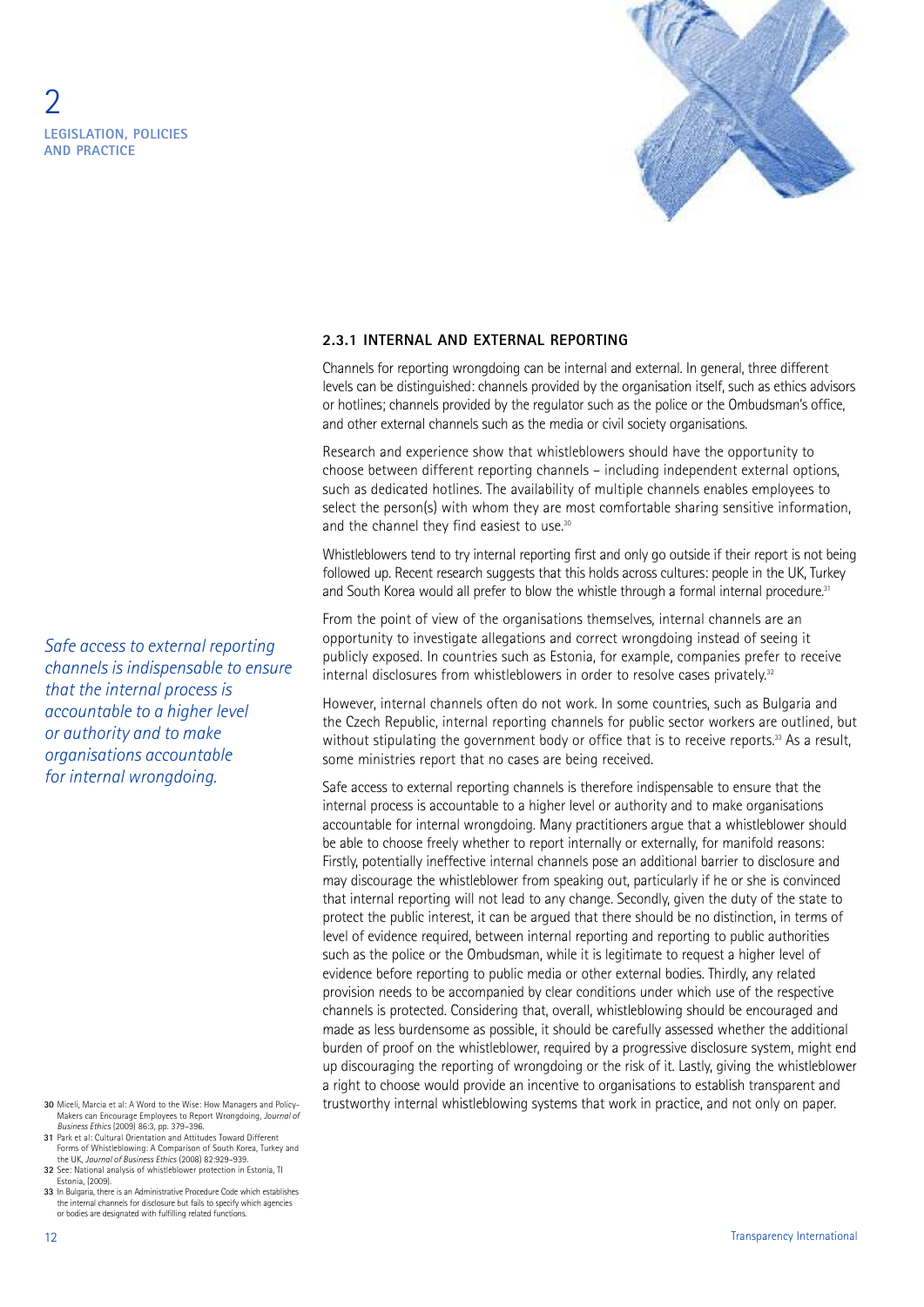#### **The three-tiered model of the UK Public Information Disclosure Act (PIDA)**

PIDA establishes three levels of disclosure, implying an increasing level of evidence:

- protected internal disclosure (i.e. substance raising genuine suspicion)
- protected disclosure to the regulator (i.e. factual substance for concern and no serious doubt)
- $\circ$  protected wider disclosure (i.e. factual substance for concern, no serious doubt, good reason to go further and generally reasonable).34

In this respect, legislation differs significantly. The UK Public Interest Disclosure Act foresees three levels of disclosure, implying an increasing level of evidence the further the whistleblower goes outside the organisation (see box). On the contrary, the Public Interest Disclosure Act of the Australian Capital Territory (1994) specifies that internal channels must be in place, but there is no obligation to use these internal channels first.<sup>35</sup>

Of the countries included in the study, none has a progressive disclosure system in place. The Romanian law provides for three channels for disclosure, all of which can be cumulatively or alternatively accessed when blowing the whistle. 36

#### **2.3.2 ANONYMOUS AND CONFIDENTIAL REPORTING**

For reporting channels to work efficiently, another challenge to overcome is how to ensure that they provide the right degree of confidentiality or even anonymity to the whistleblower. The term 'anonymous' should be understood as relating to a disclosure made through a channel that assures no possible link to the person providing the information: a file of information sent without a return address, an untraceable telephone call to a hotline, an email sent from a blocked account, IT systems guaranteeing anonymity and preventing back contacts, etc. A 'confidential' disclosure is one where the identity of the whistleblower is known only by the recipient of the disclosure (e.g. an Ombudsman or the ethics advisor) who has an obligation to keep the name secret, both towards members of the concerned organisation and to the wider public.

EU data protection rules require the protection of the identity of both the whistleblower and the person incriminated. In this context, the EU's Advisory Body on Data Protection and Privacy, the Article 29 Data Protection Working Party, expressed a number of concerns about anonymous reporting. These range from greater difficulties in following up a report, to the risk that an organisation may create a culture of anonymous reporting. Yet it does not exclude anonymous reporting and recognises that 'whistleblowers may not always be in a position or have the psychological disposition to file identified reports'. It therefore suggests that anonymous reports be investigated with 'due consideration for all the facts of the case, as if the report were made openly!<sup>37</sup>

Confidential reporting provisions exist in all countries covered by this report. In Italy and Slovakia, private sector codes (based on internal procedures) provide for confidential and anonymous reporting, while there are no provisions for anonymous reporting in public sector laws. <sup>38</sup> In the Czech Republic, a person can anonymously file a complaint to virtually any public administration body, but it does not mean that any follow-up processes will be launched. In Estonia, the private companies surveyed allow confidential reporting, but will not follow up reports received anonymously.<sup>38</sup>



*For reporting channels to work efficiently, another challenge to overcome is how to ensure that they provide the right degree of confidentiality or even anonymity to the whistleblower.*

**34** See: The UK Public Interest Disclosure Act 1998.

- www.opsi.gov.uk/acts/acts1998/ukpga\_19980023\_en\_1. **35** Vandekerckhove, W. (forthcoming 2010) European Whistleblower Protection: Tiers or Tears?, in D. Lewis (ed.) *A Global Approach to Public Interest Disclosure Legislation*. Cheltenham/Northampton:
- Edward Elgar Publishing **36** Analysis of whistleblower protection in Romania, TI Romania (2009) p.38.
- **37** Article 29 Data Protection Working Party, 1 February 2006, p.11. 00195/06/EN
- **38** The International Chamber of Commerce (ICC) has left the decision
- open to companies whether to accept anonymous reports. **39** See: National analysis of whistleblower protection in Estonia, TI Estonia (2009).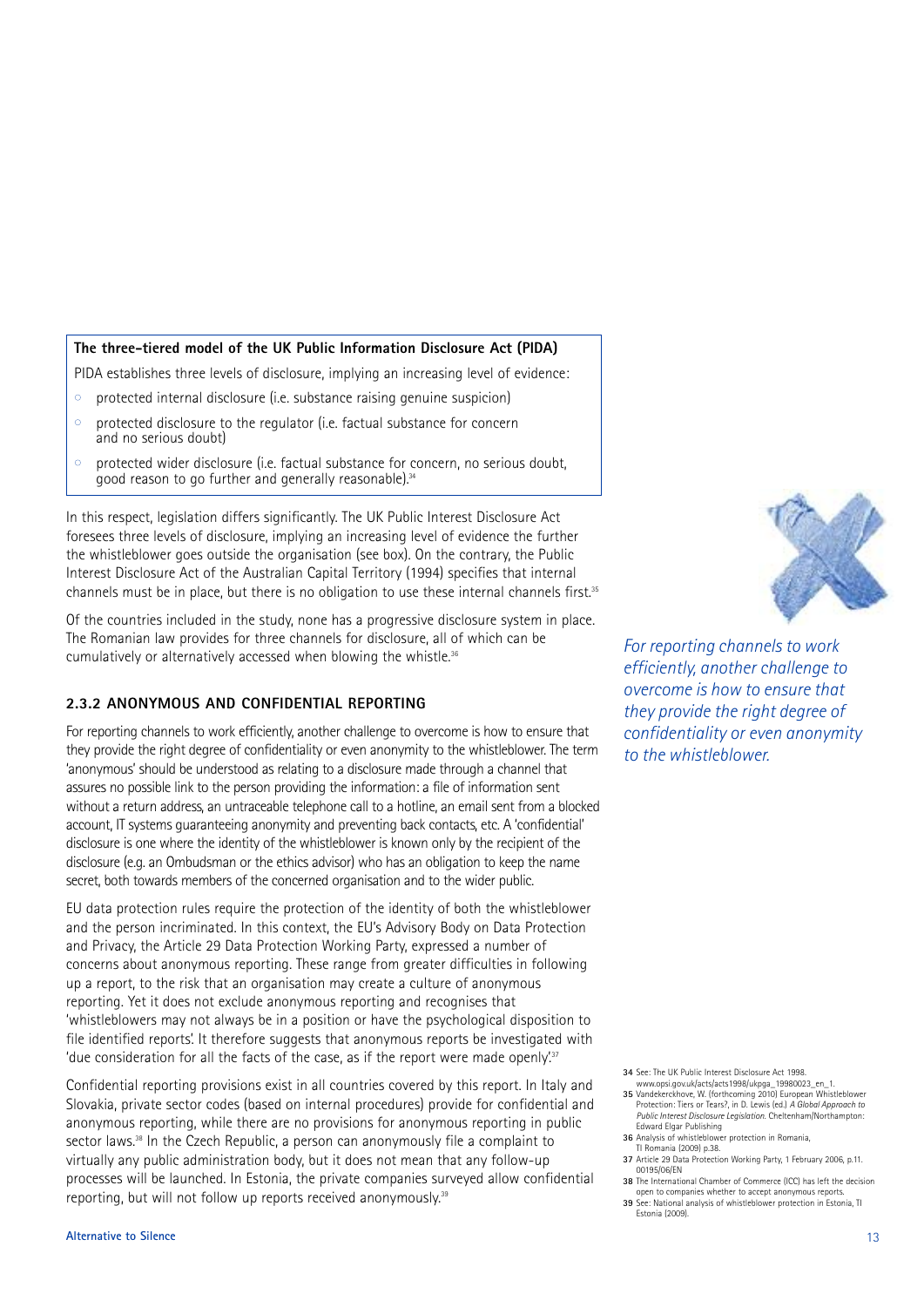

#### **2.3.3 HOTLINES AND ELECTRONIC PLATFORMS**

Whether reporting channels are internal or external, both electronic platforms and hotlines can facilitate individual disclosures.

Hotlines exist in most of the countries studied, both for the private and public sectors. In the Czech Republic, 44 per cent of all private companies have established hotlines for protection against fraud. <sup>40</sup> This level is greater than the international average (42 per cent) and that for Central and Eastern Europe (33 per cent).

In many cases, company hotlines are underutilised – as in Estonia, Italy and Ireland – and often unknown to employees. In Hungary, on the other hand, a special witness hotline receives 10,000 calls a year, and Latvia's State Labour Inspectorate hotline reported around 200 anonymous voice messages in both 2007 and 2008. In most cases, however, there is no detailed data available about the use of hotlines.

In Lithuania, there tends to be no distinction between whistleblower hotlines and helplines or consultancy lines, therefore there is no adequate provision for the particular needs of the whistleblower for advice and anonymity, or at least confidentiality.

The existence of a hotline by no means indicates that whistleblowing matters are being adequately treated. When asked about their whistleblower protection mechanisms, members of the Czech anti-corruption commission responded that the government has hotlines to deal with the problem. A reasonable assumption could be drawn that there is some confusion between reporting and protection.

#### **2.4 PROTECTION**

Once a claim has been raised, there is a need to establish safeguards against reprisals which are easy for the whistleblower to access. There must be a way to encourage the conveying of the message while protecting the messenger <sup>41</sup> and to guarantee that the individual (and his or her family) will be protected from retribution. For the whistleblower, workplace reprisals can include harassment, isolation, demotion or lack of promotion and even dismissal. Without protection, the cost of reporting may be too high for individuals to come forward. For retaliation against whistleblowers, the burden of proof should be reversed. It should be proven by the accused that any measures taken to the detriment of the whistleblower were motivated by reasons other than the latter's disclosure.

In none of the EU countries studied is there a comprehensive and clear set of whistleblower protection procedures. This is particularly troublesome in instances where individuals have an obligation to report wrongdoing. When there are protection mechanisms, these are often drawn from labour codes that prevent unfair dismissals and allow for a redress of grievances. In Latvia, for example, the labour law (Section 9) protects whistleblowers who report cases (or suspicions) of corruption from retribution in their workplace. <sup>42</sup> Slovakia's national labour code provides explicit guarantees for private sector workers and for civil servants, including that no one can be sanctioned at his or her workplace in connection with filing a complaint, action or petition for action against another employee. In Italy, it is not the law but the internal codes of the country's largest companies that afford the whistleblower protection. Irish workers have rights under the labour code to make appeals for alleged unfair dismissal to the Labour

*In none of the EU countries studied is there a comprehensive and clear set of whistleblower protection procedures.*

- **40** Results are based on findings from the PriceWaterhouseCoopers report *Global Economic Crime Survey* (2007): 79 Czech companies were randomly selected for the survey. For more information, see: http://www.pwc.com/gx/en/economic-crime-survey/index.jhtml.
- **41** Dehn, Guy and Calland, Richard, *Whistleblowing - The state of the* art. The role of the individual, organisations, the state, the media, the<br>law and civil society. London: Public Concern at Work (2004).
- **42** The law states that if any employee presents facts showing that he or she may have been punished or caused injuries for reporting corruption (directly or indirectly), the burden of proof is on the employer to demonstrate that this was not the case.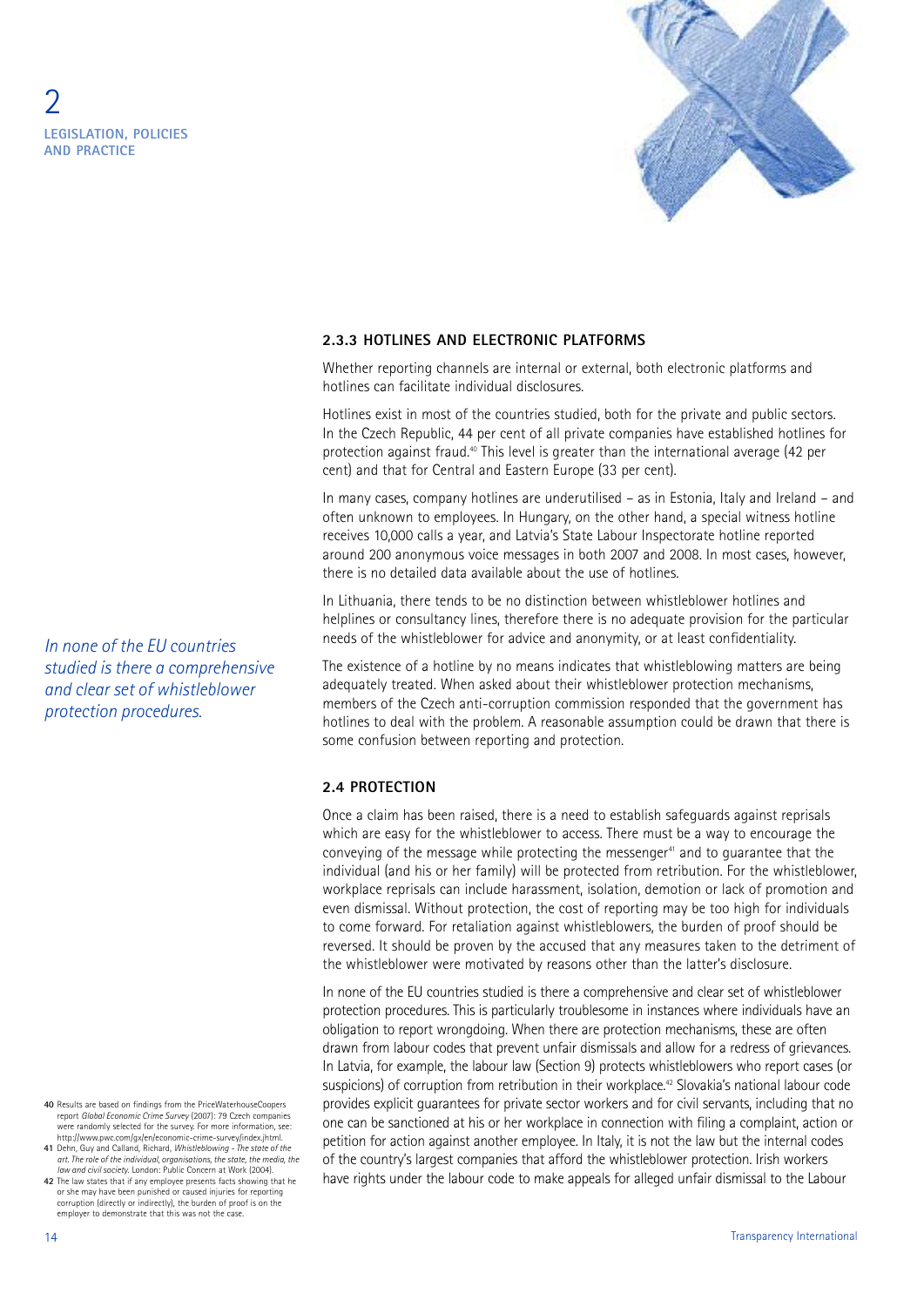Relations Commission, which is tasked with hearing their complaints. <sup>43</sup> However, in each of these examples, the relegation of the matter to questions of national labour laws means that only formal workers have some type of recourse. Consultants, contractors, third parties, suppliers and other individuals fall outside the law.

Even if legal safeguards are available, there are often limited mechanisms and weak levels of enforcement for the protection of whistleblowers. For example, despite Romania's having a stand-alone whistleblower law to protect public sector workers, 40 per cent of the whistleblowers whose cases the TI national chapter monitored suffered some form of retaliation immediately after coming forward. In the Czech Republic, where the national labour code outlines worker protection mechanisms<sup>44</sup>, opinion polls suggest that individuals still fear such reprisals if they report wrongdoing. A survey of employees working for multinational companies in the country found that 67 per cent would not come forward, out of fear of retaliation and reprisal.<sup>45</sup> These findings are similar to findings in other countries regarding protection and retaliation once a report has been filed. A review of more than 200 fraud cases in the US between 1996 and 2004 found that in 82 per cent of cases where the employee was named, the employee reported 'that they were fired, quit under duress or had significantly altered responsibilities as a result of bringing the fraud to light.' <sup>46</sup> This shows that even in countries with comprehensive legislation, the psychological and economic burden of information disclosure stays with the whistleblower.

#### **2.5 FOLLOW-UP PROCEDURES**

A key factor in deterring potential whistleblowers from disclosing information is the lack of trust in the ability or willingness of the relevant body to investigate the case and to hold the responsible to account. Trustworthy and effective follow-up mechanisms and clear procedures are therefore crucial to create an enabling environment for whistleblowing.

Follow-up procedures in the 10 countries studied, however, are generally diffuse and unclear. With all these countries lacking comprehensive legislation that covers public and private sector workers, there is no standard legal recourse or equal application of procedures once information is received. Rather, the existing provisions cover certain types of disclosure which, as already highlighted, usually relate to criminal or labour-related matters.

Romania is the only country that outlines a specific set of steps for following up reports. The referent law, passed in 2004, covers how disclosures involving public sector workers must proceed. It also tasks regulatory commissions with adjudicating the cases.<sup>47</sup> Disciplinary commissions are the institutions empowered to assess the facts of the information disclosed by civil servants. They also determine whether there are irregularities that merit action, including the escalation of the matter to a criminal case. $\mathrm{^{48}}$ 

Laws in six of the countries studied (Bulgaria, the Czech Republic, Hungary, Latvia, Lithuania and Slovakia) require that an official government response be issued to formally filed complaints (including those about wrongdoing). <sup>49</sup> In the Czech Republic, once an individual has lodged a crime-related complaint, a response from the government must be provided within 30 days. <sup>50</sup> Such a stipulation allows whistleblowers to follow up the status of their disclosure and provides a feedback mechanism for the accountability of the institutions tasked with executing related laws.



- **43** In Ireland, the Rights Commissioner is the body within the Labour Relations Commission that hears dismissal cases. The findings are not made public. If an appeal is made or if both parties do not agree to arbitration, the case goes to the Employment Appeals Tribunal (EAT), which does publish decisions.
- **44** See: The Labour Code (Act No. 262/2006, paragraph 52). **45** See: Ernst & Young, *A Survey into Fraud Risk Mitigation in 13 European Countries* (March 2007).
- http://www.ey.com/Publication/vwLUAssets/Fraud\_Risk\_Mitigation Survey\_2007/\$FILE/FIDS\_Fraud\_Risk\_Mitigation.pdf. **46** Dyck, I. J. Alexander, Morse, Adair and Zingales, Luigi: *Who Blows*
- *the Whistle on Corporate Fraud?* (October 1, 2008). Available at SSRN: http://ssrn.com/abstract=891482 **47** See: Government Decision No. 1344/2007.
- **48** Despite having these bodies set up, they are not the institutions or individuals tasked with receiving disclosures. Under Romanian whistleblowing law, a civil servant can come forward with information to anyone in the organisation who is his or her superior. For example, a public sector employee working in a ministry could tell his or her unit's boss of wrongdoing or contact the minister's office to make the disclosure.
- **49** In Bulgaria, the provision is in the Administrative Procedure Code (Art. 114, paragraphs 1 and 3) and the Law on Conflict of Interest. In the Czech Republic, the referent provisions are included in section 5, paragraph 2 of the Labour Inspection Act. In Hungary, the Act XXIX of 2004 is a *lex imperfecta*, i.e. there is no sanction if no response is provided, and the provisions are hidden and therefore not well-known. In Latvia, the referent law is the Applications Submissions Act (section 5). In Lithuania, the main laws are related to the Law on Public Service and the Labour Code (Article 35); in Slovakia, it is the Act on Complaints. In Bulgaria, the provision is the Administrative Procedure Code (Art. 114, paragraphs 1 and 3) and the Law on Conflict of Interest. In the Czech Republic, the referent provisions are included in section 5, paragraph 2 of the Labour Inspection Act.

**<sup>50</sup>** These stipulations are per the country's Administrative Code.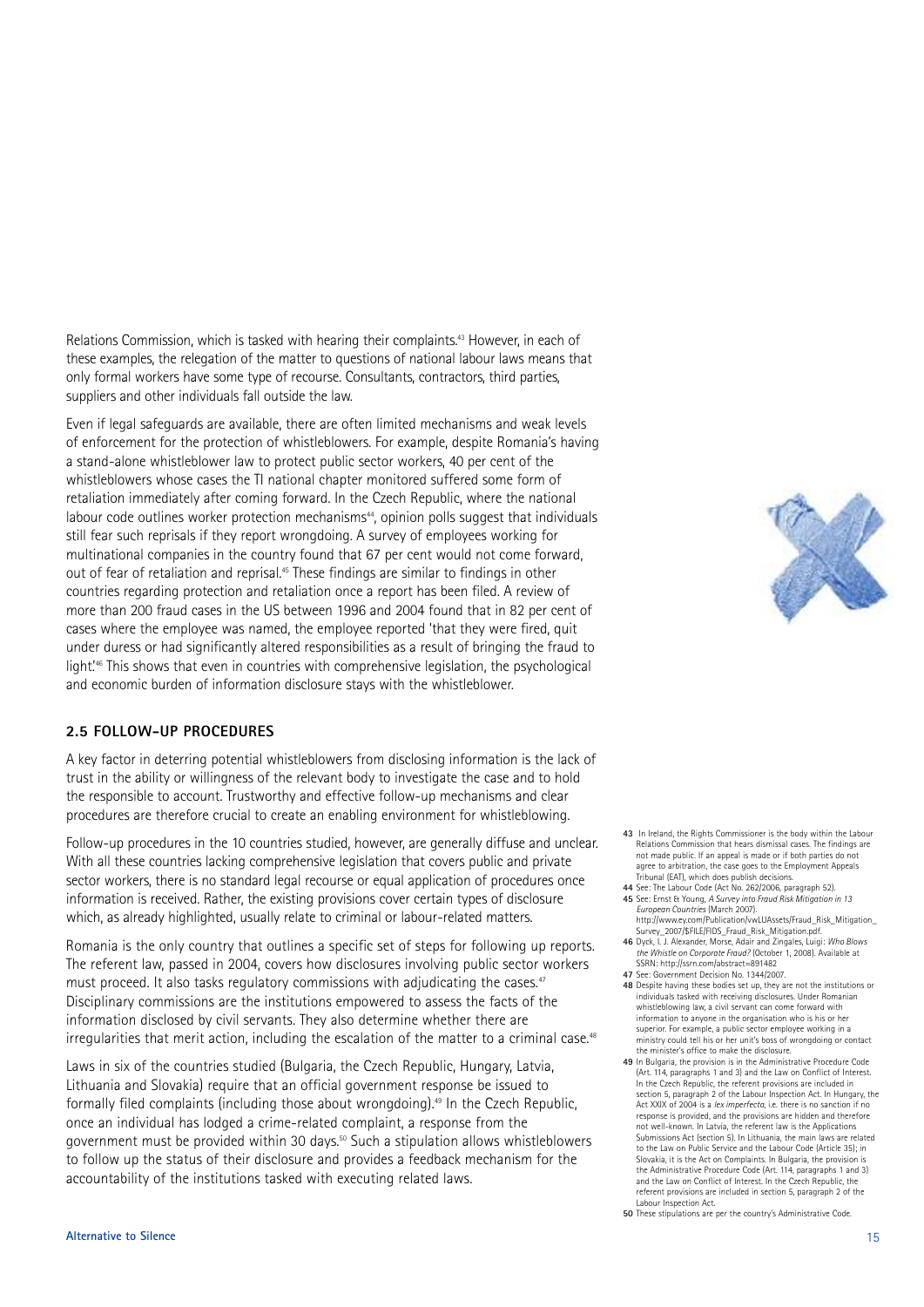

#### **2.5.1 INDEPENDENT REVIEW MECHANISMS**

The independent review of cases is an essential aspect of effective whistleblower mechanisms. An independent review provides a check on authority and helps to balance powers within a government institution as well as a private organisation. In many countries the Ombudsman receives reports and institutes investigations of public bodies. However, Ombudsmen do have some limitations because they generally only have authority over public bodies and tend to have limited powers to order remedies.<sup>51</sup>

In the 10 countries studied, only Ireland has an independent review mechanism for all cases brought by workers. Estonia has a stipulation for independent review, but only in cases of harassment. In Bulgaria, there is legal recourse for cases that fall under the Law on Conflict of Interest. The country's Supreme Administrative Court decides on conflicts of interest and the decision can be appealed through the country's Administrative Procedure Code. In Slovakia and in the Czech Republic, there is a soft law provision offered through the Office of the Ombudsman: while the Ombudsman cannot overrule or change a decision, he or she can rule whether the decision or action has been correct and can notify the relevant body.

#### **Independent Review: Is there an independent review mechanism and how comprehensive is it?**

| Bulgaria   | No special regulations for cases of whistleblowing.                                                                                                                                                                                                                                                                                                                                                                                                                                                                                                                                     |
|------------|-----------------------------------------------------------------------------------------------------------------------------------------------------------------------------------------------------------------------------------------------------------------------------------------------------------------------------------------------------------------------------------------------------------------------------------------------------------------------------------------------------------------------------------------------------------------------------------------|
| Czech Rep. | An employee may turn to the Ombudsman's Office, although the Ombudsman<br>can only offer legal advice and notify the relevant administrative body. An<br>employee may also seek recourse in independent courts in the areas of civil<br>and labour law, in particular in action seeking determination of the invalidity<br>of dismissal and in action seeking protection of personal rights.                                                                                                                                                                                            |
| Estonia    | There is no independent review system specifically regarding whistleblowers.<br>Private sector employees have the right to contest potential harassment and<br>sanctions (termination of employment contract, disciplinary measures) in labour<br>dispute committees or in court. This right is a general rule and does not make<br>explicit reference to harassment resulting from whistleblowing. Public sector<br>employees may also turn to a court for dispute settlement. If the harassing party<br>is a public sector organisation, the Chancellor of Justice may be a mediator. |
| Hungary    | No review mechanism for whistleblowing cases.                                                                                                                                                                                                                                                                                                                                                                                                                                                                                                                                           |
| Ireland    | Remedies exist in certain circumstances.                                                                                                                                                                                                                                                                                                                                                                                                                                                                                                                                                |
| Italy      | No guaranteed and specific independent review mechanisms for whistleblowers.                                                                                                                                                                                                                                                                                                                                                                                                                                                                                                            |
| Latvia     | The Ombudsman deals with whistleblowing cases in public institutions.<br>There is no independent review mechanism particularly for whistleblowing.                                                                                                                                                                                                                                                                                                                                                                                                                                      |
| Lithuania  | No special regulations for cases of whistleblowing.                                                                                                                                                                                                                                                                                                                                                                                                                                                                                                                                     |
| Romania    | No.                                                                                                                                                                                                                                                                                                                                                                                                                                                                                                                                                                                     |
| Slovakia   | No independent review system for the disclosure of illegitimate practices.<br>The whistleblower has access to law-enforcement authorities and to other<br>public bodies.                                                                                                                                                                                                                                                                                                                                                                                                                |

**51** See Banisar, David Whistleblowing - International Standards and Developments, Background paper written for Transparency International (2009), www.transparency.org

*An independent review provides a check on authority and helps to balance powers within a government institution as well as a private organisation.*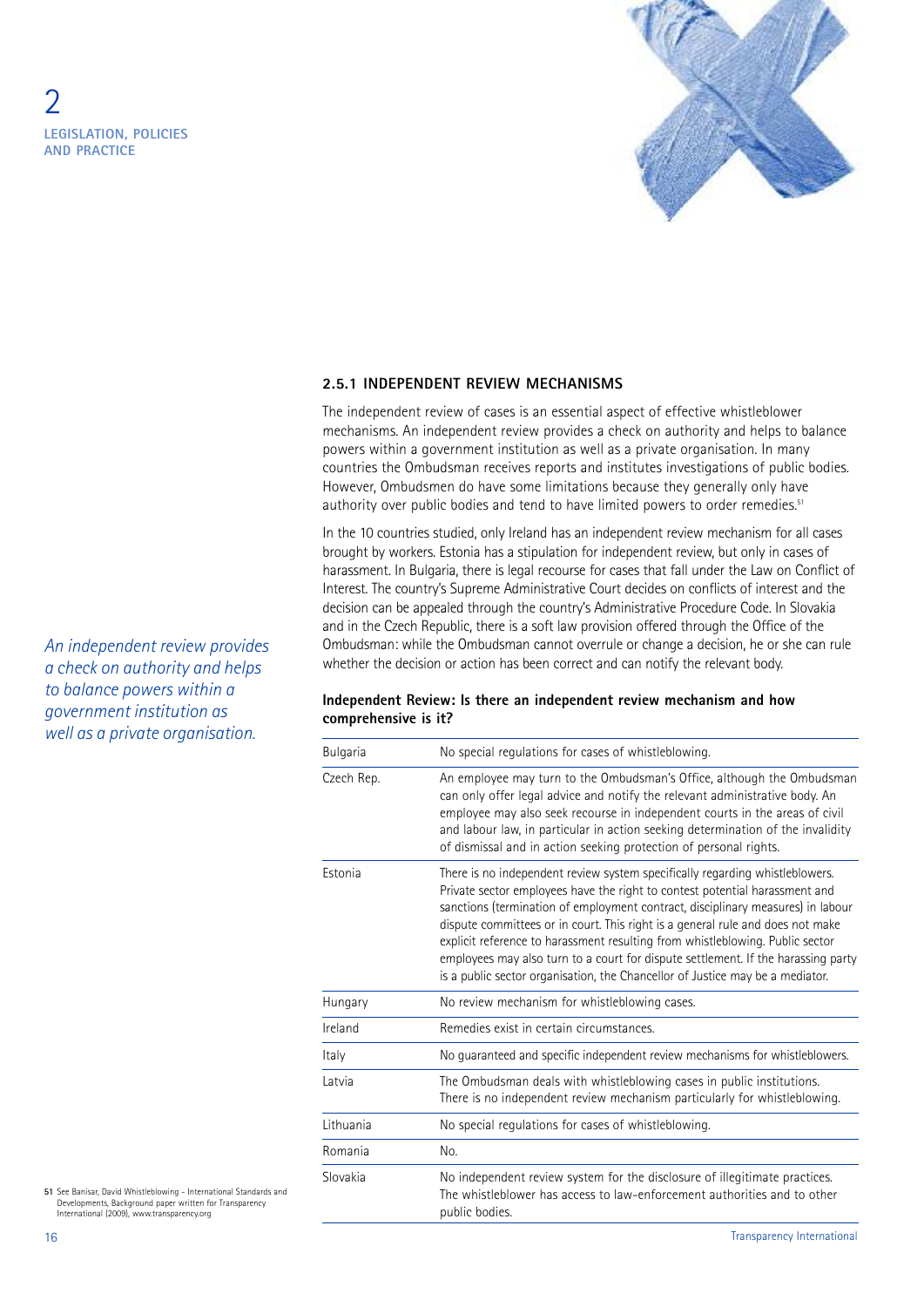#### **2.5.2 WHISTLEBLOWER PARTICIPATION IN COURT PROCEEDINGS**

Whistleblowers take high personal risks when disclosing wrongdoing and therefore have, in most cases, a high interest in the case being investigated properly. Whistleblower networks and specialised organisations have therefore highlighted the need to keep the whistleblower informed about each stage of the investigation. He or she should receive confirmation of receipt of their disclosure, the opening of an investigation and its probable duration. <sup>52</sup> Unless required for testimonies, whistleblowers should have the right to choose whether they want to participate in proceedings or not, and they should be allowed to comment on the final report.

Given the absence of specific whistleblowing legislation in most countries studied, there is little reference to the participation of whistleblowers in court proceedings. In Estonia, changes proposed in 2009 to the country's Anti-Corruption Act would protect confidentiality for whistleblowing that seeks to disclose alleged corruption. While the act only covers the public sector, the proposed amendments require that investigations triggered by a whistleblower's disclosure maintain the confidentiality of the individual and enforce the principles of equal treatment. <sup>53</sup> In Romania, the whistleblower has the right to participate, submit documentation and even appeal findings with the country's courts throughout the commission's review.

#### **Participation in court proceedings: diffuse procedures in the Czech Republic**

Czech citizens are obliged to report any wrongdoing outlined in the country's criminal code. While the law identifies where the report should be directed (e.g. the public prosecutor's office, law enforcement agencies, the police chief), it does not provide a process for proceedings to be launched.

From the perspective of criminal law, it is likely that a whistleblower lodging a complaint will be in the position of a witness when reporting to the authorities the basis for his or her suspicion. The procedural rights of the witness are very narrow in Czech law<sup>54</sup>: witnesses cannot view the case file, receive a copy of their own testimony or seek any remedial measures, such as damages. These restrictions are similar to provisions applied in Latvia and in Ireland for criminal proceedings.

A whistleblower may become an aggrieved party who has suffered damage as a result of the crime being reported and whose legal position affords him or her additional procedural rights. He or she has the right to participate in criminal proceedings, to view the case file, to sue for damages and to lodge certain applications for remedial measures. However, the Criminal Code very narrowly defines the term 'aggrieved party'.



*Whistleblowers take high personal risks when disclosing wrongdoing and therefore have, in most cases, a high interest in the case being investigated properly.*

- Government Accountability Project (2009). **53** The concept of equal treatment is derived from Estonia's Equal to the concept of equal treatment is derived from Estonia's Equal Treatment Act. Similar provisions have been included in Romania's
- whistleblowing legislation. **54** Czech Criminal Code provisions.

**<sup>52</sup>** See: *Europe Needs More Whistleblowing!* A Response to the Green Paper *Modernising labour law to meet the challenges of the 21st century* (2007) http://www.whistleblower-netzwerk.de/WB\_EUGB\_EN\_final.pdf and Devine, Tom, *International Best Practices for Whistleblower Policies*, Washington, DC: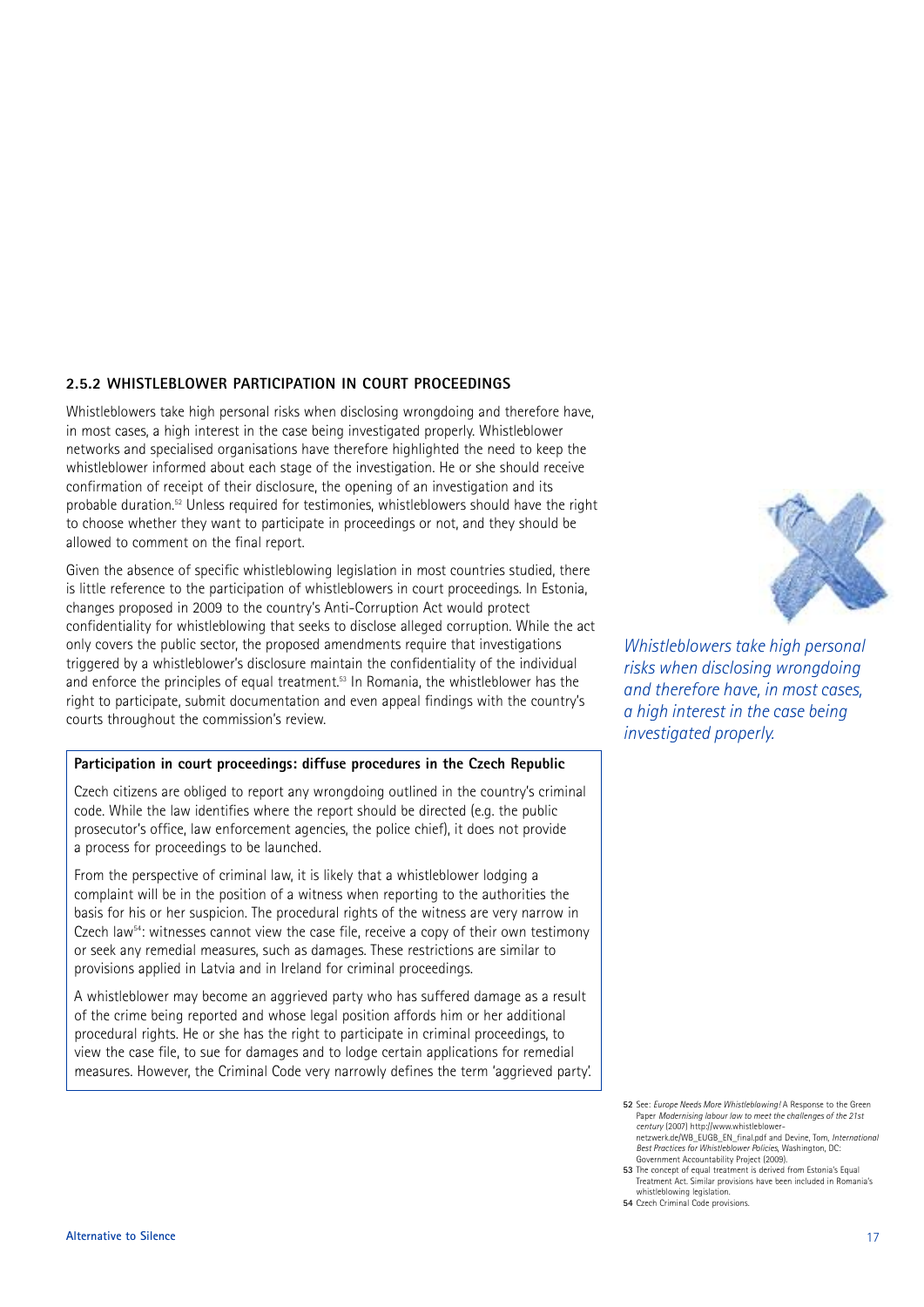

#### **2.6 COMPENSATION FOR RETALIATION, AND REWARDS SYSTEMS**

In the 10 EU countries studied, the patchiness of protection is also evident when it comes to guarantees that whistleblowers will be compensated if they have suffered reprisals in the workplace. Compensation, like protection, is a feature that typically relates to the countries' labour codes in cases of unfair dismissal, rather than to whistleblowers who disclose wrongdoing. It is a downstream protection for awarding damages suffered from the loss of employment – signifying that the system has failed to protect its workers and classifying the matter as a labour conflict. Relegating whistleblowing matters to the labour code is a limited remedy since the typical reprisal for which damages can be sought is often dismissal. An unfriendly or abusive work environment, forced transfers or other forms of retaliation that fall short of firing are not addressed under current legislation.

In addition to the issue of whistleblower compensation, there is also the matter of how, if at all, rewards for reporting wrongdoing should be addressed. The idea of rewards for blowing the whistle originated in the US during the Civil War, to prevent the sale of fraudulent military supplies. The law, called the False Claims Act, is considered one of the original laws on whistleblowing worldwide and applies to government contracts with third parties. It was amended in 1986 with renewed provisions granting whistleblowers the capacity to act as proxy prosecutors ('qui tam...' <sup>55</sup>) for the government. The law allows whistleblowers to collect a 15–30 per cent share of awarded damages for cases where they originally blew the whistle.

Among all the countries studied in this research, Lithuania is the only one that has a measure in place for rewards. It allows, but does not guarantee, that a reward be paid to individuals providing the relevant authorities with information on financial and economic crimes in the country. <sup>56</sup> In October 2009, Hungary issued a draft whistleblower protection bill which foresees a reward system. This aspect of the law has triggered a heated debate in the Hungarian media.<sup>57</sup>

#### **Offered remedies: How wide is the scope of remedies available to whistleblowers (such as a return to their job, the payment of lost wages, transfer to a new job, rewards for whistleblowing)?**

| <b>Bulgaria</b> | The general procedure for compensation of damages is applied.                                                                                                                                                                                                                                                                                                                                                            |  |
|-----------------|--------------------------------------------------------------------------------------------------------------------------------------------------------------------------------------------------------------------------------------------------------------------------------------------------------------------------------------------------------------------------------------------------------------------------|--|
| Czech Rep.      | Any employee can turn to civil proceedings when seeking compensation for<br>damage incurred in the performance of work and in cases of protection of personal<br>rights (including moral injury). In cases of action against unfair dismissal, if the<br>court decides that the action for invalidity has grounds, the employee's contract is<br>still valid and the employer must pay lost wages. There are no rewards. |  |
| Estonia         | There is compensation for unfair firing or dismissal, but no reward for<br>blowing the whistle.                                                                                                                                                                                                                                                                                                                          |  |
| Hungary         | Rewards are currently under consideration.                                                                                                                                                                                                                                                                                                                                                                               |  |
| Ireland         | Remedies are dependent on the relevant statute.                                                                                                                                                                                                                                                                                                                                                                          |  |
| Italy           | Only in cases of unfair dismissal, not specifically related to whistleblowing.                                                                                                                                                                                                                                                                                                                                           |  |
| Latvia          | Only when there has been harm (including moral injury) caused by the act.                                                                                                                                                                                                                                                                                                                                                |  |
| Lithuania       | Only in cases of unfair dismissal.                                                                                                                                                                                                                                                                                                                                                                                       |  |
| Romania         | Return to job, salary compensation, restitutio in integrum.                                                                                                                                                                                                                                                                                                                                                              |  |
| Slovakia        | Only in cases of unfair dismissal where salary compensation has been requested.                                                                                                                                                                                                                                                                                                                                          |  |
|                 |                                                                                                                                                                                                                                                                                                                                                                                                                          |  |

- **55** See: T. Devine, *International Best Practices for Whistleblower Policies* (Washington, DC: GAP, 31 July 2009). The False Claims Act (FCA) scheme has included *qui tam* suits. Under this provision, a private citizen with personal knowledge of fraud may bring suit on the government's behalf in return for a cut of the proceeds should the case be accepted and the charges upheld.
- **56** See: Government Resolution No. 75 'On Remuneration for Valuable Information about Crime which involves Property Damage' (Act on Remuneration), adopted on 21 January 2003. According to the act, a reward can be awarded that does not exceed 10 per cent of the damages compensated or assets/valuables recovered and whose value is no more than 100,000 litas (€29,000). However, there are many preconditions for someone to qualify for such a reward, therefore since the resolution came into force, it has not been applied, i.e. there is no data indicating that a single person has been rewarded.

**57** See http://www.bbj.hu/index.php?id=50545,

http://index.hu/velemeny/jegyzet/vev081211/, http://www.nol.hu/vel emeny/lap-20090207-20090207-35

18 Transparency International

*is often dismissal.*

*Relegating whistleblowing matters to the labour code is a limited remedy since the typical reprisal for which damages can be sought*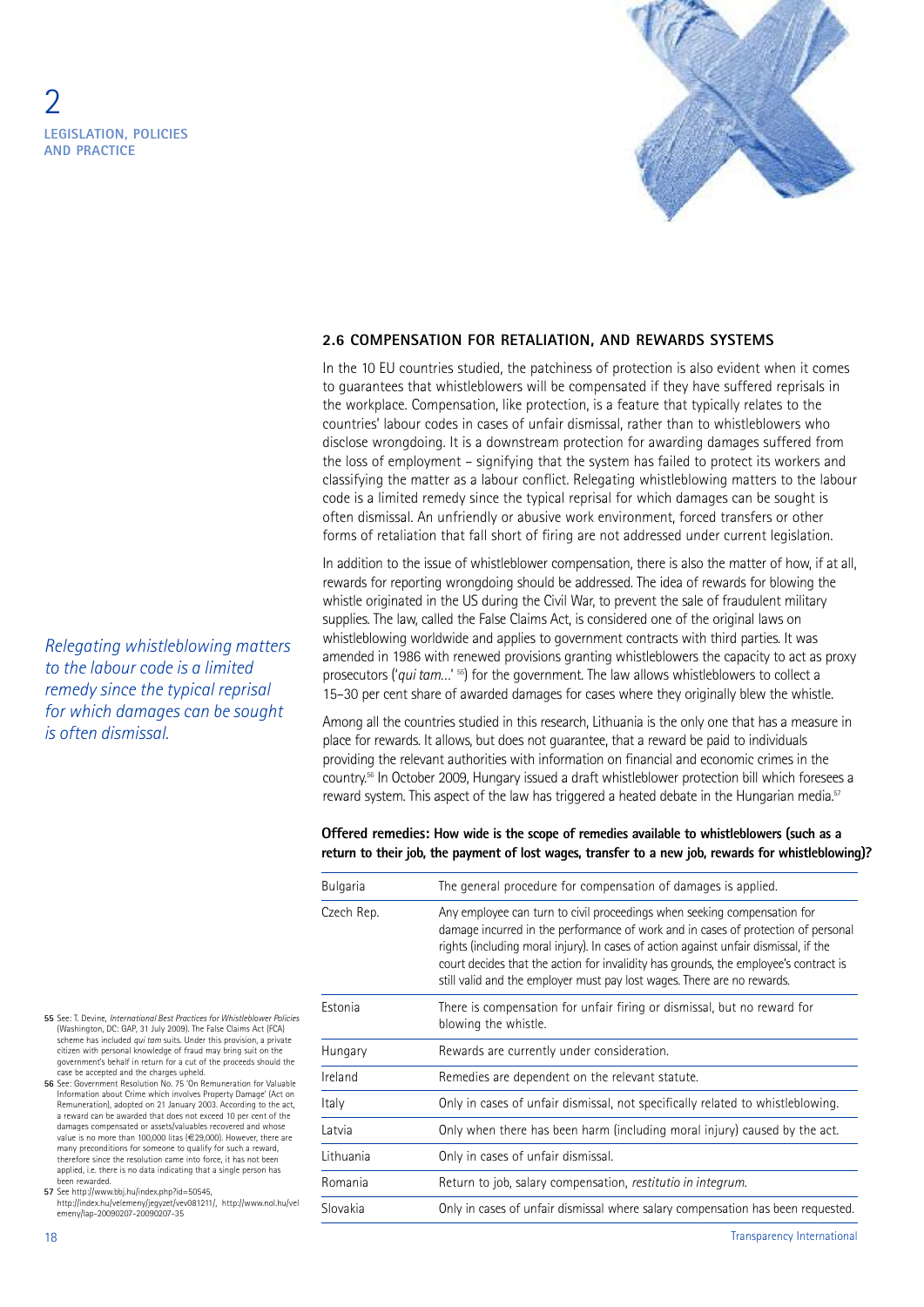#### **2.6.1 RIGHT OF APPEAL**

A key element of an effective whistleblower protection mechanism is the right of appeal for any whistleblower who believes he or she has suffered retaliation. Guaranteed and formal judicial due process must be respected, as for any individual aggrieved by illegality or abuse of power. <sup>58</sup> Some of the countries studied have a legal measure in place through labour laws that allow employees an appeal process.

In Romania and Ireland, measures are foreseen to facilitate disclosures and protect workers in the entire process of reporting. Yet in Romania, legal protection with regard to whistleblowing is limited to public sector workers; private employees have only the protection of the labour code. As in several other countries in the study, their claims of reprisal are left to the whims of the court system, which decides whether their dismissal was unjustified. In Ireland, the limited extent of the sectoral laws (which cover reporting on specific sets of issues, including the non-compliance of public office holders, unsafe work practices, the provision of health and social services, and corruption in the police force59) means that most workers, whether in the public or private sector, are left to seek remedy through the country's labour code and tribunal. Labour-related claims of unfair dismissal resulting from whistleblowing can be appealed with the Employment Appeals Tribunal or the Labour Court. In the Czech Republic, labour offices, labour inspectorates and labour unions can be turned to on matters of labour complaints arising from an individual's disclosure of wrongdoing. However, this has no effect on the enforcement of the individual rights of the employee.

#### **Does an appeal process exist for whistleblowers who believe they have suffered retaliation?**

| <b>Bulgaria</b> | No, but whistleblowers can refer to the general appeal procedure.                                                                                                                                                                                                                                                                                                                                                                     |
|-----------------|---------------------------------------------------------------------------------------------------------------------------------------------------------------------------------------------------------------------------------------------------------------------------------------------------------------------------------------------------------------------------------------------------------------------------------------|
| Czech Rep.      | Yes. In cases of unfair dismissal, discrimination or unauthorised infringement<br>of personal rights, a whistleblower can turn to civil proceedings. Where the<br>infringement of employee's rights constitutes an infraction or administrative<br>violation, the employee may act as an aggrieved party in a hearing and<br>demand compensation for damage. If unsuccessful, the matter will be turned<br>over to civil proceedings. |
| Estonia         | No.                                                                                                                                                                                                                                                                                                                                                                                                                                   |
| Hungary         | General labour law provisions protect against retaliation, but currently there<br>is no explicit protection for whistleblowers.                                                                                                                                                                                                                                                                                                       |
| Ireland         | In certain circumstances.                                                                                                                                                                                                                                                                                                                                                                                                             |
| Italy           | No.                                                                                                                                                                                                                                                                                                                                                                                                                                   |
| Latvia          | Yes, on the ground of labour law implementation.                                                                                                                                                                                                                                                                                                                                                                                      |
| Lithuania       | No, but whistleblowers can refer to the general appeal procedure.                                                                                                                                                                                                                                                                                                                                                                     |
| Romania         | Yes.                                                                                                                                                                                                                                                                                                                                                                                                                                  |
| Slovakia        | Yes.                                                                                                                                                                                                                                                                                                                                                                                                                                  |



*A key element of an effective whistleblower protection mechanism is the right of appeal for any whistleblower who believes he or she has suffered retaliation.*

**59** The complete list of offences includes: non-compliance of public office holders, child abuse and/or the neglect of any person, unsafe work practices, the provision of health and social services, non-EU worker employment permit system, communication regulation, unfair or aggressive consumer practices and pyramid schemes, and corruption in the police force. See: National analysis of whistleblower protection in Ireland, TI Ireland (2009).

**<sup>58</sup>** The Government Accountability Project (GAP) has compiled a list of relevant policies on this matter from countries as well as international organisations: UN Policy. Section 6.3; OAS Model Law, Articles 11, 14; Foreign Operations Act (US policy for MDBs), Section 1505(11); PIDA (UK) Articles 3, 5; PDA (South Africa), Section 4(1); ACA (South Korea), Article 33; WPA (US), 5 USC 1221, 7701-02; SOX (US publicly traded corporations) 18 USC 1514A(b); Energy Policy Act (US government and corporate nuclear workers), 42 USC 5851; Romania WPA, Art. 9.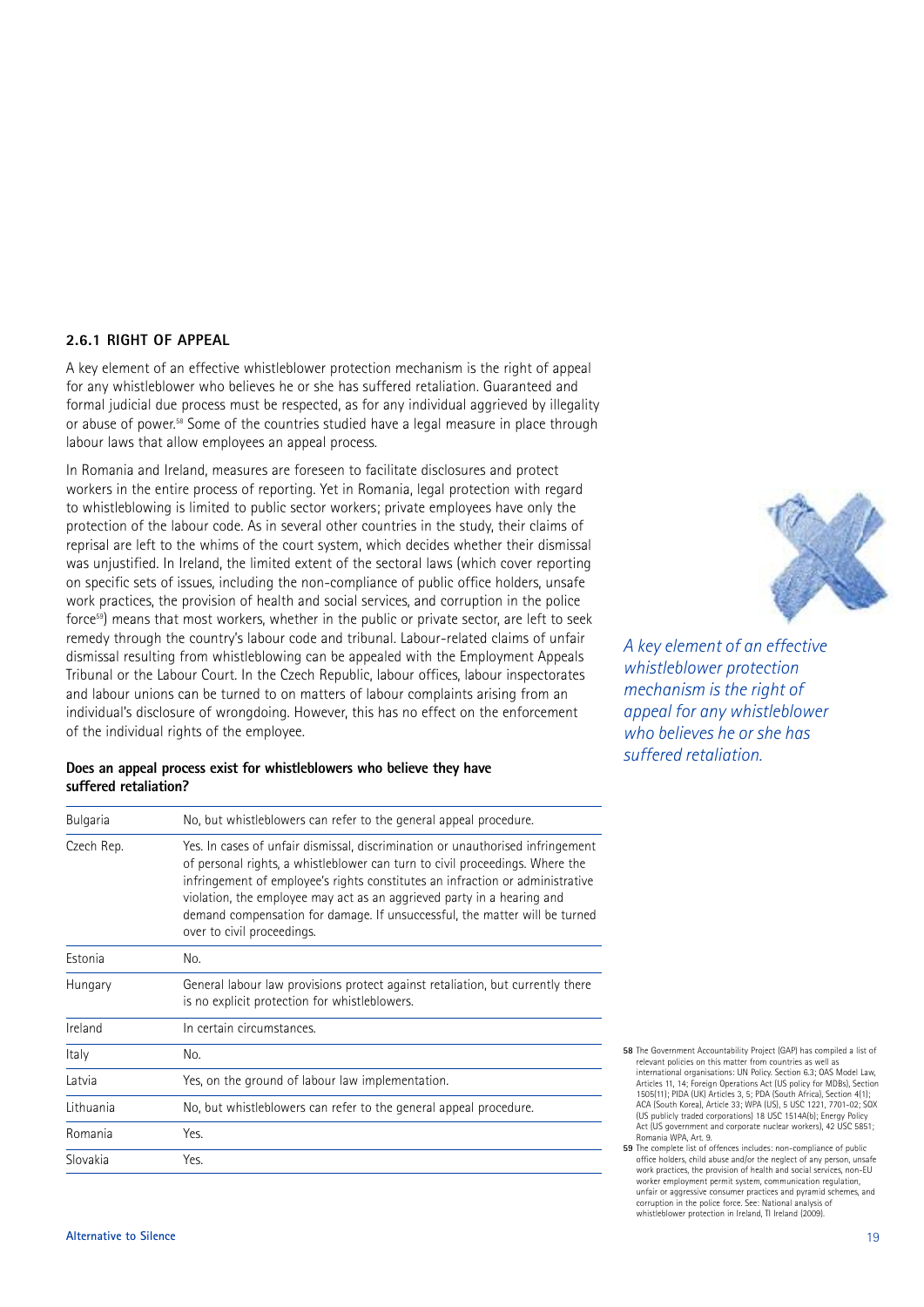

#### **2.7 OTHER RELEVANT FINDINGS**

#### **2.7.1 AVAILABILITY OF DATA**

In general, there is little data available about whistleblowing, even in countries with related legislation and mechanisms in place.<sup>60</sup> This scarcity of data makes it difficult to understand the breadth of the problems surrounding whistleblowing, and to compare across time the nature of cases (by type, sector, organisation, etc.).

The centralisation of information could support an individual's right to report and be protected. It could also showcase the benefit of whistleblowing: Statistics published by the US Department of Justice show that the amount of civil recoveries obtained by the United States has reached \$ 2 billion in 2007. It is also now well documented that whistleblower disclosures are responsible for the majority of all federal fraud recoveries from dishonest contractors. 61

Across all countries covered by this report, there is no systematic data collection about the number of whistleblowing disclosures, the percentage that result in formal cases or the outcomes of the cases in the court system. The limited follow-up mechanisms available to whistleblowers mean that it is extremely difficult to monitor the prevalence of whistleblowing cases and their outcomes.

Only the Czech Republic, Estonia and Latvia have some aggregate level data available which largely includes information on corruption-related disclosures. In Latvia, the Bureau for Preventing and Combating Corruption keeps statistics on reports received dating back to 2003, and the State Labour Electorate maintains data on its hotline, although it does not specifically track calls from whistleblowers. The Czech State Labour Inspection Office keeps statistics on written complaints on workplace-related matters and the Office of the Ombudsman maintains its own records of citizens who have sought legal advice. The government anti-corruption hotline, established by the Ministry of the Interior and run by the local TI chapter, maintains statistics for people seeking legal advice. <sup>62</sup> In Lithuania, all formally filed reports are registered, but statistics are not homogenous and institutions rarely make distinctions between different types of reporting, different content of reports and people who report. Thus the numbers that institutions separately provide (if they provide any) are hardly indicative of any settled practice.<sup>63</sup>

*Statistics published by the US Department of Justice show that the amount of civil recoveries obtained by the United States has reached \$ 2 billion in 2007.*

**63** In Lithuania, whistleblowing in general is not treated as a separate type of reporting to public institutions. One of the reasons for this is the lack of concrete legislation; the other is a certain confusion over the use of external reporting systems. If a public institution operates a public helpline/hotline, it usually indicates that reports via this line can be submitted by any ordinary person as well as employees of that same institution.

**<sup>60</sup>** Dehn, Guy and Richard Calland: *Whistleblowing* - *The state of the art.* The role of the individual, organisations, the state, the media, the law<br>and civil society. London: Public Concern at Work, 2004, p. 12. **61** http://www.whistleblowers.org

**<sup>62</sup>** Since 2005, 15 per cent of the 240 cases where extensive and extended help was provided by the hotline were related to whistleblowing.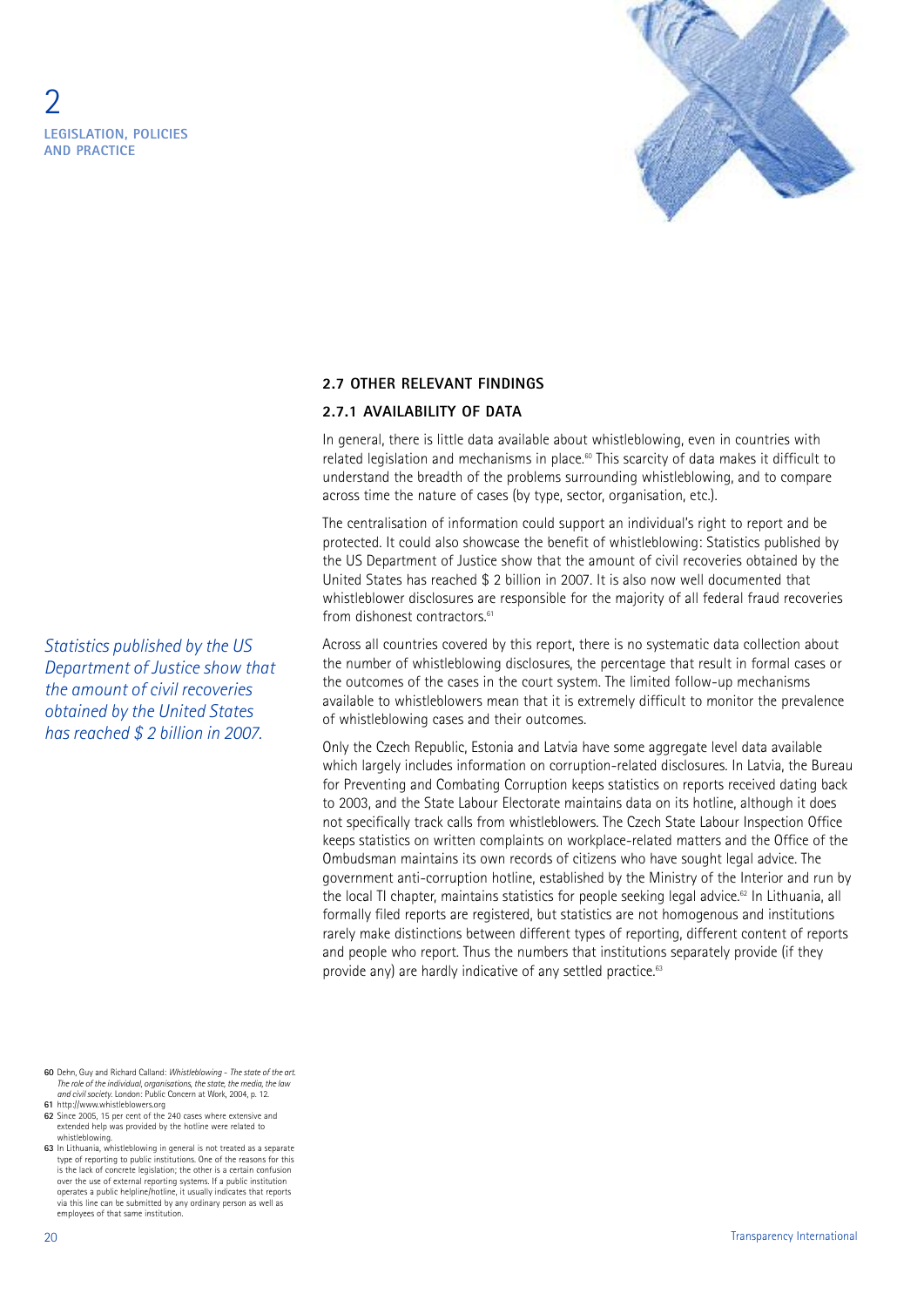#### **2.7.2 SPECIFIC PRIVATE SECTOR PROVISIONS**

While private companies and non-profit organisations are governed by the overall rules and regulations assessed above, there are specificities and provisions that apply exclusively to private companies.

Given that a quarter of the occurrences of fraud discovered in private enterprises came to light thanks to whistleblowers<sup>64</sup>, it is in the interest of companies themselves to establish adequate reporting mechanisms. Appropriate reporting channels and effective follow-up mechanisms encourage whistleblowers to use internal reporting systems, rather than going public with their disclosure. The International Chamber of Commerce (ICC) Anti-Corruption Commission adopted voluntary guidelines in early 2008, aimed at helping companies establish and implement internal whistleblowing programmes. 65 The British Standards Institute's code of practice regarding whistleblowing, also published in 2008, details key elements of effective arrangements, thus establishing best practice for organisations.<sup>66</sup>

In the 10 countries assessed for this report, many larger companies have whistleblowing mechanisms in place, particularly when they are international subsidiaries or partially owned by the government. The provisions are usually part of the companies' codes of ethics or conduct. Multinational companies tend to have systems in place as a result of their own corporate governance and anti-fraud policies, as well as to comply with provisions such as the Sarbanes-Oxley Act, which mandates whistleblower protection mechanisms.<sup>67</sup>

However, little information is available about the detailed provisions in these codes or about their effectiveness. In Ireland, the majority of the largest companies do not release information about the level and nature of the use of internal whistleblowing procedures, and no current annual report of the 10 largest companies features instances of whistleblowing as examples of positive staff behaviour. <sup>68</sup> In Estonia, few companies responded to related requests and only one code was made available. In this case, confidentiality was promised, but the provisions were limited to internal reporting channels. <sup>69</sup> In Lithuania, only a small number of companies assessed referred to the code of ethics as an integral part of their business identity. Few companies have explicit and publicised norms on employee whistleblowing.<sup>70</sup>

Small and medium enterprises (SMEs) tend to lack internal reporting mechanisms. In Italy, a survey of SMEs revealed that among the main reasons for not setting up systems to allow employees an internal channel for reporting were the related costs and the question of necessity.



*Appropriate reporting channels and effective follow-up mechanisms encourage whistleblowers to use internal reporting systems, rather than going public with their disclosure.*

**64** See KPMG Forensic, *Profile of a Fraudster*, Survey, 2007, p. 26, mentioned above.

**65** See ICC Guidelines on Whistleblowing http://www.iccwbo.org/iccccfee/index.html For an analysis of these guidelines see the Government Accountability Project http://www.whistleblower.org/doc/2008/GAPICCEvaluationNovember 2008.pdf

**66** PAS 1998:2008. Whistleblowing arrangements: Code of Practice (London, UK: BSI, 2008).

**67** Sarbanes-Oxley Act (2002, sections 301 and 806). http://frwebgate.access.gpo.gov/cgi-

bin/getdoc.cgi?dbname=107\_cong\_bills&docid=f:h3763enr.tst.pdf **68** See National analysis of whistleblower protection in Ireland, TI Ireland (2009).

- **69** See National analysis of whistleblower protection in Estonia, TI Estonia (2009).
- **70** See National analysis of whistleblower protection in Lituania, TI Lithuania (2009).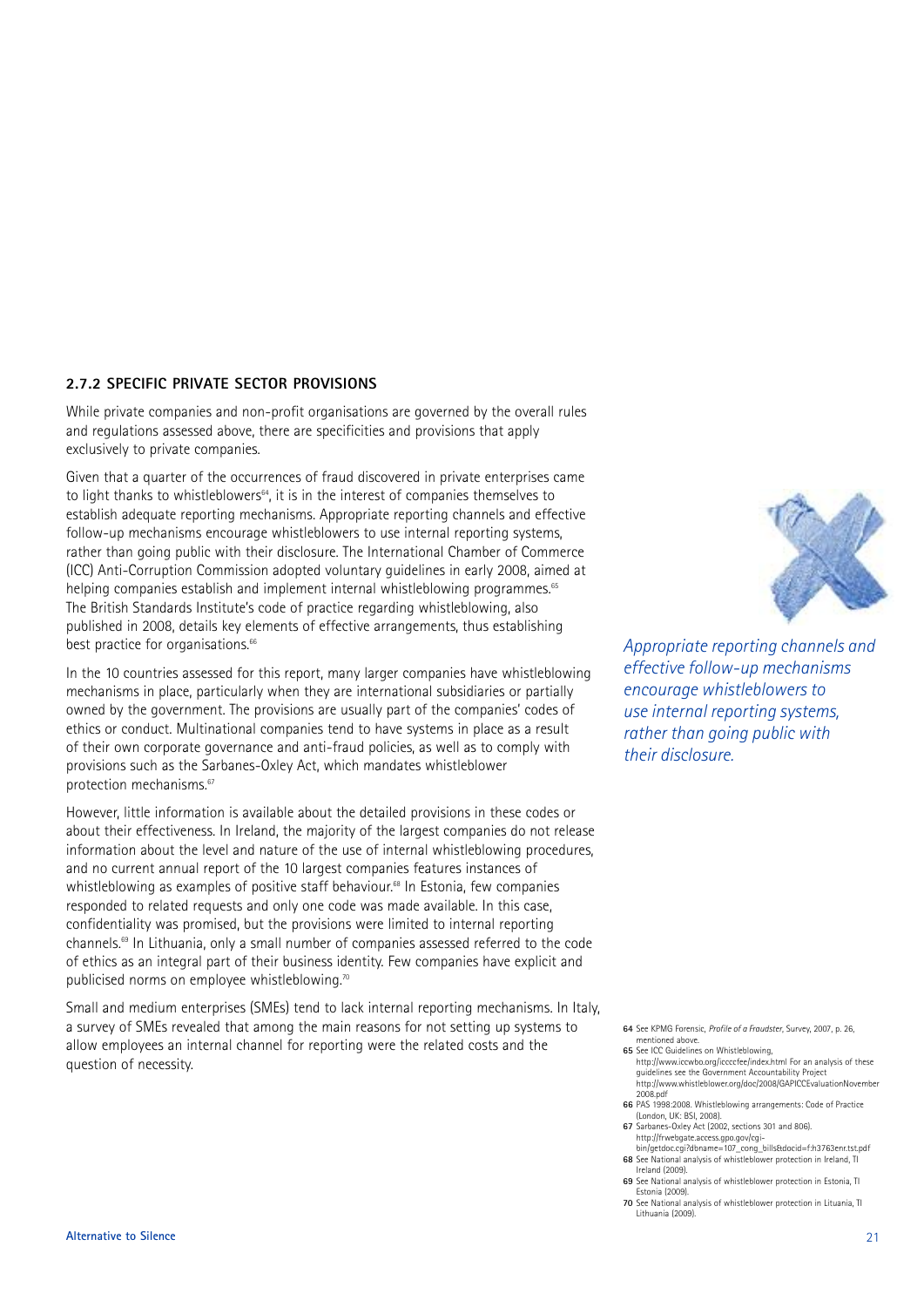### 3 **CONCLUSIONS AND RECOMMENDATIONS**

### 3 **CONCLUSIONS AND RECOMMENDATIONS**

**Current legislation and policies in the countries included in this report generally fall short in balancing the interest of the employer with that of the employee and the public at large, both in letter and application. Laws do not adequately protect whistleblowers or provide effective follow-up mechanisms to their disclosures, and the provisions in public institutions and private companies do not meet international best practice as outlined in the British Standards Institute's Whistleblowing Arrangements.**

In many cases, existing legal provisions can provide the launch pad for extending the rights of whistleblowers to report and be protected. In several of the countries studied, a national act or law has been identified as being able to support the creation of a legal framework which could facilitate reporting by and the protection of whistleblowers. In Bulgaria, a law on conflicts of interest could provide the springboard for legislation and the labour codes in the Czech Republic and Italy have provisions that could serve as an entry point for expanded whistleblower legislation. The fact that most countries in the study have ratified the UNCAC and all are signatories to the Council of Europe Civil Law Convention also offers greater legal impetus for enacting more comprehensive whistleblower legislation. 71

Attempts have been made to remedy the lack of comprehensive legislation, and whistleblower laws are currently under consideration in Hungary and Lithuania. Yet legal provisions will only be effective if the general perception of whistleblowers moves in a more positive direction. A recent survey in the Czech Republic seems to point to this: respondents agreed with the assertions that whistleblowers are necessary, but that much stands in their way and things often end badly for them.<sup>72</sup>

Improving the environment for whistleblowers in the EU countries assessed will require action that addresses legal as well as cultural shortcomings and barriers that could prevent the implementation and enforcement of whistleblower regulations. Each research identified specific recommendations for its respective country. The research leads to the following recommendations for the region as a whole:

**<sup>71</sup>** UNCAC has been ratified by Bulgaria, Hungary, Italy, Latvia, Lithuania, Romania and Slovakia. All countries signed the CoE Civil Law Convention on Corruption, and all except Ireland and Italy have also ratified it.

**<sup>72</sup>** Survey mapping the perception of whistleblowing by employees in the Czech Republic, TI Czech Republic (2009).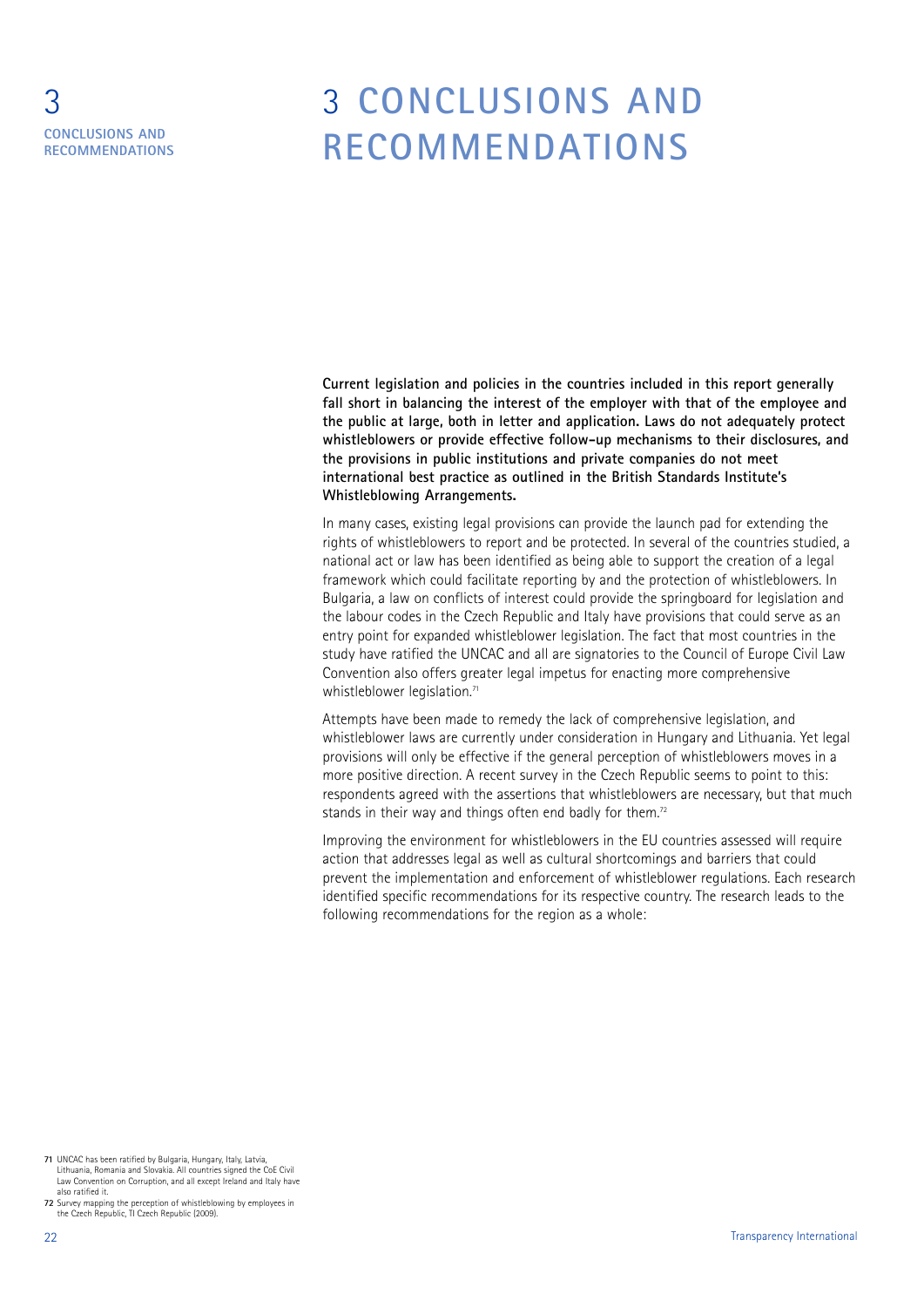

#### **1. Cultural change**

Negative connotations surrounding whistleblowing and a lack of political will pose significant barriers to effective whistleblower protection mechanisms. In some countries, even before initiating a legislative process, there is a need to raise awareness about the critical role whistleblowers can play in detecting wrongdoing, both among the general public and within key target groups such as policy makers, journalists, trade unions and decision makers in private and public organisations. Authorities should carry out information campaigns to foster awareness of whistleblowing and to improve its public perception.

#### **2. Comprehensive legal protection**

Effective legal provisions and enforcement mechanisms are necessary to provide whistleblowers with a safe alternative to silence. Ideally, there should be a single, comprehensive legal framework for whistleblower protection. Such a framework should include the private and public sectors, to bridge the current divide regarding policy and practice between individuals making disclosures in companies and state institutions. It should have clear and effective reporting and follow-up procedures that ensure independent review and appeal mechanisms, as well as adequate compensation for reprisals suffered by the whistleblower, as detailed in the recommended principles for whistleblowing legislation (see annex).

#### **3. Effective reporting and protection mechanisms in organisations**

Efficient internal reporting channels and follow-up mechanisms are an effective means of detecting fraud, corruption and gross mismanagement inside an organisation. Employer leadership is required to establish such mechanisms in large and - potentially medium-sized organisations, ranging from public bodies to companies and non-profit organisations. In addition, trustworthy whistleblowing mechanisms pave the way for whistleblowers to report internally, rather than using external channels.

#### **4. Data collection**

There is a general lack of data regarding whistleblowing in the countries assessed and in the European Union as a whole. In each country, an independent public body should ensure the systematic collection of data about whistleblowing, including the number of cases reported, the reporting channels and mechanisms used, the follow-up procedures and the harm prevented through whistleblowing. This would provide a starting point for evidence-based monitoring and review of whistleblowing. It would also help to better understand the contribution of whistleblowing to protecting the public good, to risk management and to saving taxpayers' money.

#### **5. A European framework for whistleblower protection?**

Existing provisions of UNCAC and the Council of Europe Civil and Criminal Law Conventions on Corruption need to be implemented. In addition, it should be assessed whether a European framework for whistleblower protection could provide the necessary incentive for EU member states to develop related legislation and to promote effective whistleblower protection mechanisms. The scope of such a European framework should go beyond the fight against corruption, but see whistleblowing as an effective risk management and early warning mechanism for wrongdoing, and as a tool to protect the public interest.

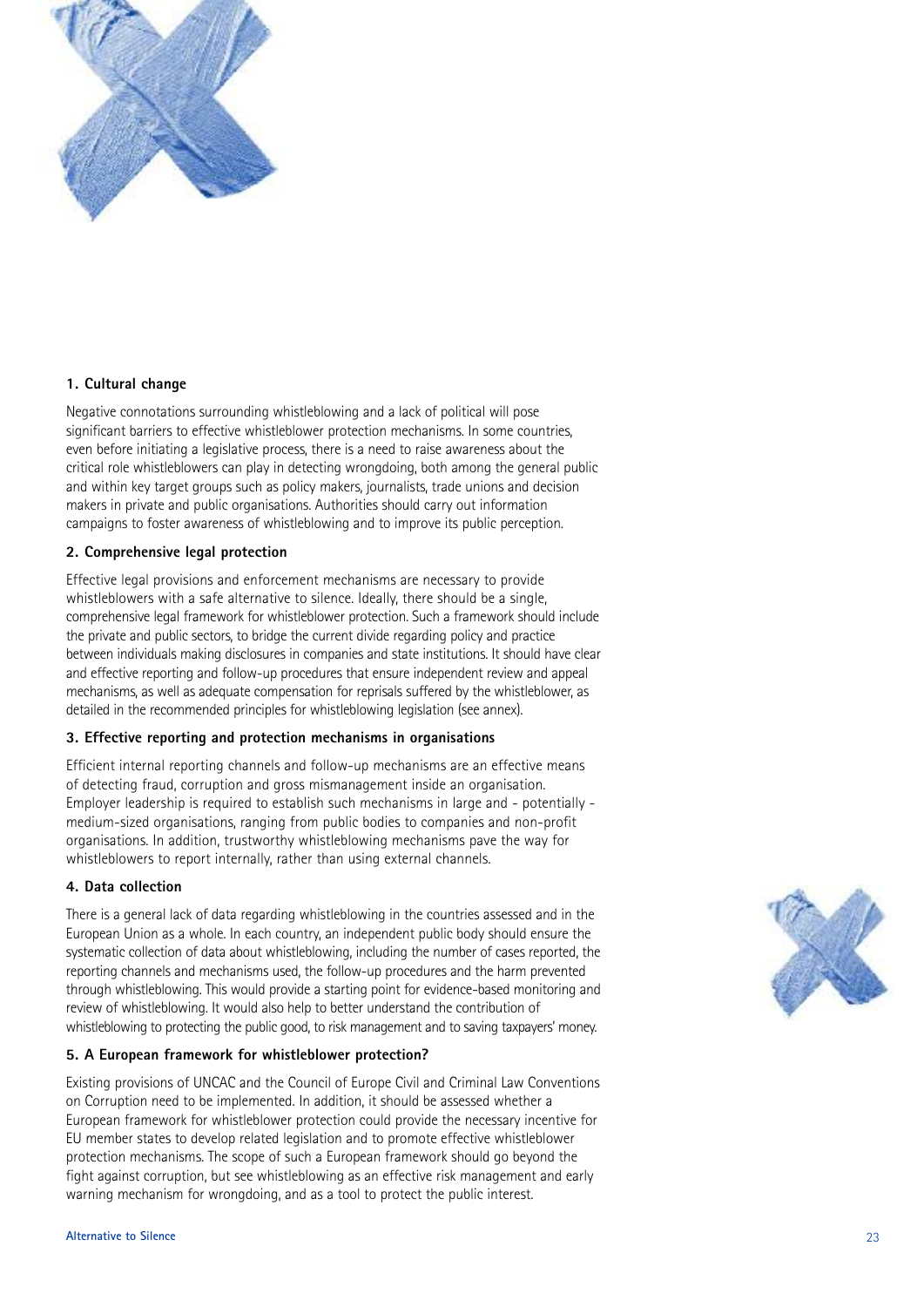### 4 **SUMMARIES OF NATIONAL RESEARCH**

### 4 **WHISTLEBLOWER PROTECTION IN BULGARIA** KEY FINDINGS



#### **Political and cultural context**

The public attitude in Bulgaria is generally negative towards whistleblowing: data from the TI Global Corruption Barometer 2009 reveals 82 per cent of the population as reluctant to report corruption-related cases. The main reasons include the widely shared conviction that reporting will not bring any change (72 per cent of respondents) and the fear that reporting will lead to reprisals (12 per cent). The effects of the 'neighbour society' (or 'komshuluk affiliations') experienced during the Soviet era still prevail in small and medium-sized communities. Because of the lack of a reporting culture with positive connotations, the whistleblower is all too often seen as a traitor or as being like a police informer.

No special whistleblower protection is provided to those who report wrongdoing and corruption. A related law was considered by the Ministry of State Administration and Administrative Reform, but was never presented to parliament. Despite numerous formal mechanisms for reporting wrongdoing and corruption,

there have not been any cases with a major impact on the public interest. There is no independent study on how many complaints are answered and how quickly, and the general public has little trust in existing reporting mechanisms.

On several recent occasions, whistleblowers have been sued for defamation by the person accused of infringements. In this context, whistleblower protection is a necessity.

#### **Legislation**

There is no legal definition of 'a whistleblower' in Bulgarian legislation. The Administrative Procedure Code (APC) provides general procedures for reporting wrongdoing which affects state or public interests, as well as the rights or legitimate interests of other persons. The right to report is granted to every citizen, as well as to the Ombudsman, but the legislation does not specify the body charged with receiving the report. The APC does not contain explicit rules on how to guarantee the confidentiality of the whistleblower. Moreover, the legal provisions in place lack specific mechanisms to protect against retaliation.

Various laws provide regulations concerning whistleblowing, including the Civil Servant Law, the Labour Code and the Criminal Law. Recently, whistleblower protection provisions were introduced to the Prevention and Disclosure of Conflict of Interests Act. However, the scope of this regulation is limited to the reporting of conflicts of interest.

#### **Current policies and practices**

Data from questionnaires sent to public institutions reveals a variety of practices relevant to whistleblower protection. All maintain communication channels enabling the reporting of unfair treatment at work, such as anonymous telephone lines or email addresses. Organisational practices differ between different types of administration. The ones specialised in the management of EU structural funds have adopted internal rules regarding whistleblower protection. These include clear steps and procedures on disclosure, based on limited burden of proof, to a specially designated structure or person. as well as feedback to the whistleblower. Nevertheless, no administration reported the receipt of any internal whistleblower reports during 2008.

In general, public institutions possess internal disclosure channels, but there is no comprehensive and well-functioning system for disclosure or for protection of the whistleblower. Among external disclosure channels are free hotline or email reporting mechanisms provided by the majority of ministries and local administrations. However, all lack followup mechanisms and none are equipped with a special system for whistleblower protection. Whistleblowers must simply count on the goodwill of civil servants not to reveal their identity.

No comprehensive system exists for protecting whistleblowers against retaliation, although the whistleblower has the right to compensation in the case of termination of employment, persecution, physical or moral harassment or unlawful dismissal.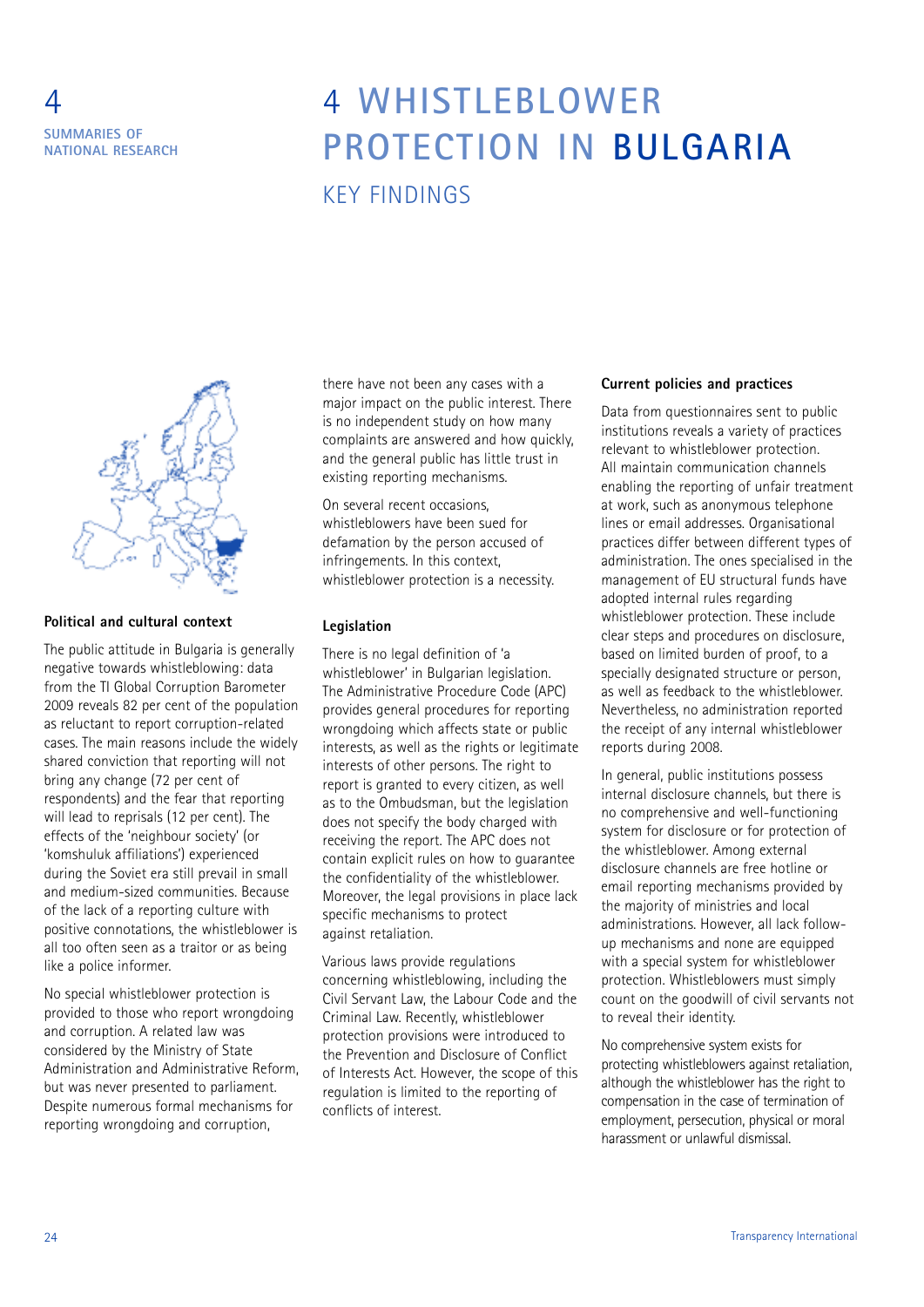

Once the report is made, the relevant body , is obliged to inform the whistleblower about follow-up investigations, as well as to give , him or her any requested documents, data , and explanations under terms determined by the administrative body. If that body considers the report favourably, it is obliged to immediately undertake measures to counter the violation .

Private sector companies apply various approaches, depending on their size and , ownership. Larger companies linked to . foreign capital or otherwise influenced by Western business culture tend to have internal systems for disclosing illegitimate practices, laid down in detail in their codes , of ethics. Most carry out training for . employees and have established mechanisms for both internal and external reporting. Medium-sized companies . , owned by local businessmen, allow for the , disclosure of illegitimate practices either through Human Resource departments or through internal security control systems , but they lack specific internal rules for whistleblower protection .

#### **Conclusions**

In 2006-7 the government considered the introduction of specific whistleblowing legislation in both the public and private sectors, but no draft law was submitted , . Since then, the protection of , whistleblowers has been neither on the political agenda nor in the general public focus. Generic provisions are made in the . Administrative Procedure Code, but there , is no free-standing whistleblower law. The . existing legal framework does not provide a coherent system of efficient regulation on the issue of whistleblowing and no judicial precedent is available .

#### **Recommendations**

The Labour Code and Civil Servant Law , providing for the specific rights of whistleblowers in employment relations , should be amended to include unlimited liability of an employer for the unfair dismissal of a whistleblower. Provisions for . the enforcement of whistleblower protection should be established. The use . of criteria of 'good faith' should not ' ' automatically mean that the information given is correct. The law should not oblige . the whistleblower to investigate or prove the corrupt act. It is also necessary to . establish a clear correlation between existing whistleblower provisions and the relevant amendments .

The establishment of clear reporting guidelines and procedures, based on the , ' stepped' approach of increasing levels of ' evidence as a whistleblower moves from internal to external reporting channels , should be considered. Account should be . taken of existing reporting obligations, with , regard to the regulation of disclosure channels. Finally, whistleblowing registers . and internal monitoring procedures should be established by the relevant inspectorates .

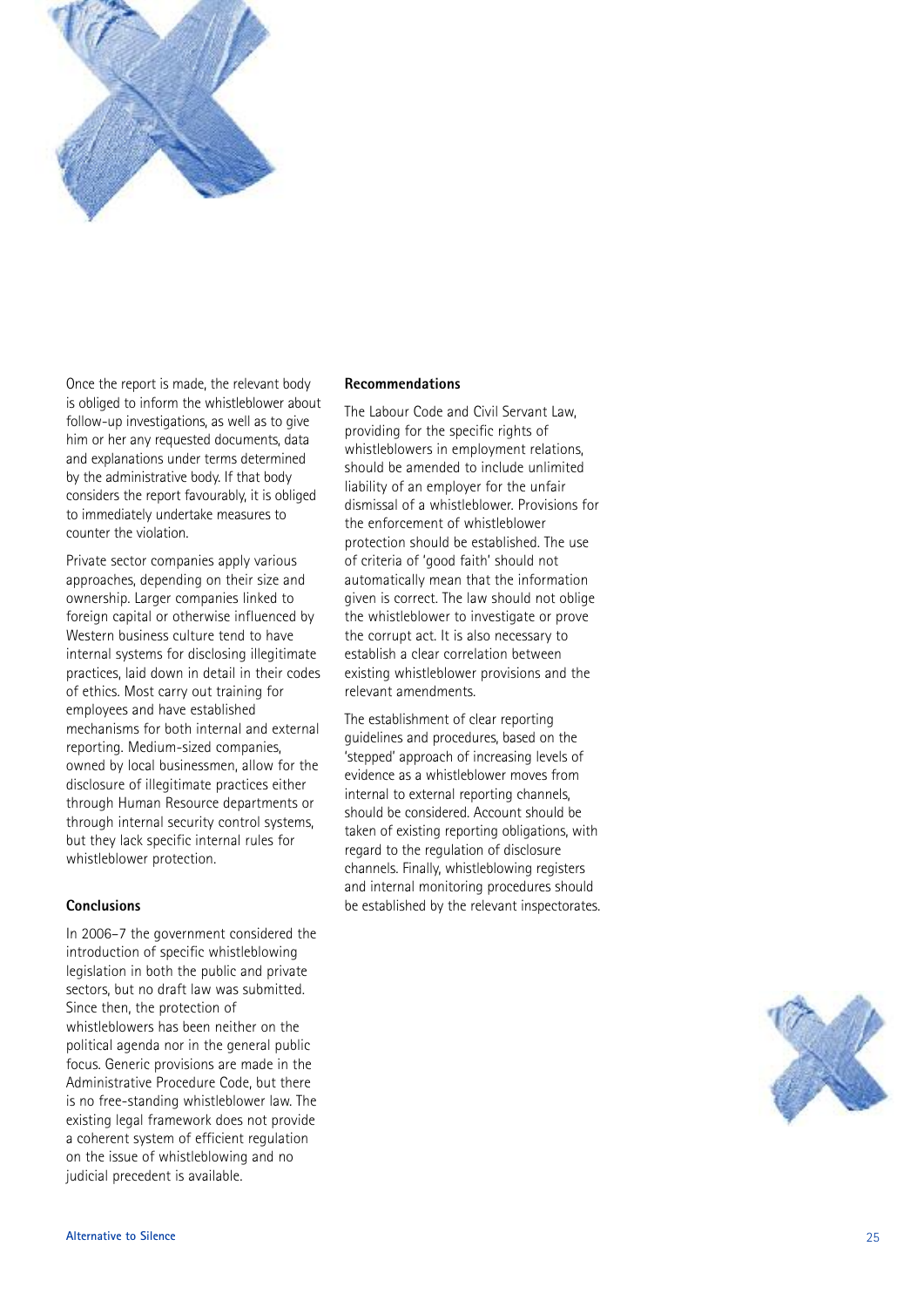

### **WHISTLEBLOWER PROTECTION IN CZECH REPUBLIC** KEY FINDINGS



#### **Political and cultural context**

Whistleblowing is an unfamiliar concept in the Czech Republic, as demonstrated by the fact that there is no standardised term for 'a whistleblower' in the Czech language. When used by different public authorities or the media, the term and concept are often associated with a notion of a complainant or person discriminated against in a workplace. Whistleblowing is also often incorrectly understood as a duty to report, as under the Criminal Code. Individuals who blow the whistle are often perceived negatively and called 'informants'. The whistleblower's essential role in protecting the public good and detecting criminal behaviour is often bypassed.

The idea of reporting is stigmatised by the Czech historical experience. In the past century, the country has experienced two totalitarian regimes. Plurality of interests was suppressed for more than 40 years and critics were usually the first who were silenced. A 2009 survey of Czech public opinion found that the majority of respondents who had paid a bribe or witnessed wrongdoing during the past year did not make a formal complaint, owing to their conviction that it would not help (44 per cent of respondents) or fear of reprisals (23 per cent).

The historical confusion about the term 'public interest', the current complexity of the rule of law, the ineffectiveness of law enforcement and the general lack of trust in the 'system' play significant roles in the low level of 'civic courage'. An analysis of the media in 2009 revealed that it makes no distinction between a source, a witness or a whistleblower.

#### **Legislation**

No comprehensive legislation exists in the Czech Republic to regulate whistleblowing and whistleblower protection. Labour-law regulations are primarily applied in this area, though the protection they afford is uncertain and strictly limited to matters of employment. The Criminal Code and the Administrative Procedure Code are also applied to the process of reporting wrongdoing.

The Administrative Procedure Code defines the process for lodging a complaint. An employee may report to a civil infraction authority or may seek recourse through administrative bodies tasked with control and oversight. The decision to investigate a complaint is discretional. The Criminal Code does not determine how to proceed at all. The Labour Code determines that employees may take complaints to their employer (it also covers workplace health and safety protection and the threat of incurring damage). Nevertheless, the Labour Code does not state how the employee and employer should proceed in handling such complaints.

According to the Labour Code, an employer may not arbitrarily and groundlessly dismiss an employee. However, it is up to the employee to sue the employer to determine invalidity of dismissal. The Labour Code does not afford special protection for employees who act to protect the public interest and call attention to the violation of regulations beyond labour law.

Some potential obstacles pose barriers to disclosure, such as provisions for slander or false accusation, and the protection of confidential or personal information. While an employee has a duty to report (as stipulated in the Criminal Code, which includes bribery) and can be prosecuted for breaching this duty, he or she is not protected against allegations of slander or false accusation when fulfilling this duty.

#### **Current policies and practices**

Information on the use of available whistleblowing options is scarce and difficult to find. Official statistics published by competent agencies and institutions to which citizens direct their complaints are available, but do not show whether individual cases involved a whistleblower. The absence of specific legislation makes it impossible to determine, for example, whether an employee suffering retaliation had previously reported wrongdoing internally.

In the public sector, no internal reporting mechanism was found, with the exception of anonymous telephone lines or email addresses, which enable the reporting of unfair workplace practices and afford some whistleblower protection. Anticorruption hotlines and anonymous emails are usually run within an organisation, where the take-up of these channels is negligible. In 2007, the government instigated a central anti-corruption hotline and gave its daily operation to the TI national chapter. The use of the central hotline is much higher.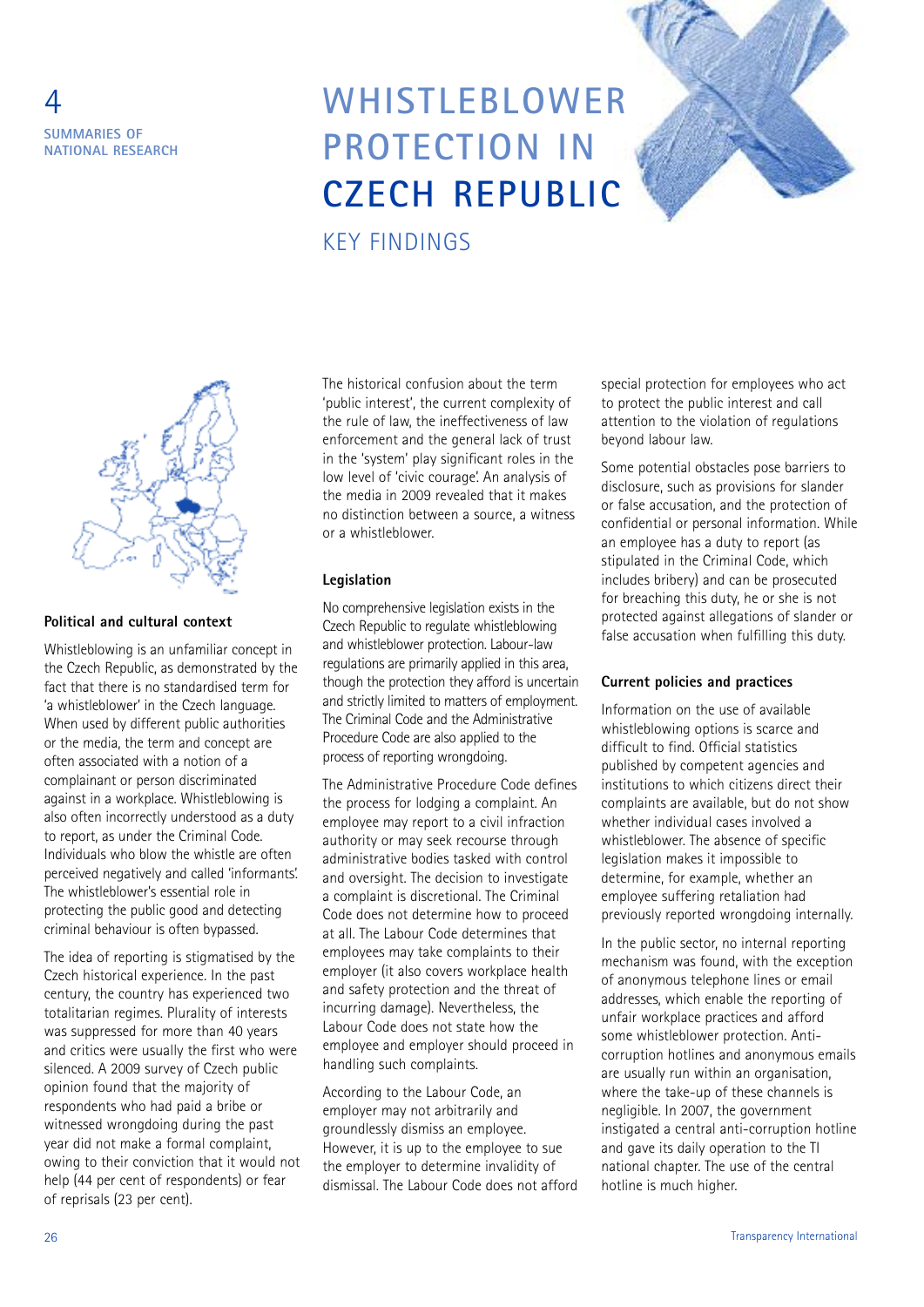The private sector uses anonymous complaint lines and other mechanisms , and whistleblower protection can be addressed through internal rules of procedure. Surveys conducted in 2007 and . 2009 provide a snapshot of the situation in the private sector: whistleblower policies were in place in 44 per cent of companies surveyed; 16 per cent of fraud cases had been uncovered thanks to whistleblowers. The companies operate . mostly anonymous information lines. Only . 13 per cent of interviewed employees believed that management acts honestly and, alarmingly, 64 per cent think , ,<br>, management is ready to compromise business ethics to fulfil business plans .

An analysis of selected cases shows that reports are sometimes not even investigated and very rarely lead to corrective action , while the protection provided by the Labour Code is often circumvented .

#### **Conclusions**

Whistleblowing is a new concept in the Czech Republic, and is often , misunderstood and confused with the reporting duty under criminal or public service regulation. There is a lack of clarity . in the reporting process, including follow-, up procedures. Although there is a duty to . report corruption and fraud under the Criminal Code, adequate protection for , whistleblowers is lacking .

There is a certain degree of legal protection for whistleblowers, provided , mainly by the Labour Code and the prohibition of discrimination and reprisal . However, this protection is highly , fragmented and often circumvented. It is . up to the employee to sue the employer to determine invalidity of dismissal .

#### **Recommendations**

In legislative terms, whistleblowing should , be handled via a stand-alone law, offering , clear guidance in place of the currently fragmented legal framework. The lodging . of complaints and their handling within public institutions should be regulated (including an obligation to keep registries of complaints). The right to confidentiality . and anonymity should be specified, in , order to reduce the fear of reprisal, and , legal incongruities in labour and criminal law should be clarified .

The capacity of legal aid centres providing advice to whistleblowers should be bolstered, and specialised centres , established to provide such advice. Finally . , the authorities should carry out an extensive information campaign fostering awareness of whistleblowing and helping to improve its public perception .

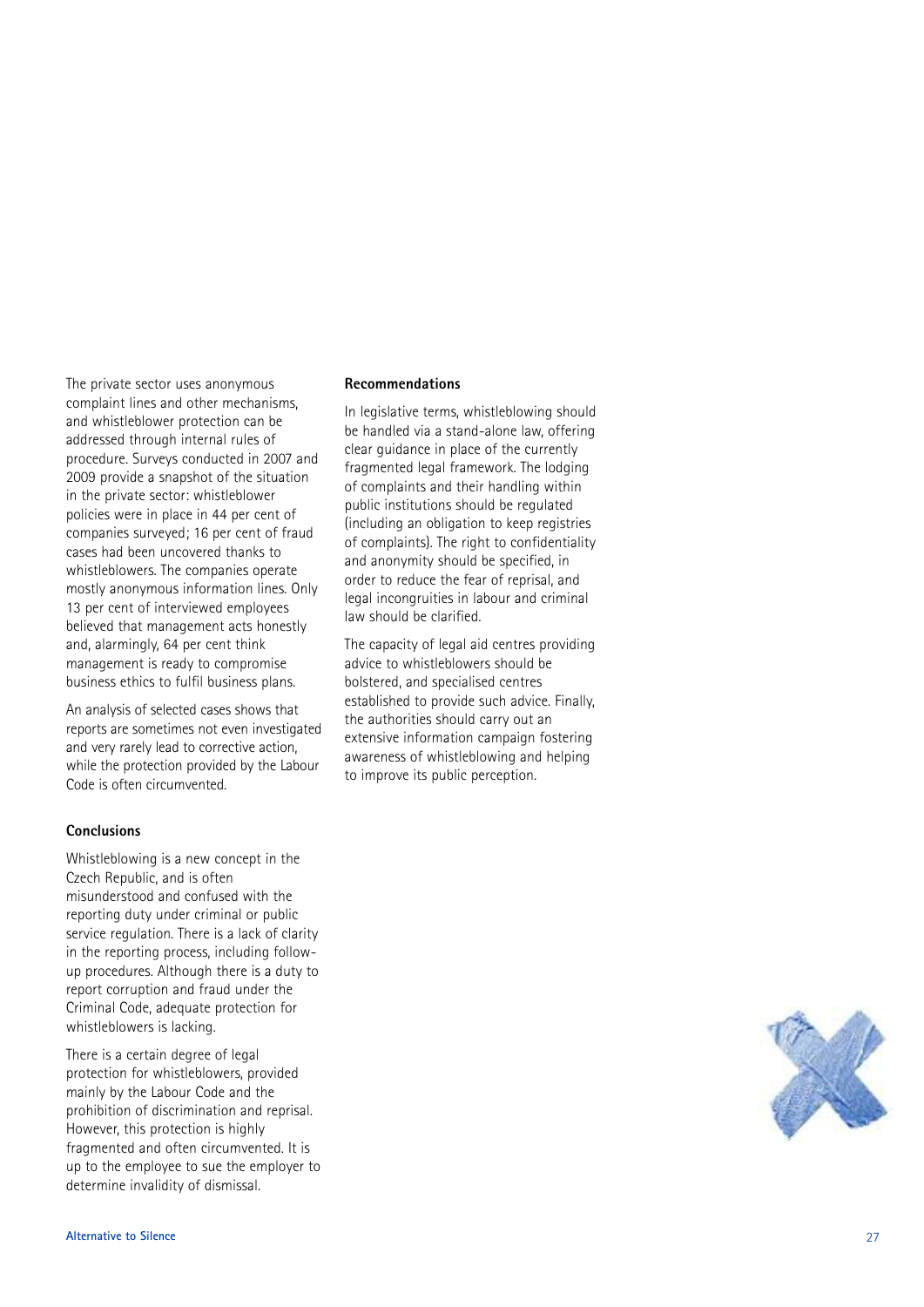

### **WHISTLEBLOWER PROTECTION IN ESTONIA** KEY FINDINGS





#### **Political and cultural context**

Surveys and interviews with key stakeholders illustrate a generally negative perception of whistleblowing in Estonia. The majority of respondents (74 per cent) in surveys carried out by the Ministry of Justice indicated that they would react passively when witnessing bribery, and a survey of public opinion in 2007 reported that only one per cent of the general population, five per cent of public sector employees and one per cent of entrepreneurs who have had contact with corruption actually reported the case to law enforcement institutions. Civil servants interviewed in the current study pointed out that the prevailing attitude among them towards whistleblowing is negative, as there is strong scepticism over whether anything would change as a result of whistleblowing. The media tackles whistleblower cases carefully, trying to stay neutral. However, people are becoming more eager to report to the authorities cases which imply a threat to human life, e.g. through drunk drivers or doctors.

#### **Legislation**

Estonian legal regulations on whistleblowers focus mostly on the public sector. There is no free-standing law on whistleblowing and the main law referring to it is the Anti-Corruption Act, which is limited to public sector employees. There are other minor regulations in the Public Service Act, the Equal Treatment Act and the Penal Code, which provide some protection.

The Anti-Corruption Act is currently under review by the Estonian parliament. The new draft includes substantial changes regarding whistleblower protection. Under current provisions, officials are obliged to report corrupt activity. This provision will be changed into the obligation not to withhold information on corrupt acts. The related penalty for misdemeanours will also be removed, owing to the lack of practical application of existing regulations, which failed to foster whistleblowing in the public sector. Failure to report corrupt activity will now result in loss of confidentiality and disciplinary measures.

Whistleblowers are also protected under the Equal Treatment Act, even though there is no explicit mention of whistleblowing. For example, if a person is subject to unequal treatment by an official after having made a disclosure about corruption, the official is obliged to prove that the treatment was not motivated by the disclosure. Furthermore, the Employment Contract Act and Public Service Act give employees the right to demand compensation from their employer if they have been punished or illegally released from office.

An ethics council for public service is currently in formation; one of its tasks will be to provide an independent opinion on civil servants' behaviour. Officials with the right to impose disciplinary measures may seek advice on cases before initiating disciplinary proceedings. Officials who do not have the right to impose a disciplinary penalty may refer to the council in matters concerning themselves, if disciplinary proceedings have not been initiated and internal options for resolving the matter have been exhausted.

For the private sector, there are almost no regulations bar two paragraphs in the Penal Code which specify that nondisclosure and failure to report firstdegree criminal offences (including some cases of bribery) are punishable.

#### **Current policies and practices**

Whistleblowing is relatively unknown in society and it is therefore difficult to gather information about related practice. There are neither known cases of whistleblower harassment, nor is there any information on public officials being prosecuted for knowing of corrupt or other illegal activities and not reporting them.

Information on existing public and private sector whistleblower cases is also protected by confidentiality clauses, and therefore difficult to analyse. However, some cases have been reported by the media, based on disclosures of infringements made to journalists. Recently, a court ruled in favour of a city council opposition leader who experienced unjust disciplinary proceedings after having disclosed information related to the use of public money. Analysis of case law on corruption has also provided some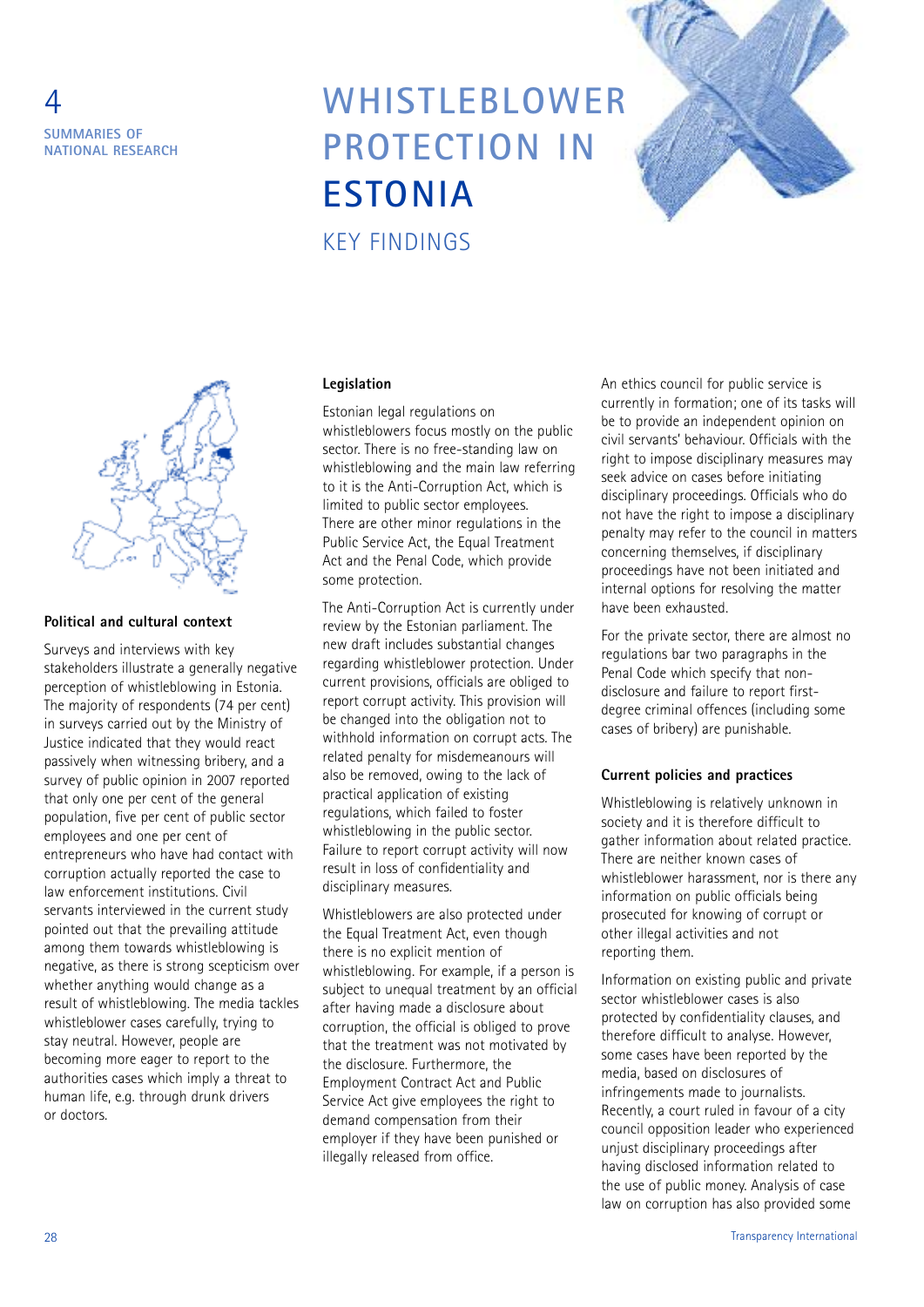examples of whistleblower cases in state institutions which have led to the conviction of corrupt individuals .

In the private sector there is no data available regarding whistleblower cases . Questionnaires sent to private companies received virtually no replies, as companies , are not obliged to respond (contrary to public institutions). In 2004, a telephone . , hotline for the anonymous reporting of corruption cases was opened by the Security Police Board. The number of calls . fell from 46 in 2005 to 12 in 2008 - most likely as a result of decreasing media coverage after the initial launch .

Internal disclosure channels for the public sector include organisational mechanisms (a trustee system; talking to superiors) as well as informing the police or the prosecutor's office. No whistleblowing . systems were found in organisational codes of conduct or other references to internal reporting mechanisms .

#### **Conclusions**

The legal regulation of whistleblowing is limited, particularly for the private sector , . The existing regulation does not meet the recommendations made by the Council of Europe's Group of States against ' Corruption (GRECO) in reports that suggest developing institutional protection measures and more legal regulation (Anti-Corruption Strategy 2008-2012, p. 23). The , . . new draft of the Anti-Corruption Act will introduce changes to public sector whistleblower protection, but it is too soon , to assess whether they will imply substantial steps towards fulfilling the recommendations of GRECO and UNCAC (which is currently being ratified) .

Organisational practices vary considerably in the public as well as the private sector .<br>, but well-developed organisational practices for promoting whistleblowing are an exception rather than the rule . Institutions with higher corruption risks seem to have stronger organisational regulations, but internal measures are , clearly preferred over external ones .

The public attitude is negative towards whistleblowing owing to the legacy of ' KGB snitches', but there are some ' , indications of changing opinion. It is too . early for the adoption of an independent whistleblower law, not because there is a , negative public opinion of whistleblowing , but because this law could not be applied in practice and would therefore not foster whistleblowing .

#### **Recommendations**

To pave the way for the adoption of a whistleblowing law, effort and resources , should be spent to inform the public of cases of whistleblowing and how it can help to detect corruption, fraud and , mismanagement .

Institutional reporting systems should be developed in different state and government bodies. Clear guidelines on . how to report corruption should be developed for high-risk areas (e.g. the . . medical sector, public procurement, etc.) .<br>, , . . Advice on systems and procedures as well as ethics training should be offered to public and private sector organisations. To . encourage the reporting of wrongdoing , organisational culture should be supported and codes of ethics strengthened throughout the private sector. Companies . should be informed of the advantages of sound whistleblowing systems for their internal risk management .

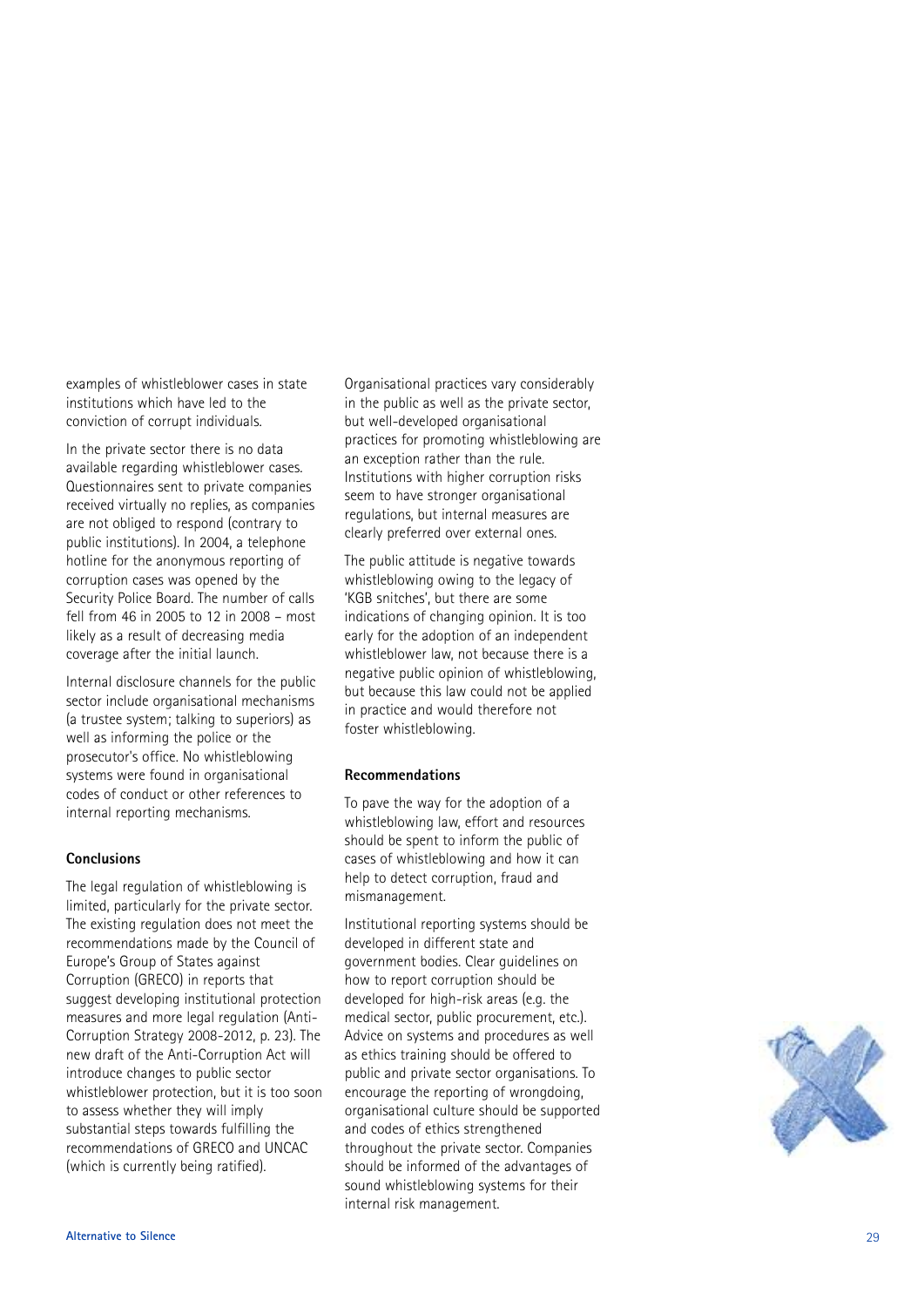

# **WHISTLEBLOWER PROTECTION IN HUNGARY**



#### **Political and cultural context**

Whistleblowers in Hungary are often considered as snitches who betray their colleagues, organisation or group. This attitude is deeply rooted in history: the country was governed by authoritarian regimes or dictatorships between 1919 and 1989 (with the exception of three years after the Second World War, which were still under Soviet occupation). During this period, reporting to the political police took place regularly and could result in severe consequences for the individuals concerned and their families. Passing information about other people to the authorities is considered immoral and is not supported by the public.

However, this does not mean that the reporting culture has not survived the post-Soviet transition. In most cases it is now used for retaliation against personal enemies, for example, when a person reports someone else to the tax authorities for suspected tax evasion. It is considered by experts that for these reasons, no whistleblower will ever be a national hero in Hungary (unlike in the US after the Enron case). Nevertheless, recent media reports on corruption cases focus on the crime and portray whistleblowers as positive figures who helped uncover wrongdoing.

#### **Legislation**

KEY FINDINGS

There is no comprehensive whistleblower protection legislation in Hungary. However, there are sporadic provisions, for example, in the fields of environmental protection, labour safety, intelligence services and law enforcement.

In the Labour Code (which is valid in both the private and public sector), there are some general rules which may foster reporting and provide some protection to whistleblowers. The law prescribes that employers and employees shall cooperate in good faith and the employee shall inform the employer about all facts and conditions of importance regarding exercising rights and fulfilling obligations. This can be interpreted as a reporting obligation. The law also states that it is an abuse of rights if they are applied to injure the rightful interests of others, to harass them or to suppress their opinions, which might be seen as seeds of whistleblower protection.

In October 2009 the Ministry of Justice and Law Enforcement introduced to Parliament two bills specifically dedicated to whistleblowing. One would set up a new body with investigative powers, the Directorate for the Protection of Public Interest (DPPI), which would receive reports of wrongdoing, investigate them, assist whistleblowers, analyse corruption trends in Hungary, advise public and private bodies in adopting anti-corruption measures, design codes of conduct and provide anti-corruption training. The DPPI would deal with abuses of public funds or decision-taking powers by public administrative bodies, public officials or other entities or persons entrusted with such power. The Directorate would be obliged to report crimes to investigative authorities or to the prosecutor. The new

law would also provide protection to whistleblowers working in any kind of contractual relationship in both the public and private sector.

The second law would cover all kinds of disadvantage related to whistleblower reporting, including all aspects of labour relations where discrimination could occur. The employee would have to prove that he or she had submitted a whistleblower report, and the employer would have to prove that punitive measures carried out against the employee were unrelated to that report. The DPPI would provide the whistleblower with financial assistance for legal representation and living costs. The whistleblower would also receive ten per cent of the fine imposed on the wrongdoer by the DPPI.

#### **Current policies and practices**

There is no research on the practice of whistleblowing in Hungary. The omnibus surveys on corruption do not contain questions on whistleblowing and there are no studies of public opinion or media analysis in this field. The only available data, gathered by PricewaterhouseCoopers in 2007, mentions that 17 per cent of economic crimes in a sample of 77 marketleader companies in Hungary were discovered through whistleblowing, which is the second most important method of fraud detection (excluding accidental discovery). This percentage rose from 13 in 2005.

In the private sector, it is mainly multinational companies which regulate whistleblower protection in their codes of conduct. None of the ministries and few publicly owned companies have codes of conduct.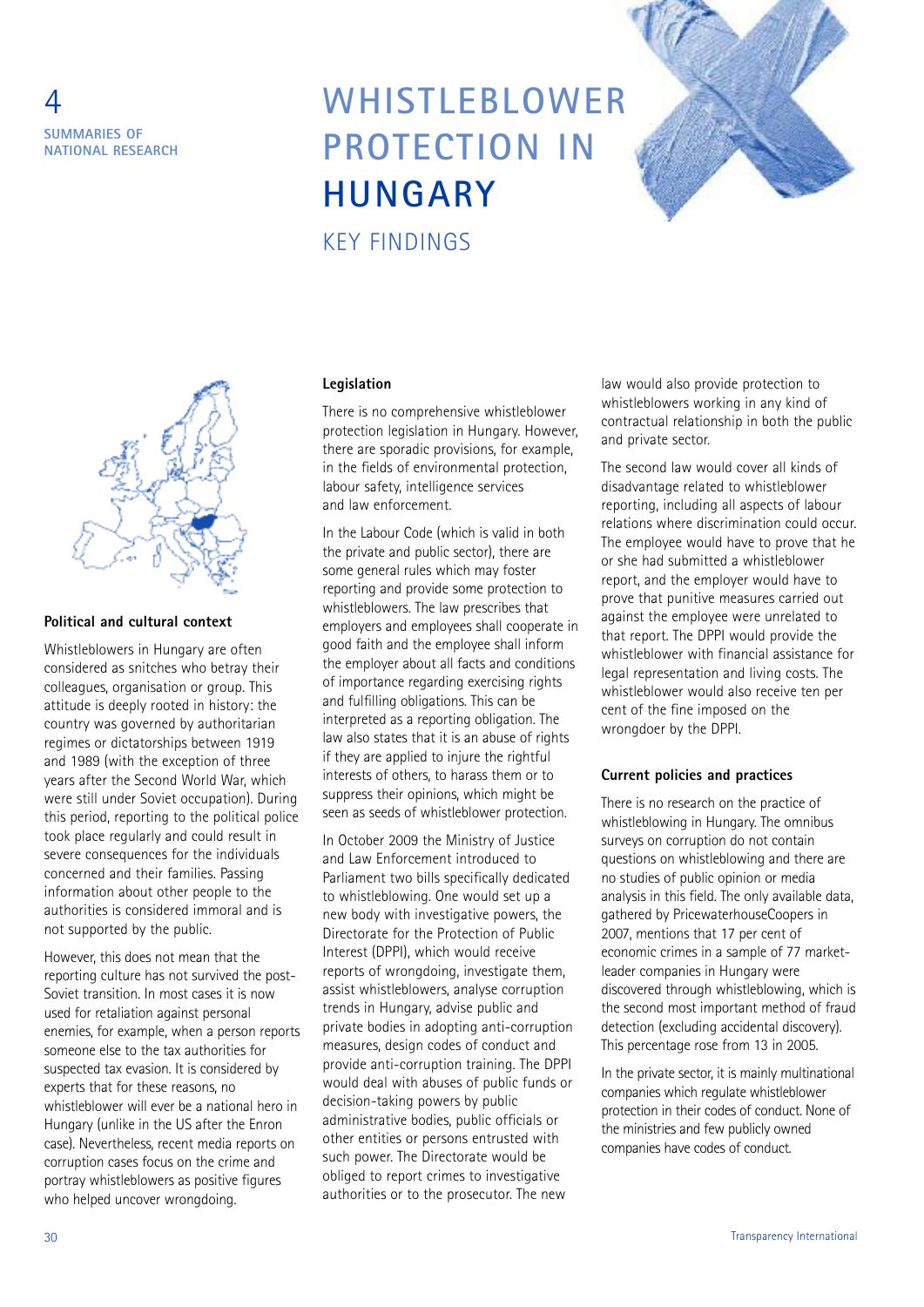

In 2001 a Telephone Witness Programme (a hotline for reporting any crime) was set up, operated by the Crime Prevention Department of the National Police Headquarters, but there are no statistics on corruption-related crime reported through this channel. In 2007 the National Development Agency (responsible for managing EU funds received within the framework of the National Development Plan) set up a website (www.anti-lop.hu) for reporting abuses of EU funds provided to development projects. Reports can be submitted anonymously and the website shows the status of procedures initiated by reports. Since November 2007, 477 reports have been received, of which 321 have been concluded. In 175 cases there was no substantive examination of the reports owing to lack of relevant information, or the reports expressed only the opinion of individuals. In 104 cases the agency acted under its own competence; in 37 cases it investigated and found no wrongdoing. It referred five cases to other authorities, such as the tax authority, customs authority or State Audit Office.

In the last 10 years there have been very few court cases involving whistleblowing in Hungary. There have been three cases in which the court explained the notion of reporting in the public interest, but only one of them was a defence case involving a slander charge. In a civil defamation case the court discussed the relationship between public interest reporting and freedom of expression. In another, the public interest argument was used in defence against disciplinary measures, but the court dismissed the arguments of the employee. There are only two genuine whistleblower court cases, in which whistleblowers experienced reprisals and the court decided on labour law claims. In

one, the Supreme Court held that the extraordinary dismissal was unlawful and ordered a new procedure regarding the amount of compensation; in the other, the court overturned the dismissal of the whistleblower and his colleagues.

There are no statistics collected by any public body or research institution on whistleblower reporting or on retaliation against whistleblowers. There is also scant research about the use of reporting channels and whistleblower protection provisions by courts, law enforcement bodies, administrative authorities, or the internal control departments of public or private entities. There is no assessment of the state funds saved thanks to whistleblowing, except for October 2006–September 2007 covering the performance of the www.anti-lop.hu website, where 95 million Forints (more than US \$520,000) had been recovered in cases of abuse of public funds or maladministration.

#### **Conclusions**

The existing whistleblowing provisions in Hungary are scattered and diverse and do not provide sufficient protection to whistleblowers or substantial support for preventing and investigating wrongdoing. Codes of conduct could help change organisational cultures and, in the long run, public attitudes towards reporting and the role of whistleblowers.

The public attitude on whistleblower reporting and protection is barely studied, and there is little knowledge of the issue among public officials. These questions could easily be researched.

#### **Recommendations**

The government introduced a whistleblower protection bill in Parliament, with adequate provisions for whistleblower protection, most of which are in line with received good practice. However, the new DPPI authority should not have investigative powers, as it would duplicate the competence of the police and the prosecutor's office, which are already under-resourced, and owing to structural problems their performance in the fight against corruption is suboptimal. The DPPI would still have to report crimes to investigative authorities or to the prosecutor, which would have to start investigative procedures from zero. As long as the anti-corruption work of the police and the prosecutor's office is not reformed, no real achievement can be realised in the prosecution of corruption.

A code of conduct should be adopted for the entire public administration. Codes of conduct are even more important for state-owned companies than for private ones, as they manage public assets and use public funds. The adoption of codes of conduct should be promoted among privately owned companies above a certain size (i.e. when the owner no longer has direct overview of the daily business of the company).

Research and analysis are needed on labour law and civil law practice of the courts, on public and private sector employees' attitudes towards whistleblowing, and on the personal background of whistleblowers. On the basis of this research an awareness-raising campaign could be initiated to motivate whistleblowers and change negative public opinion towards them.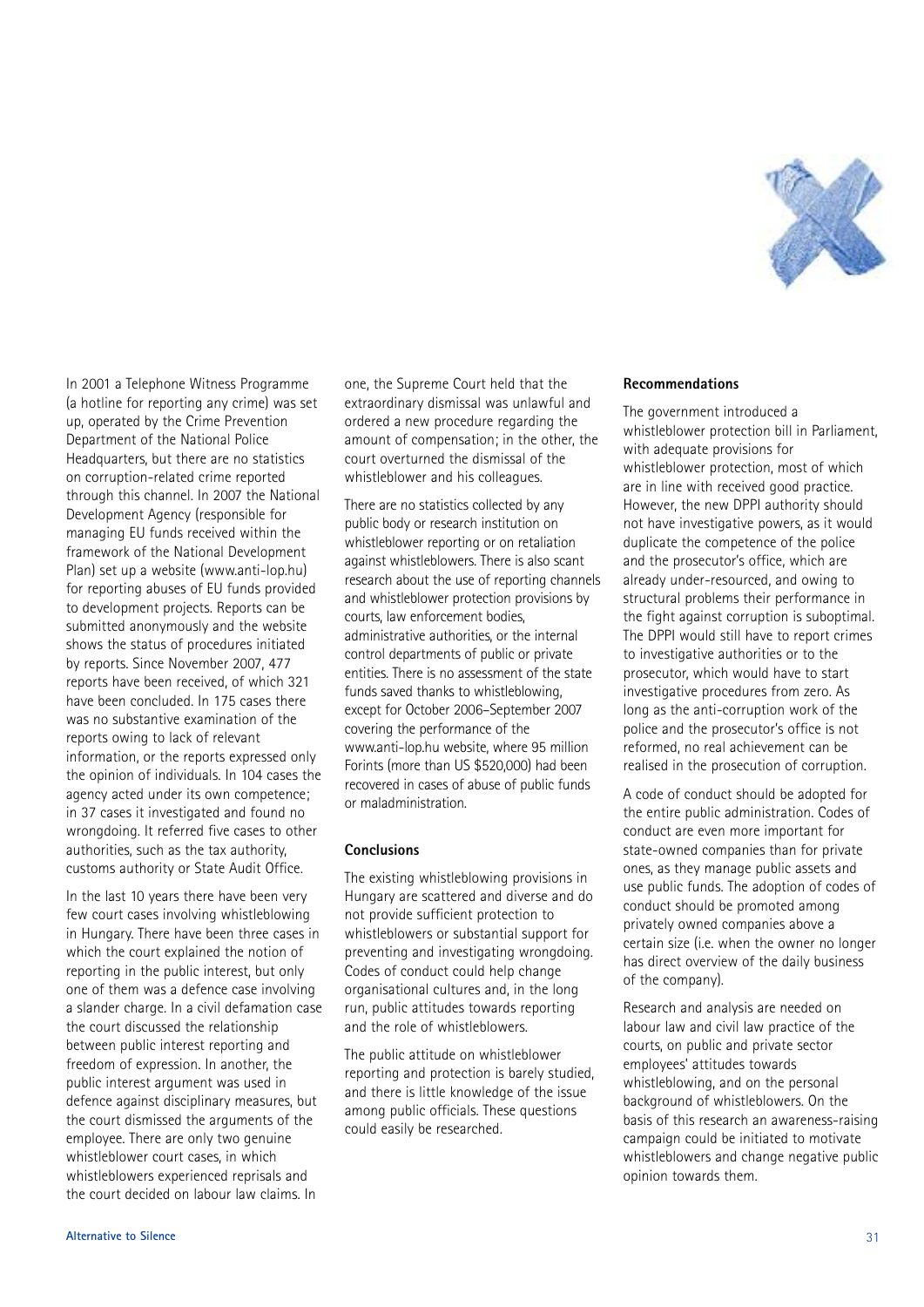

### **WHISTLEBLOWER PROTECTION IN IRELAND** KEY FINDINGS





### **Political and cultural context**

The traditional view of the whistleblower in Ireland has been equated with that of the 'informer' – a term with negative connotations arising from Ireland's history of political rule by Britain. Native informers were widely perceived to have assisted the British authorities in their rule of Ireland. 'Informer' became synonymous with 'traitor'. Ireland continues to be a culture where loyalty is valued highly, political clientelism is practised openly, elite networks are tight, and the person who 'gets one over' on the state for personal gain will as often enjoy popular praise as censure.

However, traditional attitudes may have changed somewhat in recent times and there is evidence to suggest that the culture is now far more fertile ground for the support of whistleblowing. Political and corporate scandals too numerous to detail have dominated Irish public discourse in recent decades. A number of these were brought to light by whistleblowers who received some positive

media coverage and popular praise. The coverage of individual instances of whistleblowing in the media is generally supportive, with national TV and radio producing documentary series and a highprofile dramatised account of the role of whistleblowers in Ireland. With increasing awareness of the issue, there is some cause to be hopeful that wider cultural attitudes may lead to a similar change of mind within both political and corporate circles.

#### **Legislation**

Ireland does not have an overarching whistleblower protection law. After a series of political corruption scandals a bill proposing one was tabled in 1999. However it languished on the government programme for seven years before being dropped because of 'legal complexities' which were never fully explained. The government instead chose to introduce legislation on a 'sectoral' basis, leaving employees and other potential whistleblowers in some sectors with little if any legal protection.

Existing Irish legal whistleblower safeguards cover persons reporting suspicions of child abuse or neglect; breaches of the Ethics Acts; competition law; matters relating to workplace health and safety; *Gardaí* (police) and *Garda* civilian employees reporting corruption or malpractice; health care employees who report threats to the welfare of patients; offences relating to employment permits; the regulation of communications; consumer protection; offences relating to chemicals and breaches of charities law.

#### **Current policies and practices**

Although various 'sectoral' whistleblower protection mechanisms have been enacted from 1998 to date, a common thread running through them is their relative weakness where faced with powerful constituencies. There is no whistleblower protection relating to offences under company law or in relation to the provision of financial services, nor at all in relation to the civil service. The whistleblower provisions for members of the *Gardaí* are inadequate and those relating to medical and nursing home malpractice are weaker than other whistleblower protection provisions in Irish law. Whistleblower provisions have yet to be introduced in the anti-corruption acts, although an amendment bill containing whistleblower safeguards has been published by the government.

The majority of legislative whistleblower provisions have been attached to laws creating new oversight authorities with specific remits. This was the case in respect of provisions relating to competition law, workplace health and safety, the health service, communications regulation, the police service, specific matters relating to ethics in public office, and consumer protection.

In their typical form, legal provisions protect disclosures to specified external authorities. They also offer cover only for reports alleging offences under the given act or related acts where the disclosures are made reasonably and in 'good faith'.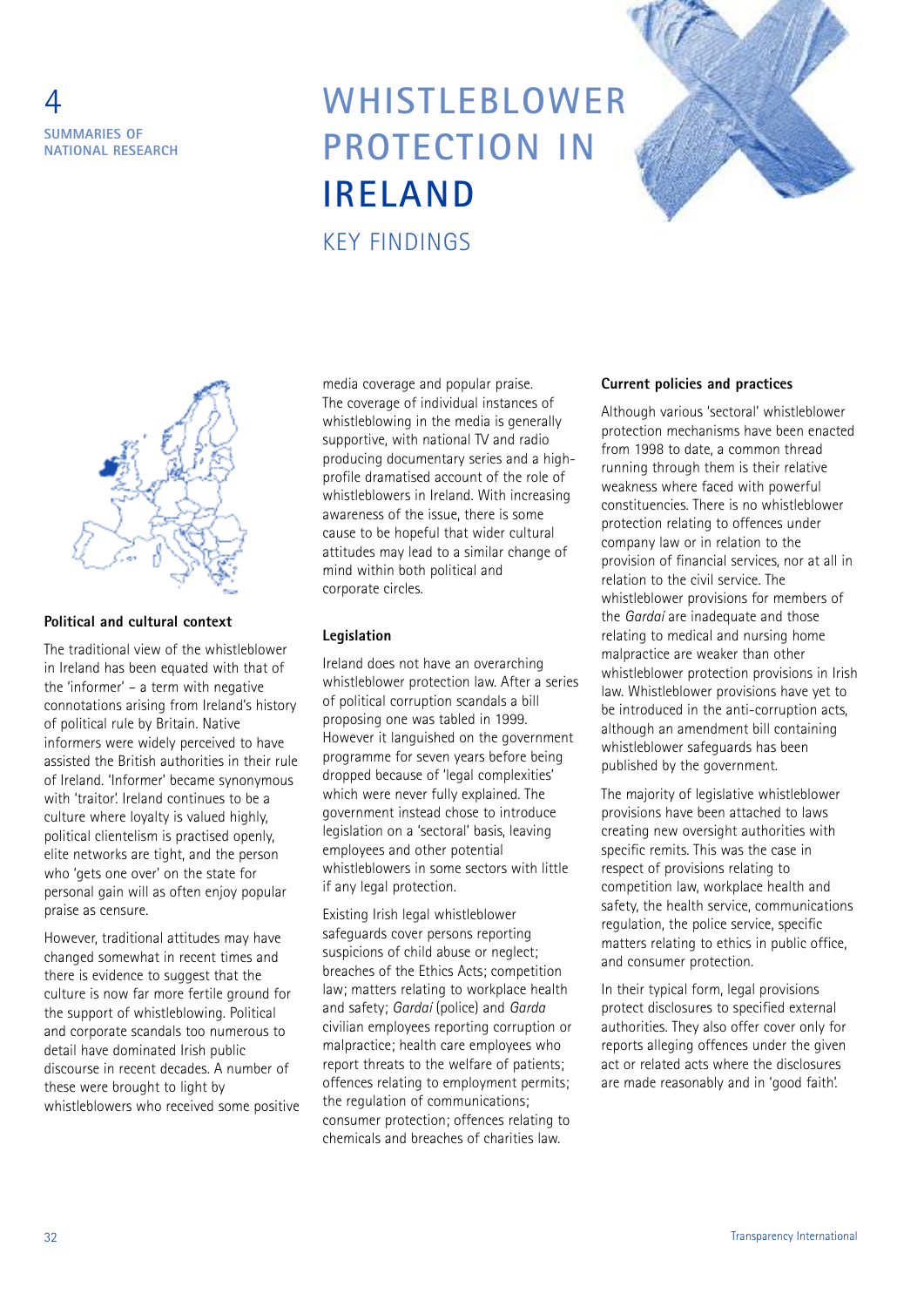

As a *quid pro quo* for this protection, corresponding criminal offences are created for knowingly making false claims. An unwelcome anomaly is found in the Health Act 2007, where making a claim one 'ought to know' is false is accorded the highest penalty of all such offences in Irish law. This caveat can only have a chilling effect on any prospective whistleblower who might look to the law for comfort.

A central feature of enacted whistleblower protection is the recognition of the risk of whistleblower reprisal. This has been brought into effect by the creation of a specific 'cause of action' for reprisals against the whistleblower, which allows him or her to seek redress. The typical course is for the whistleblower who has suffered reprisal (up to and including dismissal) to lodge a complaint with the Labour Relations Commission. Most such provisions cap potential compensation at two years' salary. This is inadequate as there are documented examples of whistleblowers who have lost their jobs and have never been able to secure employment of equivalent status.

While the respective acts recognise whistleblower reprisal as a wrongful act and establish it as a specific ground for the wronged individual to seek redress, none creates an offence of whistleblower reprisal. The provisions seek to partly compensate wronged individuals for their loss but none seeks to punish the perpetrator of the wrongdoing.

#### **Conclusions**

While it is recognised that Ireland has enacted many whistleblower protection provisions in recent years, it must also be recognised that there are very significant gaps in protection. In some areas where formal provision of protection has been made, it is not clear how this will work in practice. Some provisions could deter whistleblowing altogether. The 'ought to know' clause in the Health Act, for instance, places an unfair and unbalanced legal onus on the whistleblower. Whistleblower codes and guidance throughout the public service are virtually non-existent. Whistleblower systems in *An Garda Síochána* (the police force), for example, provide for a 'confidential recipient' for disclosures from members of the service. Yet as of March 2009, only three reports had been made to the responsible official. In addition no helpline or guidance exists for members of the force.

The most obvious gaps in coverage of whistleblower protection relate to the reporting of offences under company law and in the provision of financial services. A cursory reading of news headlines from the past year provides plentiful evidence of unethical and even criminal practices in some Irish enterprises, yet the government remains actively opposed to the introduction of overarching legislation to protect whistleblowers in both the private and public sector.

#### **Recommendations**

Ireland should adopt a generic whistleblower protection law covering whistleblowers in the public, private and non-profit sectors. The successful generic UK Public Interest Disclosure Act runs to a mere nine pages and applies to the entire private and public sectors in the United Kingdom. It is an example of a simple and very effective law adopted by the jurisdiction most resembling that of Ireland.

In the absence of the adoption of a generic provision, whistleblower protection provisions should be extended to company law and financial services as a matter of urgency. Amendments should also be made to the Health Act whistleblower provisions, removing the 'ought to know' clause.

Whether a generic or a sectoral whistleblower approach is adopted, the level of awards to whistleblowers who have been subject to reprisal should be of an amount that is 'just and equitable in the circumstances'. This is the case under the Safety, Health and Welfare at Work Act, 2005 and Employment Permits Act, 2006.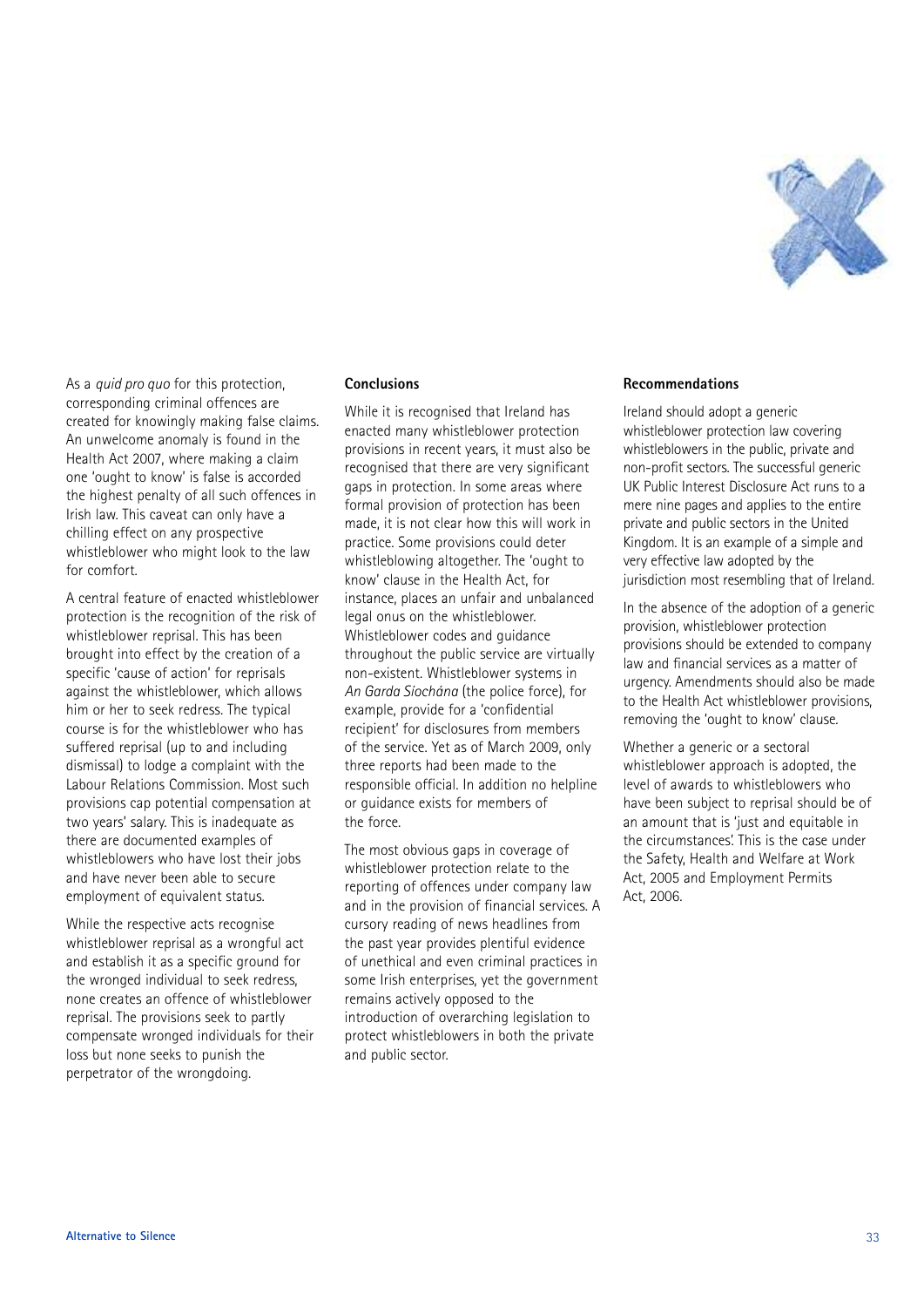

### **WHISTLEBLOWER PROTECTION IN ITALY** KEY FINDINGS





#### **Political and cultural context**

Whistleblowing is barely known in Italy and is often confused with treason. There are some public hotlines, but they are rarely used, particularly because they are not well promoted. Some public agencies' leaders have recommended the introduction of whistleblowing procedures or a related law, but so far there has been no such initiative.

It is difficult to track a consistent picture of the Italian context given that denunciation of wrongdoing is more common in some areas than in others. Consequently, views on whistleblowing differ widely in Italy. While some stakeholders think rewarding whistleblowers could be an effective way to promote the reporting of crimes, others are fiercely against it because they perceive the reporting of infringements as a general and personal responsibility towards the community.

Judicial authorities protect whistleblowers against unfair dismissal but it is left to the whims of the court system to decide whether other acts of retaliation are justified. There has been growing media coverage of whistleblowing cases, but in many cases they are not pursued thoroughly.

#### **Legislation**

Italy does not have a free-standing whistleblower law and there is no specific anti-corruption act. However, in order to comply with the OECD Convention on Combating the Bribery of Foreign Officials. compliance programmes for risk prevention and related liability for companies were recently introduced, accompanied by strict oversight mechanisms and covering a large number of crimes. Italy has just ratified UNCAC, but has not yet developed the related procedures (in particular UNCAC, art. 33 'Protection of reporting persons').

Rules and provisions which can be applied to whistleblowing are fragmented in several acts and codes. The Criminal Code provides for a fine for civil servants who do not report crimes they encounter while performing their duties. The Italian Constitution, Labour Code and Consolidating Act for Security provide a general freedom of expression for workers. The Labour Laws strongly protect workers against dismissal, but not against other forms of reprisal (physical threat, demotion, transfer, etc.). The Civil Code provides general protection for industrial secrecy, intellectual property and companies' right to prevent the disclosure of internal information. There is a specific law for the protection of witnesses who cooperate with the judiciary over organised crime. Other rules are included in the Civil Code, in the Consolidated Act on Financial Mediation, in a CONSOB (the stock market authority) directive and in the Legislative Decree on the Prevention of Money Laundering.

#### **Current policies and practices**

In the public sector, there is little to no consideration for internal reporting. Civil servants have a general duty to report crimes they encounter in the workplace, but reports are rare and sanctions have never been handed down for noncompliance with this duty.

In the private sector, some big companies have recently established specific whistleblowing procedures, often in order to comply with the Sarbanes-Oxley Act. Medium and small companies, which carry out the vast majority of economic activity in Italy, usually have no internal reporting procedures, mainly owing to the shorter chain between employees and management or ownership. Legislative Decree 231/2001 provides an internal reporting procedure for companies, to help reduce such risks.

Possible reporting channels for workers witnessing wrongdoing differ considerably between public bodies and private companies. Public bodies usually do not provide internal mechanisms, therefore concerned employees can only refer to their line manager or go externally to the relevant public bodies for receiving disclosures about crime. The big private companies included in the research tend to have a plurality of internal reporting mechanisms in place, but do not specify external reporting mechanisms. Smaller companies usually do not provide any mechanism. The National Authority for the Protection of Private Data Privacy is considering protection issues related to the scope of a disclosure and the legitimacy of confidential or anonymous disclosures.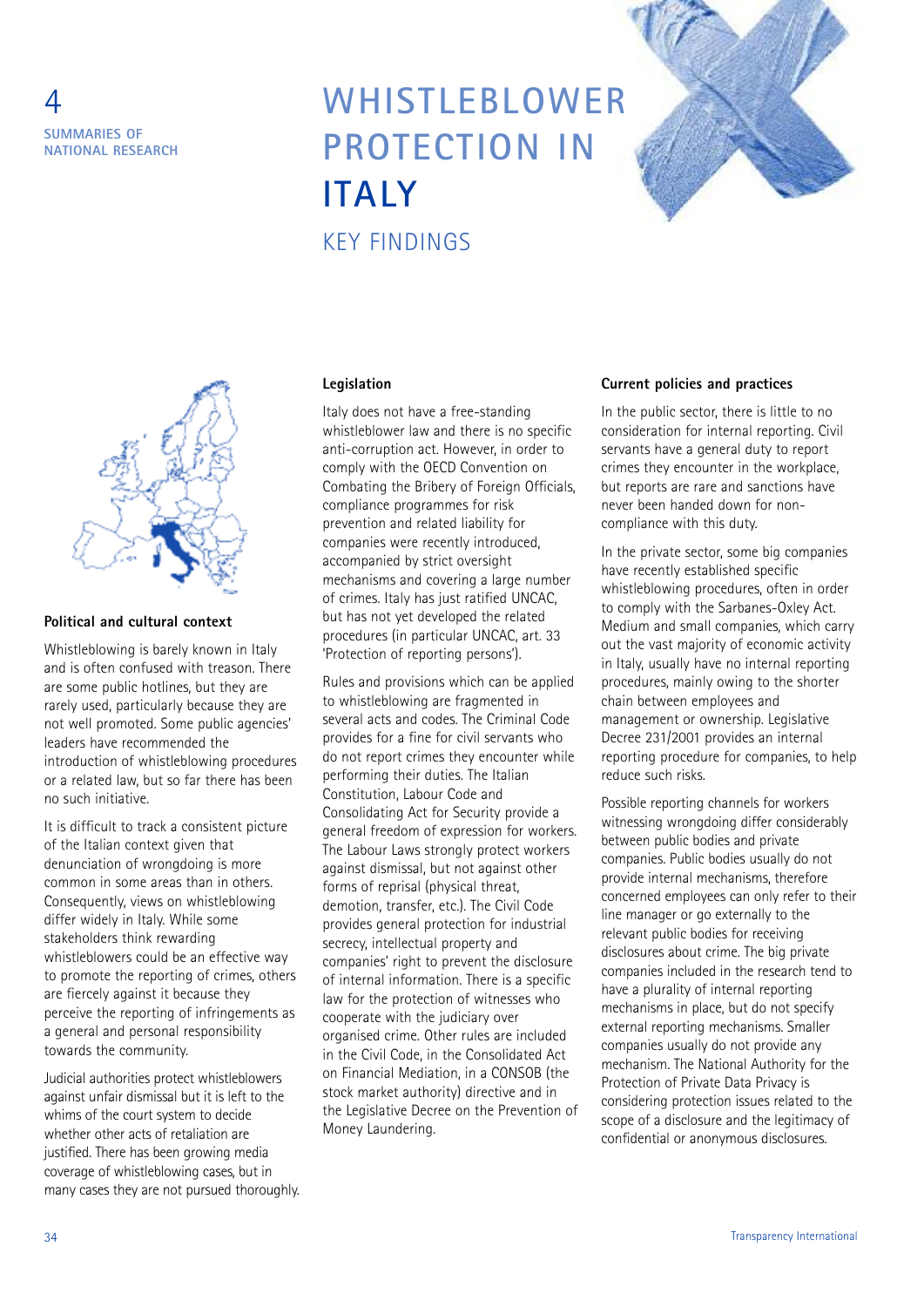

Both confidential and anonymous disclosures exist in the public sector, but some public agencies which receive internal reports do not pursue any anonymous disclosures. A few public agencies promote internal reporting among their employees, but the results are ineffective and limited to a few bodies.

Protection to whistleblowers under companies' policies provides for compensation for the possible damages suffered, but does not include the possibility of reward for the reporting person. False and malicious disclosures are usually treated with a financial sanction by private companies and may result in allegations of defamation. There are no default procedures regarding the followup of reports. Each company decides whether or not to involve the whistleblower in the next steps of the procedure. Usually, the whistleblower is involved only when it is deemed necessary or helpful to the investigation. No time limits are set for the duration of protection after a disclosure, either by companies or public bodies. Other than the police and public prosecutors, no specific public bodies or agencies have been appointed to receive disclosures or reports about crimes or irregularities.

#### **Conclusions**

There is no specific whistleblowing legislation in Italy. Some protection mechanisms exist, but they are fragmented and are not intended specifically to protect whistleblowers, such as the provisions protecting witnesses of organised crimes. Some big private companies have established whistleblowing procedures. In the public sector, despite recommendations by some public agencies' leaders to introduce related provisions, whistleblowing or other kinds of internal reporting are barely considered.

Workers are generally protected against unjust dismissal under existing labour laws; however, there is no specific protection against other kinds of reprisal (e.g. demotion, transfer or hostile behaviour). In the absence of specific and effective whistleblower protection provisions, the Italian cultural context does not favour reporting illegal activities.

#### **Recommendations**

A national law on whistleblowing or a related European Union directive is desirable. Such a law should cover both the public and private sectors. There needs to be a change in the public perception of whistleblowing and a specific emphasis on raising awareness of the need for effective reporting mechanisms in small and medium enterprises. Side tools and procedures would help the correct and efficient use of whistleblower mechanisms, such as the establishment of hotlines or other services to assist citizens in reporting. Sound institutional communication on the advantages of possible whistleblower legislation (for workers, organisations, the wider community and the financial markets) is a necessity.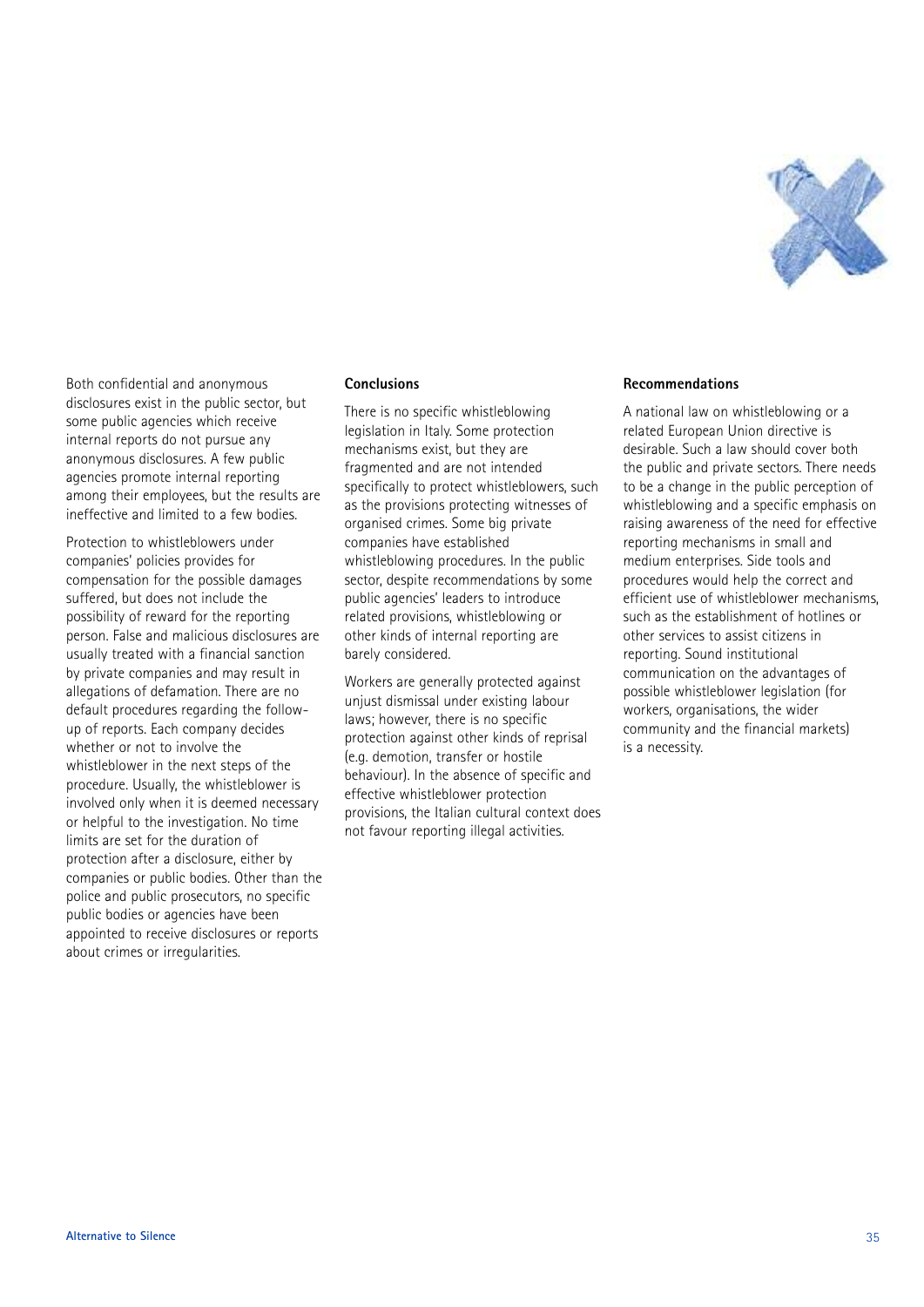

### **WHISTLEBLOWER PROTECTION IN LATVIA** KEY FINDINGS





#### **Political and cultural context**

The current context for whistleblowing in Latvia is the unravelling deep economic, political and social crisis that hit the country in the second half of 2008.

The heritage of autocratic government during Soviet times is still evident and hinders deeply the general understanding of whistleblowing as a sound and ethical deed. Whistleblowers are frequently seen as 'informants' and are often treated as betrayers of the community.

Autocratic and non-transparent management styles are still prevalent in many organisations and public administrations. Employees are reluctant to undermine the legitimacy and the authority of their superiors and are often ready to keep quiet about their ineffective and sometimes illegitimate actions, disregarding the cost of such actions to their organisations and broader society.

Latvia is still in the process of developing sound instruments for dealing with dissent and wrongdoing in organisations and in the country. Whistleblowing is one such instrument.

#### **Legislation**

There is no single, comprehensive legal provision defining the concept of whistleblowing and outlining the specific protection mechanisms for whistleblowers. At present, related protection mechanisms are derived from a number of different laws: Civil Law, Criminal Law, Criminal Procedure Law, Labour Law, Law on Civil Servants, Law on Prevention of Conflicts of Interest among Government Officials and Law on Free Access to Information.

Some legal provisions require the reporting of wrongdoing and include sanctions and penalties for failing to do so. The Criminal Law states that there is a duty to disclose information on serious crime (bribery, money laundering, etc.). The Code of Administrative Offence provides an obligation to disclose information on dangerous substances, or other noxious and polluting products, to environmental or other institutions.

The only law containing a clause directly related to whistleblower protection is the Labour Law, which prohibits the punishment of employees for whistleblowing and gives the employer primary responsibility for ensuring compliance. However, neither the State Labour Inspectorate nor any other institution interviewed could name a case where this clause has been used in practice.

In September 2009, the Cabinet of Ministers approved a proposal for strengthening whistleblower protection through amendments in the current Law on Prevention of Conflicts of Interest among Government Officials. The Cabinet agreed to include a confidentiality clause forbidding the disclosure of a whistleblower's identity without the individual's consent and protecting him or her against reprisals. It also declared it a duty for state officials to report suspicions of conflict of interest or corruption to controlling bodies or institutions.

#### **Current policies and practices**

There are no clear, transparent and wellfunctioning whistleblower reporting channels or sound protection mechanisms in either the public or private sectors. The norms related to the whistleblower concept and protection in the Codes of Ethics of the five ministries (Defence, Justice, Internal Affairs, Finance and Health) can be characterised as rather weak. There is no special provision for whistleblower practice and no clear internal and external information disclosure mechanisms. The norms are aimed at the resolution of internal conflicts. With regard to external information disclosure there is discrepancy between the duty to report illegal actions and obligations of confidentiality.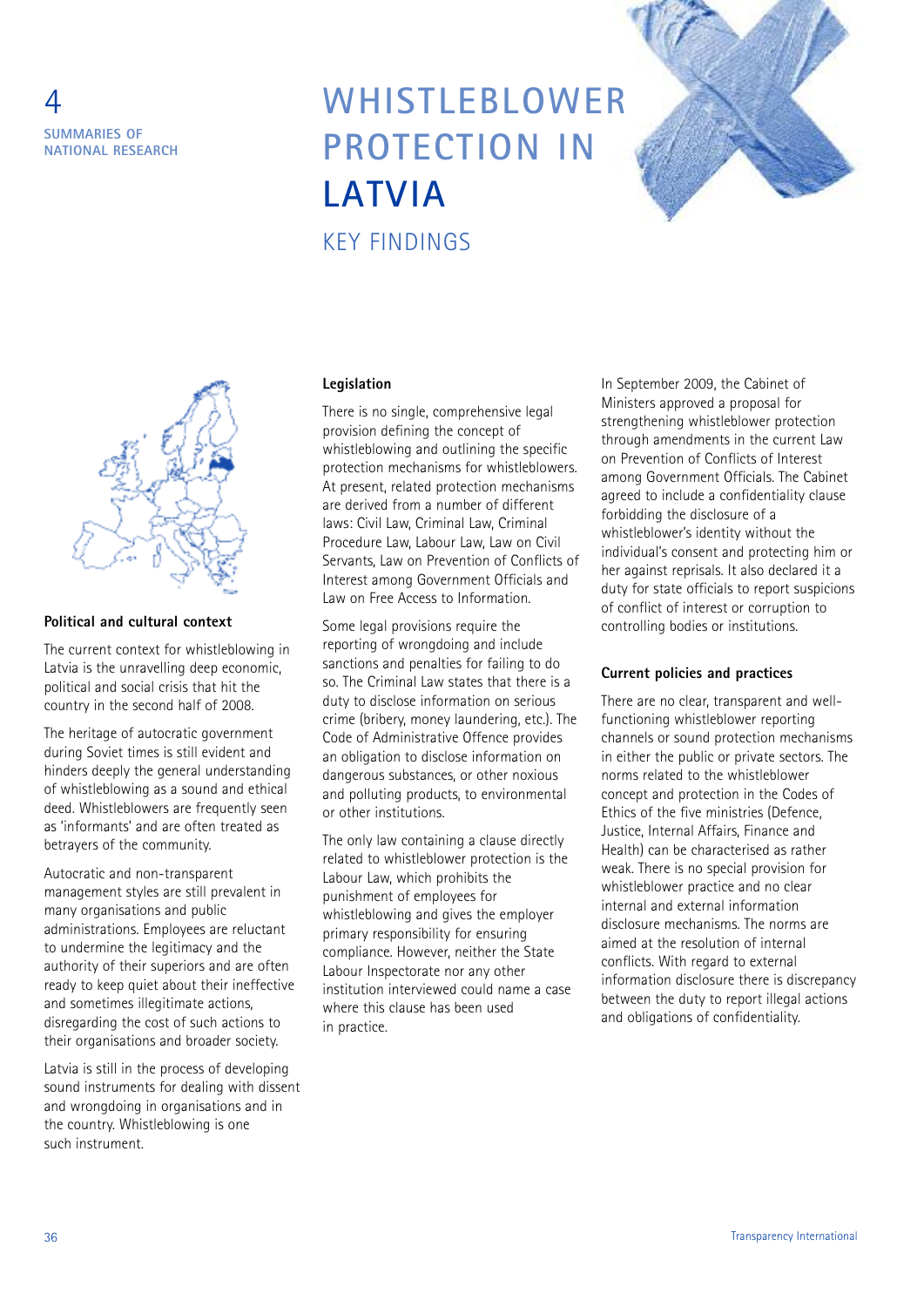

In the private sector, the subsidiaries of .<br>, multinational companies have clearer whistleblowing channels, and a willingness , to protect whistleblowers is more evident . Nevertheless, Ernst & Young Latvia reveals , that its consultancy and organisation development tools on whistleblowing , which are implemented internationally ,<br>, have never been used in companies in Latvia. This indicates that the . implementation of sound whistleblower protection mechanisms has not been on the corporate leadership agenda so far .

The state institutions that receive reports of wrongdoing in the workplace, including , whistleblowing incidents, are the , Corruption Prevention and Combating Bureau (KNAB), the Ombudsman and the , State Labour Inspectorate. Although all . receive claims from the general public , both anonymously and openly, none keeps ,<br>י statistical records on the incidence of whistleblowing - although their overall statistical records give some evidence about the nature and number of reports , including whistleblowing. More positively . ,<br>י all three institutions have a duty to follow up any reports submitted, unless they , are anonymous .

#### **Conclusions**

The concept of whistleblowing is new and underdeveloped in Latvian society, both in ,<br>, terms of existing legal regulations and the practice of whistleblowing. It is largely . absent in both state and private institutions. It is evident that national . legislation is slowly being improved to strengthen protection mechanisms for whistleblowers, especially in the public , sector and state institutions. However . .<br>ו these amendments have most often been

implemented as a reaction to the demands of international institutions (the EU , GRECO, etc.) rather than from internal , . political will and public demand .

#### **Recommendations**

In order to promote whistleblowing, it is , important to continue improving existing legal mechanisms, while at the same time , educating society and facilitating the cultural shift needed if whistleblowing is to be accepted as a sound and necessary instrument in a well-functioning democracy. A free-standing law for . whistleblower protection is required , although the timing might not be right given the current severe economic and political crisis .

Much effort needs to be invested in educating general society and representatives of the public and private sectors to accept and appreciate the notion of whistleblowing. The work of the . Labour State Inspection, KNAB and the , Ombudsman should be extended to address whistleblowing, including , education, promotion and improved data , collection on whistleblowing cases (including specifying which claims are received by each institution) .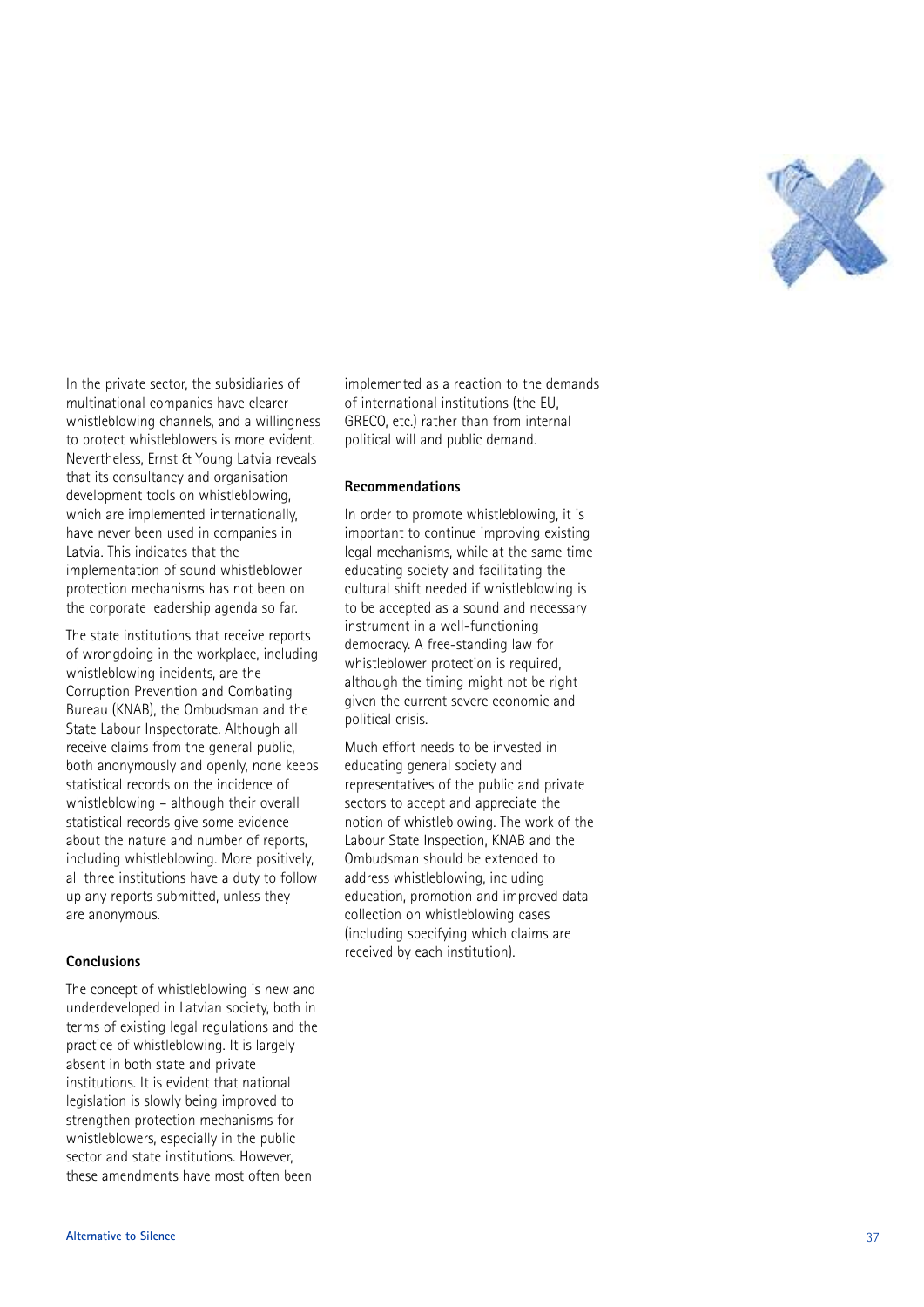

### **WHISTLEBLOWER PROTECTION IN LITHUANIA** KEY FINDINGS





#### **Political and cultural context**

The Soviet legacy continues to be used often by politicians and public and private sector representatives as an excuse to compare whistleblowers with snitches, 'plants' and collaborators – and to justify the reluctance to take political action and grant whistleblowers adequate protection. However, recent studies conducted by TI Lithuania show growing public willingness to participate in anti-corruption initiatives and a positive public perception of whistleblowers as brave and proactive people. The *Lithuanian Map of Corruption 2008*, released in February 2009, revealed that more than 80 per cent of respondents took a positive view of whistleblowers, but only one respondent in five indicated a personal willingness to engage in anticorruption activities, and a number of those who actually do so is even smaller: around two to three per cent.

On the other hand, the Conservative-Christian Democrat government elected in autumn 2008 has shown a promising anti-corruption attitude. It included whistleblower protection in its action plan and requested TI Lithuania (which participates in a government anticorruption working group) to develop a whistleblower protection law. Despite the high levels of corruption (and nepotism in particular) in the public sector, as reported by the *Lithuanian Map of Corruption 2008*, the issue of whistleblowing is gaining attention.

#### **Legislation**

By ratifying major anti-corruption treaties such as the UNCAC and Council of Europe Civil Law Convention on Corruption, Lithuania has made commitments to ensuring appropriate whistleblower protection. However, so far there is neither a free-standing national law nor any sectoral legal provisions on whistleblower protection. The only act explicitly concerning whistleblowing, although from a remunerative perspective, is the Government Resolution 'On Remuneration for Valuable Information about Crimes which include Damage to Property'. Yet this resolution has significant shortcomings and has not been applied in practice. Recent amendments to the resolution proposed by the Ministry of Justice also do not address the issue cohesively. As long as there is no coherent whistleblower protection framework in place, or at least a definition of what whistleblowing is, it is unfeasible to offer any kind of compensation for retaliation or financial losses, or reward for whistleblowing acts.

The current legal framework in Lithuania does not offer any specific whistleblower protection. There are a number of laws related to the protection of witnesses and members of national defence and security departments, as well as laws covering the protection of journalistic sources. Under certain circumstances whistleblowers can fall into these categories. Yet currently, the rights of potential whistleblowers are most likely to be protected (and with greatest effectiveness) by regular law, i.e. the Labour Code and Law on Public Service. However, these laws only provide for regular mechanisms to protect employees and do not take into account the special situation of whistleblowers.

#### **Current policies and practices**

TI Lithuania conducted two surveys on internal and external reporting practices. The majority of public institutions surveyed have some sort of internal reporting and protection mechanisms in place that fall into line with current legislation. However, protection is mainly limited to general guarantees for all employees as laid down by the Labour Code, other relevant laws and the internal rules and regulations of a particular institution. The effectiveness of internal whistleblowing systems is highly questionable. Most respondent institutions noted few cases of employee reporting.

TI Lithuania also identified and surveyed more than 50 public institutions that operate external public hotlines and helplines. Organisations operating such external lines, and society in general, do not make distinctions between different types and purposes of such lines. Likewise no distinction is made as to who can submit reports, which means complainants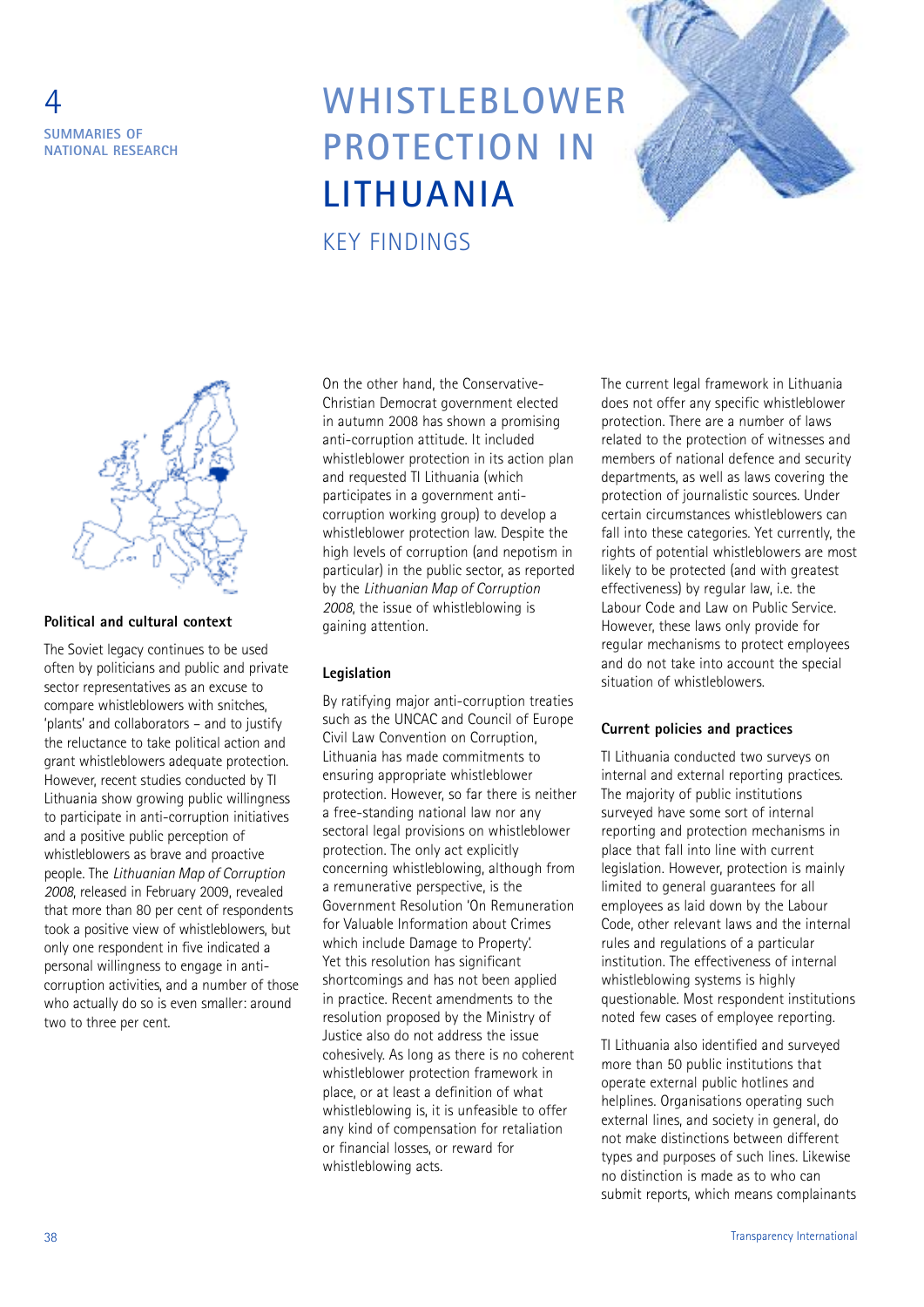

can be employees. This makes it harder to . maintain anonymity and confidentiality . There is also no detailed structure for following up reports, which weakens trust , in the system .

The situation in the private sector is more obscure. The corporate culture of . whistleblower protection appears underdeveloped in Lithuania. Few codes of . ethics or conduct address whistleblower protection. Lithuanian-based subsidiaries . of international companies tend to have the best level of understanding and standards around whistleblowing, often in , compliance with rules and expertise developed by their parent company . However, such data is not readily available .<br>, .

#### **Conclusions**

There is no free-standing whistleblower protection law in Lithuania. Analysis of . current legislation shows that only regular labour law and provisions for the protection of other categories of person can be used to protect whistleblowers . While cultural and social factors continue to be used as an argument against the smooth adoption and functioning of whistleblower protection mechanisms, TI , Lithuania's research reveals a generally ' positive public view of whistleblowers . Analysis of institutional reporting practices shows that the public sector, by and large , , has reporting and ordinary protection systems in place. However, the number of . .<br>, internally reported cases is low. External . reporting channels are more broadly used but the way these function and are regulated remains sketchy and underdeveloped. Only a small number of . private companies have established provisions for whistleblowing .

#### **Recommendations**

There is need to advance a whistleblower protection law in Lithuania and to ensure the effective implementation of current internal and external reporting mechanisms. The authorities should . undertake a wide awareness-raising campaign in order to promote greater public understanding about the positive contribution of whistleblowers to the protection of the public interest .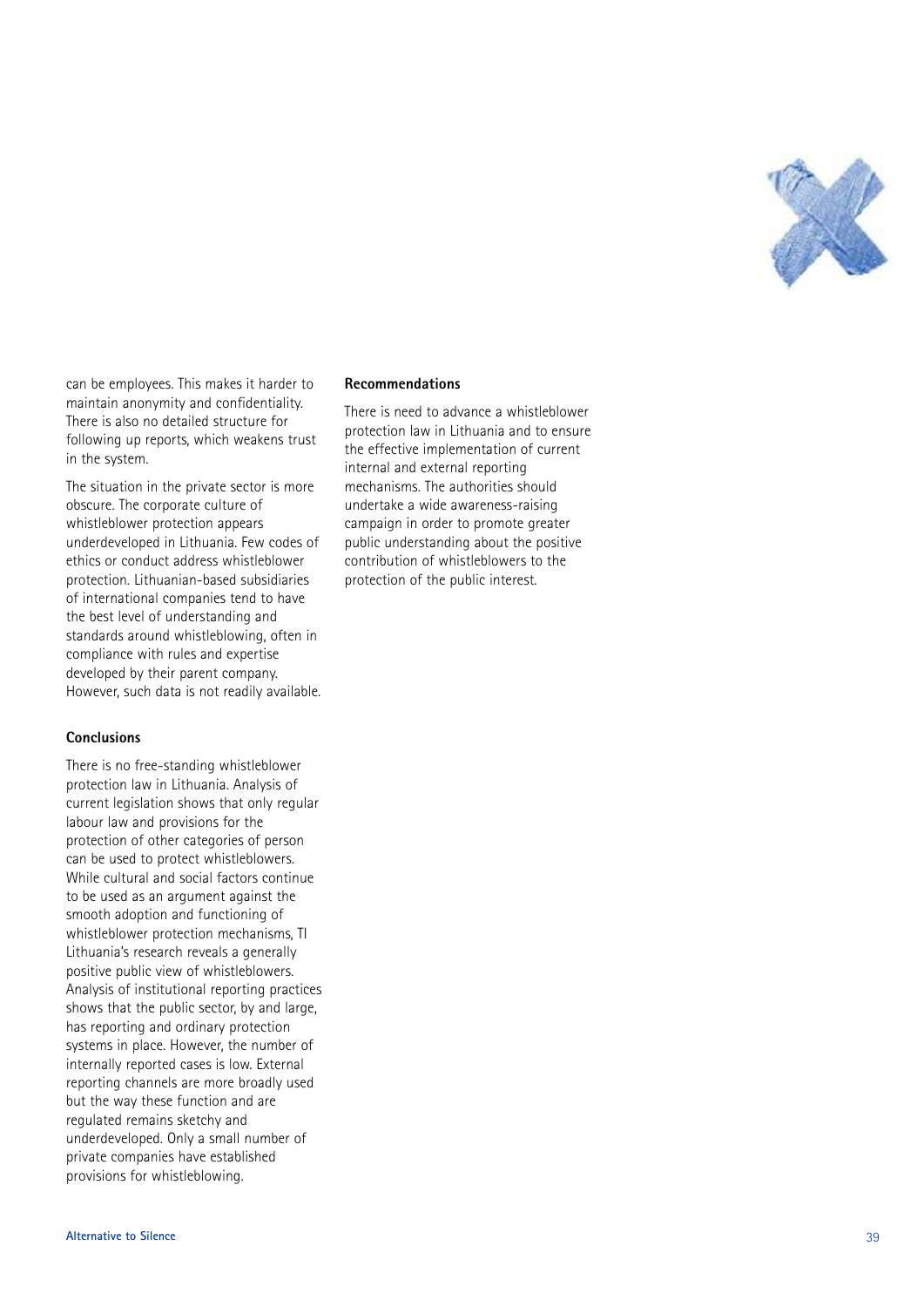

# **WHISTLEBLOWER PROTECTION IN ROMANIA**





#### **Political and cultural context**

In post-Communist Romania, there is a certain resistance to whistleblowers rooted in confusion between whistleblowers and informants. The transition to democratic rule, characterised by widespread corruption, and the existence of a public sector composed of anonymous and silent civil servants, mean whistleblowing involves high personal cost, through both formal and informal sanctions.

In the private sector, confidentiality agreements are becoming increasingly popular, which threatens to limit the potential advances of eventual legislative reform. Only a few companies have whistleblower policies or internal regulations regarding disclosure, and even fewer have functioning procedures. For many employers, whistleblowing is a new notion not even included within general business principles. The media only rarely reports whistleblower cases, and yet must play a key role in the whole process of whistleblowing.

#### **Legislation**

KEY FINDINGS

In 2004, a specific law on whistleblower protection was passed in Romania. The Whistleblower Protection Act covers the protection of personnel who file a complaint about an infringement within public authorities, public institutions or public companies. This protection is extended to both permanent and temporary staff, regardless of how they were hired or appointed, whether they are paid or not and what kind of duty they fulfil.

The Whistleblower Protection Act regulates the protection of people who provide information and data concerning an infringement of the law or of professional or ethical standards, including corruptionrelated crimes. The scope of the act is limited to the public sector. In case of conflict with other legal provisions, the Whistleblower Protection Act has priority.

The Act was the outcome of TI Romania's advocacy. Its aim was to break with a tradition of silence and complicity in the public sector and to match internal channels of complaint with more responsive exterior ones. In 2008, a TI Romania study reported that the majority of assessed regional public institutions had not harmonised their internal regulations with the Whistleblower Protection Act during the three years since the promulgation of the law. Thus, even if legal provisions are comprehensive and offer proper protection mechanisms, implementation at local level is problematic.

In the private sector, there are no specific regulations for whistleblower protection. Several legislative measures can be used as a starting point for measures similar to the public ones, but the approach is dependent on company policies. The Witness Protection Law contains nods to whistleblowing and protects people who report criminal offences, including corruption and fraud. The Labour Code contains provisions regarding abusive dismissal.

#### **Current policies and practices**

Article six of the Whistleblower Protection Act provides a range of internal, external or additional disclosure channels which can be used alternatively or cumulatively. However, Romanian legislation does not distinguish between internal and external disclosure.

Internally, a whistleblower can address the supervisor of the person who has violated legal provisions; the director of the public authority or institution in which the accused works, or in which the illegal practice is reported (even if it is not possible to identify the actual culprit); or the disciplinary commissions or other similar organisations within the framework of the public institution in which the infringement was committed.

In addition or as an alternative to internal channels, a whistleblower may use external disclosure channels, including judicial bodies (either criminal or civil); bodies charged with ascertaining and investigating conflicts of interest or incompatibilities, and professional organisations, unions or industry organisations. A whistleblower may also address additional disclosure channels such as parliamentary commissions, the mass media and non-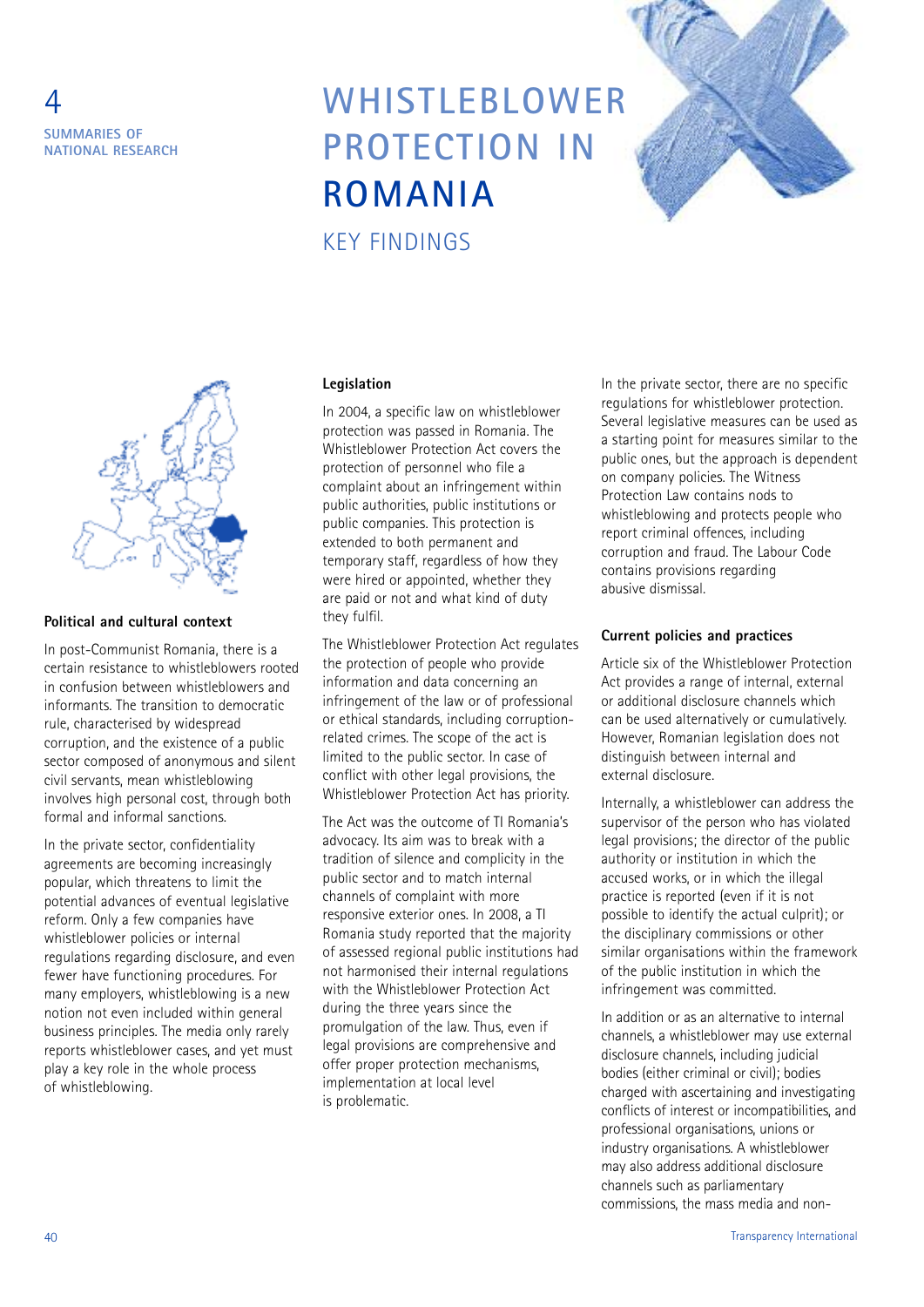

governmental organisations. Whistleblower . protection also concerns the right to refuse to sign a document or to participate in an illegal activity.

The whistleblower participates in all processes of the disciplinary commission . He or she receives assistance, has the , opportunity to submit documents and other relevant proof, and may also :<br>י appeal in court against the decision of the commission .

Given the priority of the Whistleblower Protection Act over other laws, if a , whistleblower has already been sanctioned through labour litigation or in a case related to the duty to report, the court , may order sanctions to be annulled if they were the result of whistleblowing. To . assess this, the law provides that the court , can verify whether the sanctions against the whistleblower are justified in comparison to similar cases. The . whistleblower can be compensated to a level depending on the retaliation suffered .

#### **Conclusions**

Since 2004, public sector whistleblowers , have been protected by a comprehensive law which takes priority in case of conflict with other legal provisions. However, the . , number of whistleblower cases in Romania is still low, owing largely to the socio-, cultural context. Whistleblowing is not . well known by the public or not sufficiently appreciated. Civil society has . tried several approaches to improve the take-up of the law, but the promotion of , whistleblower mechanisms still requires concentrated effort. Weaknesses remain at . the internal enforcement level of institutions or in the levels of media coverage and awareness of whistleblowing .

#### **Recommendations**

In terms of legislation, it is highly , recommended that the scope of personnel protected by the Whistleblower Protection Act is extended so as to cover all public sector employees, as well as public utility , and court employees. The Act must also . provide for legal liability and sanctions for those responsible for violations (and for enforcement of the law), and also for , cases when minor mistakes are sanctioned contrary to current regular practice .

It should be assessed whether similar legal mechanisms for whistleblower protection can be extended to the private sector. A . detailed review should be carried out to identify best corporate ethical practices , including an assessment of the most vulnerable sectors and operations in terms of corruption risk. A list of the most . frequent labour conflicts should be the starting point in determining the necessary legal provisions for improving the labour relations framework. It should . be followed by an extensive legal review to identify the key points in labour relations that present higher threats to integrity .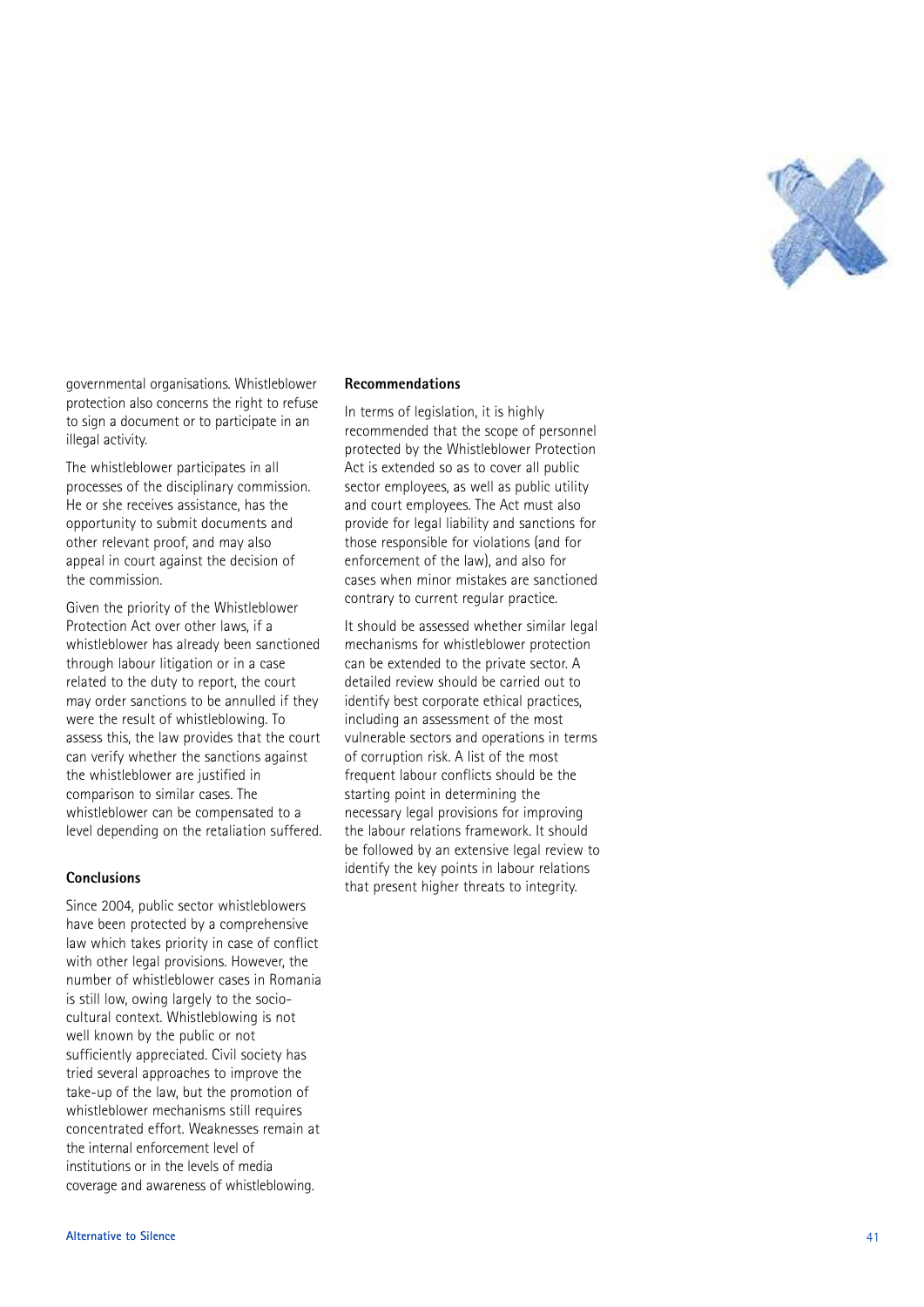

# **WHISTLEBLOWER PROTECTION IN SLOVAKIA**





#### **Political and cultural context**

Reporting people to official institutions is not perceived positively in Slovak society. The activities of ŠTB, the former state secret police, which operated through agents and gathered information on third parties, still play a negative role in this context.

Only seven per cent of citizens would definitely notify the police if they were asked to provide a bribe, or if they knew of someone accepting bribes. Almost two thirds of respondents would not report bribery, of whom forty one per cent would probably not report it and 23 per cent would definitely not do so.

This reveals citizens' distrust of reporting cases to the police, and their unwillingness to disclose wrongdoing. Another factor influencing their decision-making is the fear of reprisals. 73

**73** Interview with Daniela Gemerska, Slovak National Centre for Human Rights, 22.5.2009

- **74** These include, for example, the employees of ministries and other central state administration bodies, local state administration bodies and other state administration bodies defined under special acts.
- **75** Organisational unit within the organisation.
- **76** The Civil Service Act does not state the right of an employee explicitly but makes references to the numbers of sections in the Labour Code which should be used proportionally. Such an approach makes the reading and understanding of legal provisions more difficult for employees.
- **77** This act applies to a) state authorities and organisations established by them b) municipalities and organisations established by them c) legal entities and natural persons entrusted by law with the making of decisions concerning the rights and obligations of natural persons or legal entities.

#### **Legislation**

KEY FINDINGS

Slovakia does not currently have freestanding regulation addressing whistleblowing: the concept is not directly referred to in any legislation. Nevertheless, there are some legal provisions which can be used to protect a whistleblower against retaliation.

The Civil Service Act governs the rights and obligations of civil servants $74$  and grants the right to submit to their office complaints related to the execution of their work. <sup>75</sup> The Act also contains a reference to the Labour Code, which grants civil servants a similar level of protection as employees in the private sector. <sup>76</sup> The Act on Complaints enables people to complain to a public body, and obliges that public body to address such complaints. The Act on the Performance of Work in the Public Interest allows for the investigation of complaints concerning an employee, which may be submitted by another employee or a third party.

The private sector follows the Labour Code, which decrees that the exercise of rights and obligations arising from labour relations must be in accordance with good faith. No one may abuse these rights and obligations to the detriment of other participants in the labour relationship or of fellow employees. No one can be persecuted or otherwise sanctioned in the workplace for filing a complaint, action or petition for prosecution against another employee.

According to the Criminal Code, a person who learns in a reliable manner that another person has committed a crime – for example, of corruption – and fails to notify immediately the law-enforcement authority or police of such an offence or crime, commits a criminal act.

#### **Current policies and practices**

There is little experience in the use of protection schemes for public employees when disclosing illegitimate practices. The understanding and implementation of whistleblowing differs significantly between the public and private sectors.

In the public sector, the Act on Complaints applies to a relatively large group of public administration bodies. <sup>77</sup> Yet reports under the Act are only acceptable if they meet certain criteria. This leads to an ambiguity in the regulation and its possible unintelligibility for employees in state and public institutions.

The state administration strictly follows its legal obligations and individual organisations do not take innovative approaches to whistleblower protection. The right to submit reports on illegitimate practices is guaranteed, but there is no guarantee of a trustworthy, impartial investigation of a disclosure. Ministries do not publish or evaluate whistleblower cases concerning illegitimate practices reported through external mechanisms such as auditors or consultants. It is not possible to identify the exact procedures for whistleblowing in ministries, since these are not described anywhere. Training for civil servants in this issue is also non-existent.

There is no provision for compensation in case of retaliation. The only redress lies in a court decision on the nullity of the dismissal of an employee, if the employee was dismissed in connection with the disclosure of illegitimate practices. In such cases, the employee is entitled to compensation of their salary for the period without employment.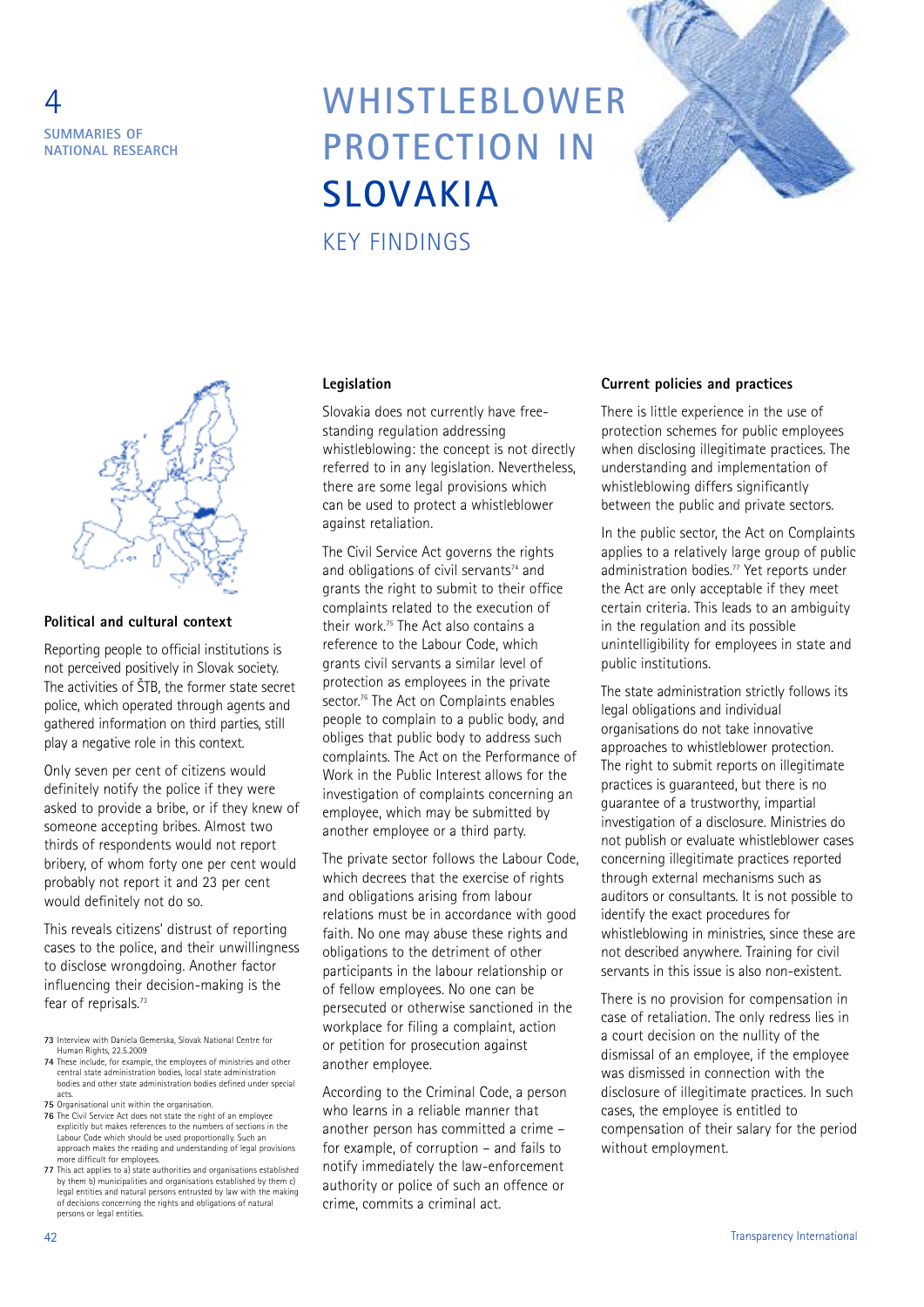

A more favourable situation exists in the private sector, where the concept of .<br>, whistleblowing is better known and mechanisms are implemented in various forms. However, there is a gap between . .<br>, policy and the actual use of the developed mechanisms. All large companies involved . in this research have codes of ethics which contain provisions concerning whistleblowing . Large companies ensure various whistleblower communication channels, including external , consultants or corporate Ombudsmen. Other . tools include mailboxes, hotlines and special , email addresses .

Large companies maintain confidentiality concerning whistleblower identity and specific incidents of whistleblowing through the use of external channels and rules guaranteeing the respect of confidentiality. Medium-sized companies are not able to guarantee confidentiality successfully.

#### **Conclusions**

The fact that there is no explicit whistleblowing regulation is not the biggest problem with regard to whistleblower protection. The guarantees brought by such . regulation in other states can also be achieved by the modification of existing legislation, which already partially covers , such guarantees. The legal regulation speaks . relatively clearly of the opportunity and, in , criminal cases, of the obligation to disclose , illegitimate practices. However, this . , regulation does not pay sufficient attention to whistleblower protection mechanisms .

A more serious problem is the relatively high fragmentation of the legal regulation , and the lack of familiarity with whistleblowers' rights. It is difficult for an ' . employee to find out which institution is designated to handle a report of illegitimate practices .

#### **Recommendations**

The implementation of existing whistleblower rules, especially of credible , protection schemes for public sector whistleblowers, should be strengthened , . Communication channels for whistleblowers should also be reinforced , especially in the state administration . External communication channels which could build higher trust among potential whistleblowers are lacking. Such a system . could be provided for through existing institutions, e.g. the Ombudsman, or on a , . . , contractual basis with private companies and consultants. The legal regulation in . the Anti-Discrimination Act might serve as an implementation model .

Information for whistleblowers on how to proceed and where to turn with their disclosure should be concentrated in one location, e.g. through the creation of an , . . advisory centre. To allow for the . monitoring of reports and their handling , data should be collected systematically , including statistics concerning lawsuits .

Whistleblowers should have the right to compensation and should receive a reward for disclosing illegitimate practices .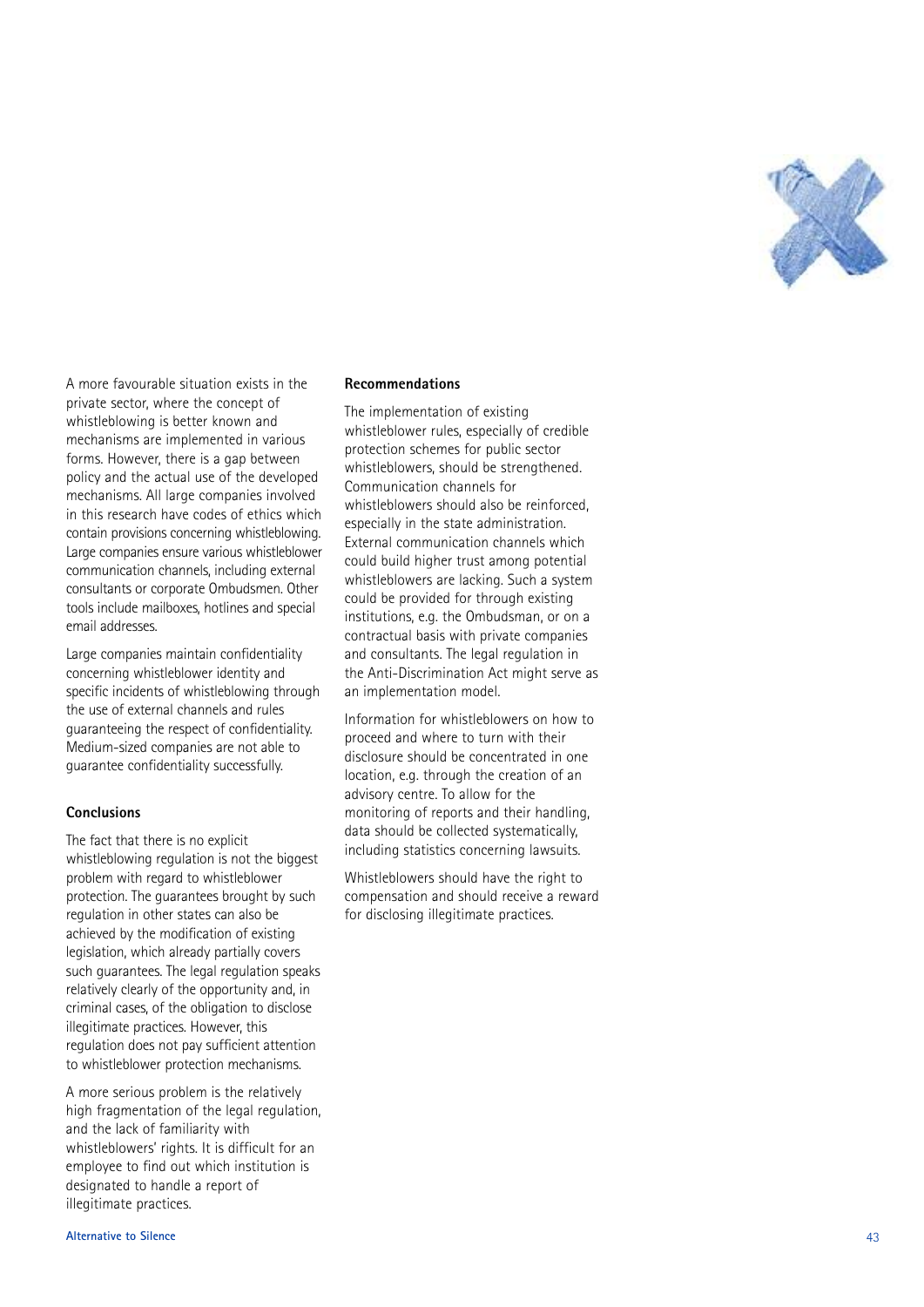### **RECOMMENDED PRINCIPLES** FOR WHISTLEBLOWING LEGISLATION



The whistleblowing definition and principles were developed by Transparency International with the support of experts and practitioners from around the world, namely Canadians for Accountability, members of the secretariat of the Council of Europe's Parliamentary Assembly (PACE) and the Council's Group of States Against Corruption (GRECO), International Federation of Journalists (IFJ), Federal Accountability Initiative for Reform (Canada), Government Accountability Project (USA), Integrity Line (Switzerland), representatives of the International Chamber of Commerce (Anti-Corruption Commission), National Whistleblowers Center (US), Open Democracy Advice Centre (South Africa), Project on Government Oversight (US), Public Concern at Work (UK), Risk Communication Concepts (Germany), Whistleblower Network (Germany), as well as TI chapters from Bulgaria, Czech Republic, Estonia, Hungary, Ireland, Italy, Latvia, Lithuania, Romania and Slovakia. This process took place in the context of the European Commission co-funded project "*Blowing the Whistle Harder – Enhancing Whistleblower Protection in the European Union*".

The principles take the experience of existing whistleblowing legislation into account. They are meant to be guiding principles which should be adapted to individual countries' specific contexts and existing legal frameworks. These principles are still under review and any contribution to their further development is welcome.

#### **Definition**

**1.** *Whistleblowing* – the disclosure of information about a perceived wrongdoing in an organisation, or the risk thereof, to individuals or entities believed to be able to effect action.

#### **Guiding principles**

- **2.** *Disclosure of information* whistleblowing legislation shall ensure and promote the disclosure of information in order to avert and sanction harm.
- **3.** *Protection of the whistleblower* the law shall establish robust and comprehensive protection for whistleblowers, securing their rights and ensuring a safe alternative to silence.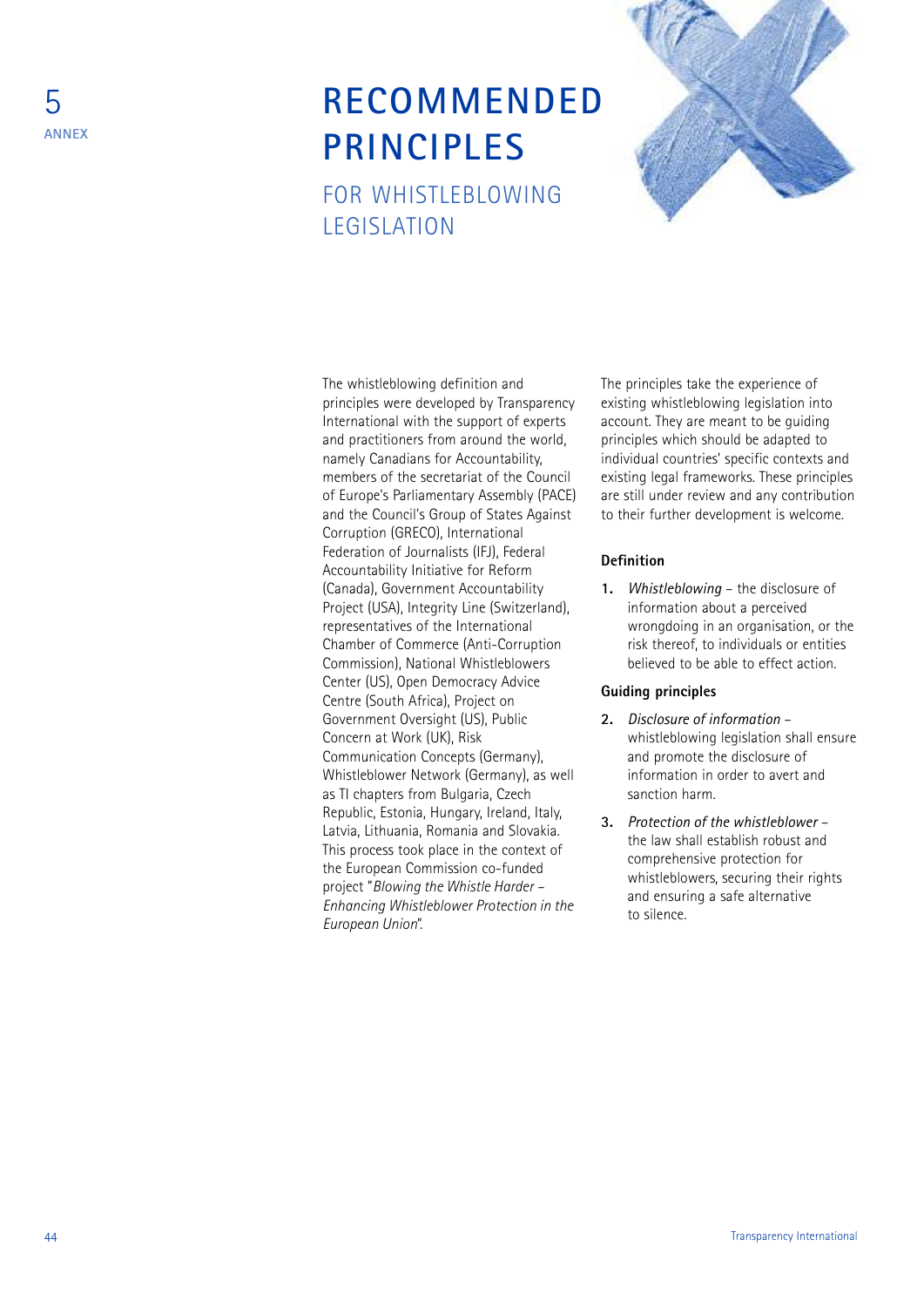

#### **Scope of application**

- **4.** *Broad subject matter* the law shall apply to disclosures covering wrongdoing including, but not limited to, criminal offences, breaches of legal obligation, miscarriages of justice, danger to health, safety or the environment, and the cover-up of any of these.
- **5.** *Broad coverage* the law shall apply to all those at risk of retribution, including both public and private employees and those outside the traditional employee-employer relationship (e.g. consultants, contractors, trainees, volunteers, temporary workers, former employees, job seekers and others). For the purpose of protection, it shall also extend to attempted and suspected whistleblowers, those providing supporting information, and any individuals closely associated with the whistleblower.
- **6.** *Requirement of good faith limited to honest belief* – the law shall apply to disclosures made in good faith, limited to an honestly held belief that the information offered at the time of the disclosure is true. The law shall stop short of protecting deliberately false disclosures, allowing them to be handled through the normal labour, civil and criminal law mechanisms.

#### **Disclosure procedures**

- **7.** *Incentivise internal reporting* the law shall encourage the establishment and use of internal whistleblowing systems, which are safe and easily accessible, ensure a thorough, timely and independent investigation of concerns and have adequate enforcement and follow-up mechanisms. 78
- **8.** *Ease of external reporting* at all times, the law shall provide for easy external disclosure, including, among others, to regulatory bodies, legislators, professional media and civil society organisations. If there is a differentiated scale of care in accessing these channels<sup>79</sup>, it shall not be onerous and must provide a means for reporting on suspicion alone.
- **9.** *National security* where disclosure concerns matters of national security, additional procedural safeguards for reporting may be adopted in order to maximise the opportunity for successful internal follow-up and resolution, without unnecessary external exposure.
- **10.** *Whistleblower participation* the law shall recognise the whistleblower as an active and critical stakeholder to the complaint, informing him or her of any follow-up and outcomes of the disclosure and providing a meaningful opportunity to input into the process.
- **11.** *Rewards systems* depending on the local context, it shall be considered whether to include further mechanisms to encourage disclosure, such as a rewards system or a system based on qui tam which empowers the whistleblower to follow up  $\sim$ their allegations. 80

#### **Protection**

- **12.** *Protection of identity* the law shall ensure that the identity of the whistleblower may not be disclosed without the individual's consent, and shall provide for anonymous disclosure.
- **13.** Protection *gaginst retribution* the law shall protect the whistleblower against any disadvantage suffered as a result of whistleblowing. This shall extend to all types of harm, including dismissal, job sanctions, punitive transfers, harassment, loss of status and benefits, and the like.
- **14.** *Reversed burden of proof* it shall be up to the employer to establish that any measures taken to the detriment of a whistleblower were motivated by reasons other than the latter's disclosure. This onus may revert after a sufficient period of time has elapsed.
- **15.** *Waiver of liability* any disclosure made within the scope of the law shall enjoy immunity from disciplinary proceedings and liability under criminal, civil and administrative laws, including libel, slander laws and (official) secrets acts.
- **16.** *No sanctions for misguided reporting* – the law shall protect any disclosure that is made in honest error.
- **17.** *Right to refuse* the law shall allow the whistleblower to decline participation in suspected wrongdoing without any sanction or disadvantage as a result.
- **18.** *No circumvention* the law shall invalidate any private rule or agreement to the extent that it obstructs the effects of whistleblower legislation.

**<sup>78</sup>** For a guide to the establishment and operation of internal whistleblowing systems, see PAS Code of practice for whistleblowing arrangements, British Standards Institute and Public Concern at Work, 2008.

**<sup>79</sup>** For example, see Public Interest Disclosure Act (UK). **80** Under Qui Tam, a citizen can sue on behalf of the government.

Such a provision is used in the US False Claims Act.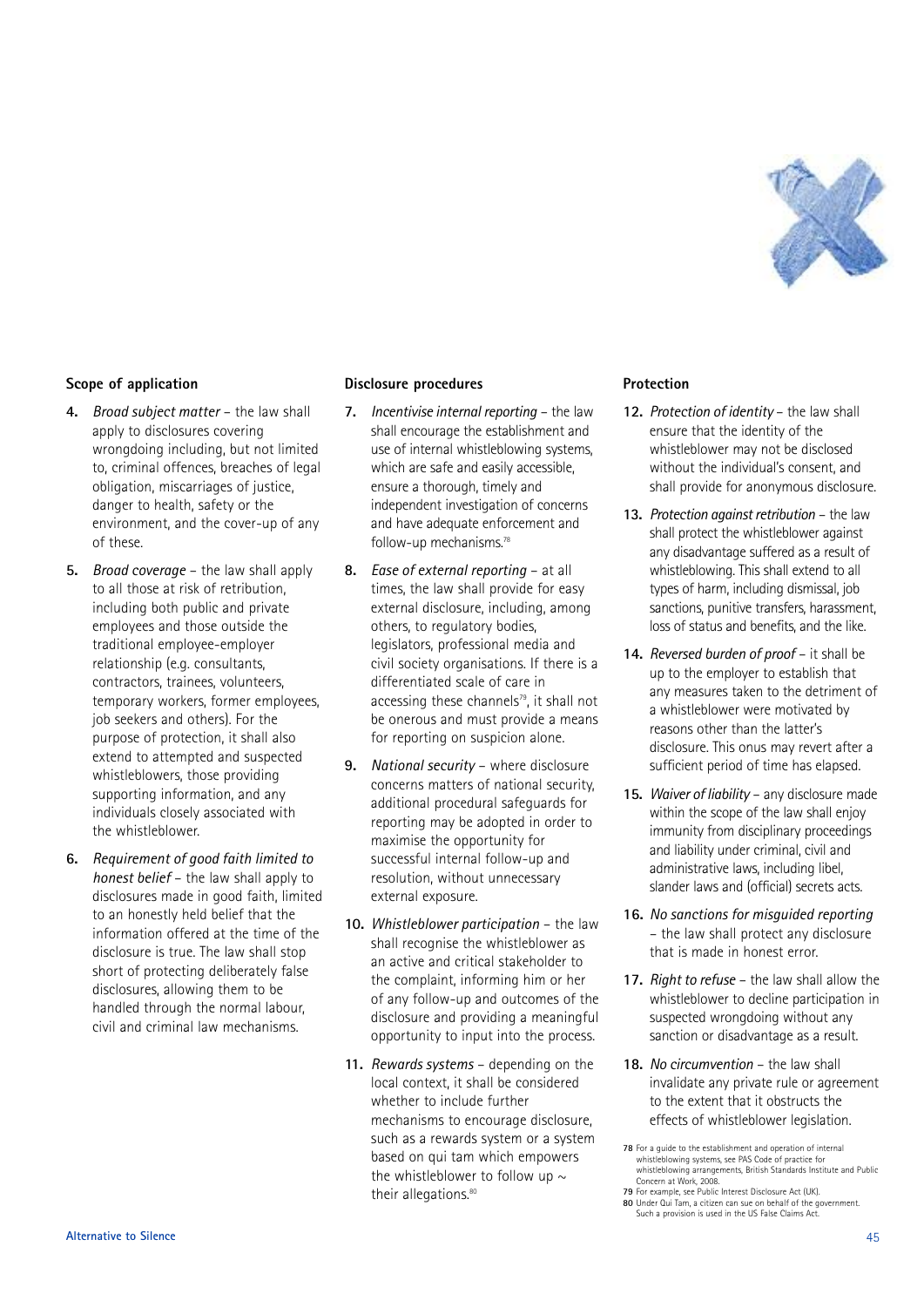

#### **Enforcement**

- **19.** *Whistleblower complaints authority* the law may create an independent body (or appoint an existing one) to receive and investigate complaints of retaliation and/or improper investigation. This may include the power to issue binding recommendations of first instance and, where appropriate, to pass on the information to relevant prosecutorial and regulatory authorities.
- **20.** *Genuine day in court* any whistleblower who believes he or she has suffered injury to his or her rights shall be entitled to a fair hearing before an impartial forum with full right of appeal.
- **21.** *Full range of remedies* the law shall provide for a full range of remedies with focus on recovery of losses and making the complainant whole. Among others, this shall include interim and injunctive relief, compensation for any pain and suffering incurred, compensation for loss of past, present and future earnings and status, mediation and reasonable attorney fees. The law shall also consider establishing a fund for compensation in cases of respondent insolvency.
- **22.** *Penalty for retaliation and interference* – any act of reprisal or interference with the whistleblower's disclosure shall itself be considered misconduct and be subject to discipline and personal liability.

#### **Legislative structure, operation and review**

- **23.** *Dedicated legislation* in order to ensure certainty, clarity and seamless application of the framework, standalone legislation is preferable to a piecemeal or a sectoral approach.
- **24.** *Whistleblowing body* the law shall create or appoint a public body to provide general public advice on all matters related to whistleblowing, to monitor and review periodically the operation of the whistleblowing framework, and to promote public awareness-building measures with a view to the full use of whistleblowing provisions and broader cultural acceptance of such actions.
- **25.** *Publication of data* the law shall mandate public and private bodies of sufficient size to publish disclosures (duly made anonymous) and to report on detriment, proceedings and their outcomes, including compensation and recoveries, on a regular basis.
- **26.** *Involvement of multiple actors* it is critical that the design and periodic review of any whistleblowing legislation involves key stakeholders, including trades unions, business associations and civil society organisations.
- **27.** *Protection of media sources* nothing in the law shall detract from journalists' rights to protect their sources, even in case of erroneous or bad faith disclosures.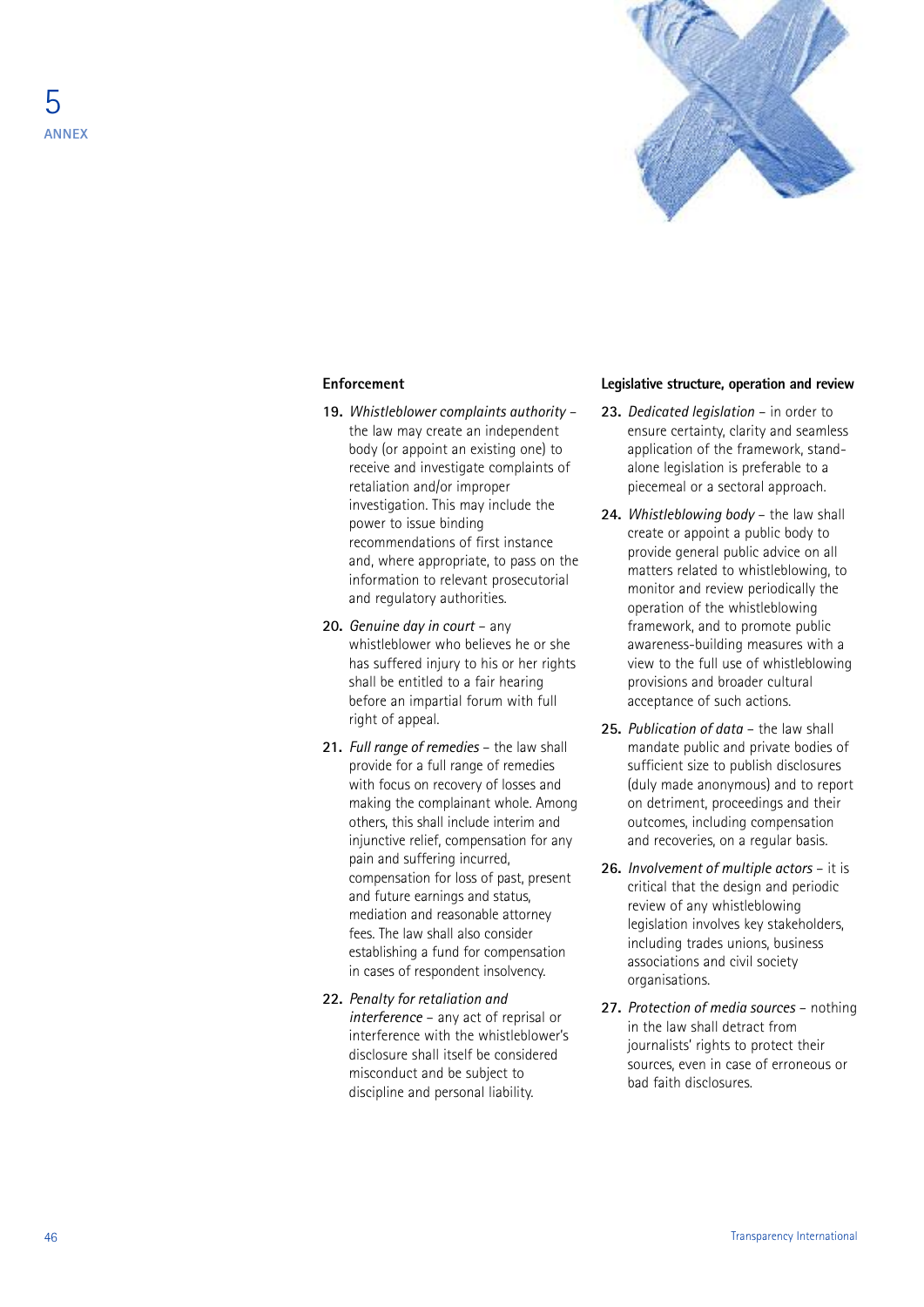### **METHODOLOGY**



This report is part of the project *"Blowing the Whistle Harder: Enhancing Whistleblower Protection in the European Union"*, co-financed by the European Commission, DG Justice, Freedom and Security. The methodology of the research was developed jointly between the 10 project partners and the TI-Secretariat in Berlin.

Based on discussions at a Planning Meeting in February 2009, and on the findings of an initial research paper,<sup>81</sup> participants agreed on a common research framework and established terms of reference for the assessment of current legislation, policies and practice regarding whistleblower protection in their countries. 82

Researchers were tasked to draft a country report of around 15 pages on whistleblowing protection.

#### **Data collection methods**

Desk review of existing analysis and documents on whistleblowing protection in the country (academic papers, policy papers, and documents by national and international whistleblowing organisations, e.g. the national Anti-Corruption Commission, etc.).

Legal review of existing laws regarding whistleblowing and whistleblower protection, covering both the public and private sector. The review covered generic law (e.g. a Whistleblower Protection Act), sectoral laws (e.g. Anti-Corruption Act, Civil Servants Act, Labour Law, Witness Protection Act, Freedom of Information Act, etc.), case law, (e.g. Individual Court Cases, Tribunals, Ombudsman decisions) and other (e.g Secondary Legislation/statutory instruments/binding legal rules, parliamentary debates and legal opinions).

Review of institutional policies for five national ministries (Interior, Defence, Health, Justice, Finance) and ten companies (five largest by company turnover, i.e. total sales, and five medium companies (between 50 and 200 employees), randomly selected via list of Chamber of Industry).

Key informant interviews with whistleblowing experts and practitioners (e.g. Ombudsman, Anti-Corruption Agency, Ministry of Labour officials, corporate governance experts) and other wellinformed persons in order to enhance the validity of the responses.

Media analysis, including a review of media reporting on whistleblowing in the country's main media outlets during the year 2008.

#### **Research Instrument**

1. Description of existing laws, the actual use of whistleblowing mechanisms and the cultural context in the country.

Guiding questions:

- $\circ$  What are the existing legal provisions covering whistleblowing in the public and in the private sector?
- $\circ$  To what extent is the implementation/enforcement of these protections being promoted by government and the private sector?
- How common is the practice of whistleblowing in the country?
- $\circ$  What is the public attitude towards the act of whistleblowing?

2. Assessment of the existing legislation and its application according to a set of international best practices

The indicators used for the assessment in part two included the subject matter, (definition of wrongdoing), internal and external disclosure channels, confidentiality, protection against reprisal/retaliation, offered remedies, right to refuse, independent review, etc.

#### **Analysis of data and results**

The research was carried out between February and August 2009 and the results of the assessments were discussed and analysed at an international expert roundtable in July 2009. Participants of the roundtable included all project partners as well as experts and practitioners from around the world.<sup>83</sup>

Based on the discussions at the expert roundtable, the research was reviewed and complemented by all project partners and the findings were compiled in this report. An additional result of the roundtable and subsequent electronic consultation among project partners, experts, practitioners and whistleblowers are the draft recommended principles for whistleblowing legislation (annex to this report).

**<sup>81</sup>** Banisar, David: Whistleblowing – International Standards and Developments. Background paper written for Transparency International, (2009)

**<sup>82</sup>** The full methodology can be seen at www.transparency.org **83** Namely representatives from the secretariat of the Council of Europe's Parliamentary Assembly (PACE) and the Council's Group of States Against Corruption (GRECO), Ernst & Young Czech Republic, the International Federation of Journalists, the Federal Accountability Initiative for Reform (Canada), the Government Accountability Project (USA), Integrity Line (Switzerland), the International Chamber of Commerce (Anti-Corruption Commission), the National Whistleblowers Center (USA), the Open Democracy Advice Centre (South Africa), the Project on Government Oversight (USA), Public Concern at Work (UK), Risk Communication Concepts (Germany).